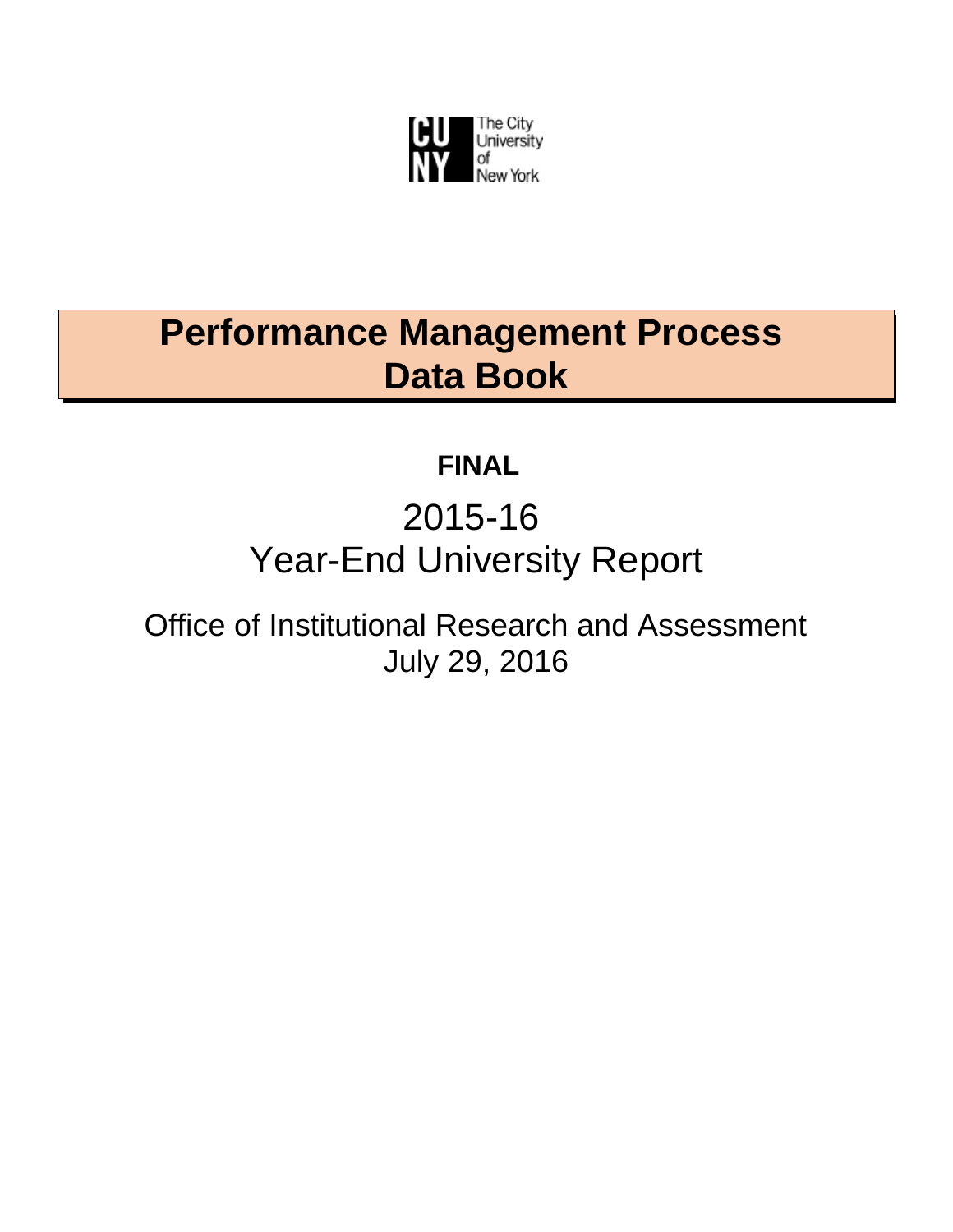## **2015‐16 PMP Data Book Table of Contents**

### **University Goals**

| A.1 Increase opportunities for students to be taught by full-time faculty                                                                                             |                |
|-----------------------------------------------------------------------------------------------------------------------------------------------------------------------|----------------|
| Percentage of annual instructional FTEs delivered by full-time faculty                                                                                                | 1              |
| Percentage of annual instructional FTEs in undergraduate courses delivered by full-time faculty                                                                       | $\overline{2}$ |
| Ratio of FTE student to full-time faculty                                                                                                                             | 3              |
| A.2 Increase faculty scholarship and research impact                                                                                                                  |                |
| Average number of pieces of scholarship/creative activity (weighted 3-yr rolling average)                                                                             | 4              |
| Average number of pieces of scholarship/creative activity (annual)                                                                                                    | 5              |
| Number of funded research grants                                                                                                                                      | 6              |
| Research awards (weighted 3-yr rolling average)                                                                                                                       | $\overline{7}$ |
| Research awards (annual)                                                                                                                                              | 8              |
| A.3 Ensure that students make timely progress toward degree completion<br>Average number of credits earned in one year by baccalaureate full-time first-time freshmen | 9              |
| Percentage of baccalaureate students who earn 30 credits per year                                                                                                     | 10             |
| One-year retention rate of baccalaureate full-time first-time freshmen                                                                                                | 11             |
| Difference between actual and predicted one-year retention rate of baccalaureate full-time first-time<br>freshmen                                                     | 12             |
| One-year retention rate of baccalaureate full-time transfers                                                                                                          | 13             |
| Average number of equated credits earned in one year by associate full-time first-time freshmen                                                                       | 14             |
| Percentage of associate students who earn 30 equated credits per year                                                                                                 | 15             |
| One-year retention rate of associate full-time first-time freshmen                                                                                                    | 16             |
| Difference between actual and predicted one-year retention rate of associate full-time first-time freshmen                                                            | 17             |
| A.4 Increase graduation rates                                                                                                                                         |                |
| Four-year graduation rate of baccalaureate full-time first-time freshmen (completed at college of entry)                                                              | 18             |
| Difference between actual and predicted four-year graduation rate of baccalaureate full-time first-time<br>freshmen (completed at college of entry)                   | 19             |
| Four-year graduation rate of baccalaureate full-time first time freshmen (completed anywhere)                                                                         | 20             |
| Six-year graduation rate of baccalaureate full-time first-time freshmen (completed at college of entry)                                                               | 21             |
| Six-year graduation rate of baccalaureate full-time first-time freshmen (completed anywhere)                                                                          | 22             |
| Four-year graduation rate of baccalaureate full-time transfers                                                                                                        | 23             |
| Three-year graduation rate of associate full-time first-time freshmen (completed at college of entry)                                                                 | 24             |
| Three-year graduation rate of associate full-time first-time freshmen (completed anywhere)                                                                            | 25             |
| Four-year graduation rate of associate full-time first-time freshmen (completed at college of entry)                                                                  | 26             |
| Difference between actual and predicted four-year graduation rate of associate full-time first-time freshmen                                                          | 27             |
| Four-year graduation rate of associate full-time first-time freshmen (completed anywhere)                                                                             | 28             |
| Six-year graduation rate of associate full-time first-time freshmen (completed at college of entry)                                                                   | 29             |
| Six-year graduation rate of associate full-time first-time freshmen (completed anywhere)                                                                              | 30             |
| A.5 Improve student satisfaction with academic support and student support services                                                                                   |                |
| Satisfaction with academic advising effectiveness (Noel-Levitz SSI)                                                                                                   | 31             |
| Satisfaction with campus support services (Noel-Levitz SSI)                                                                                                           | 32             |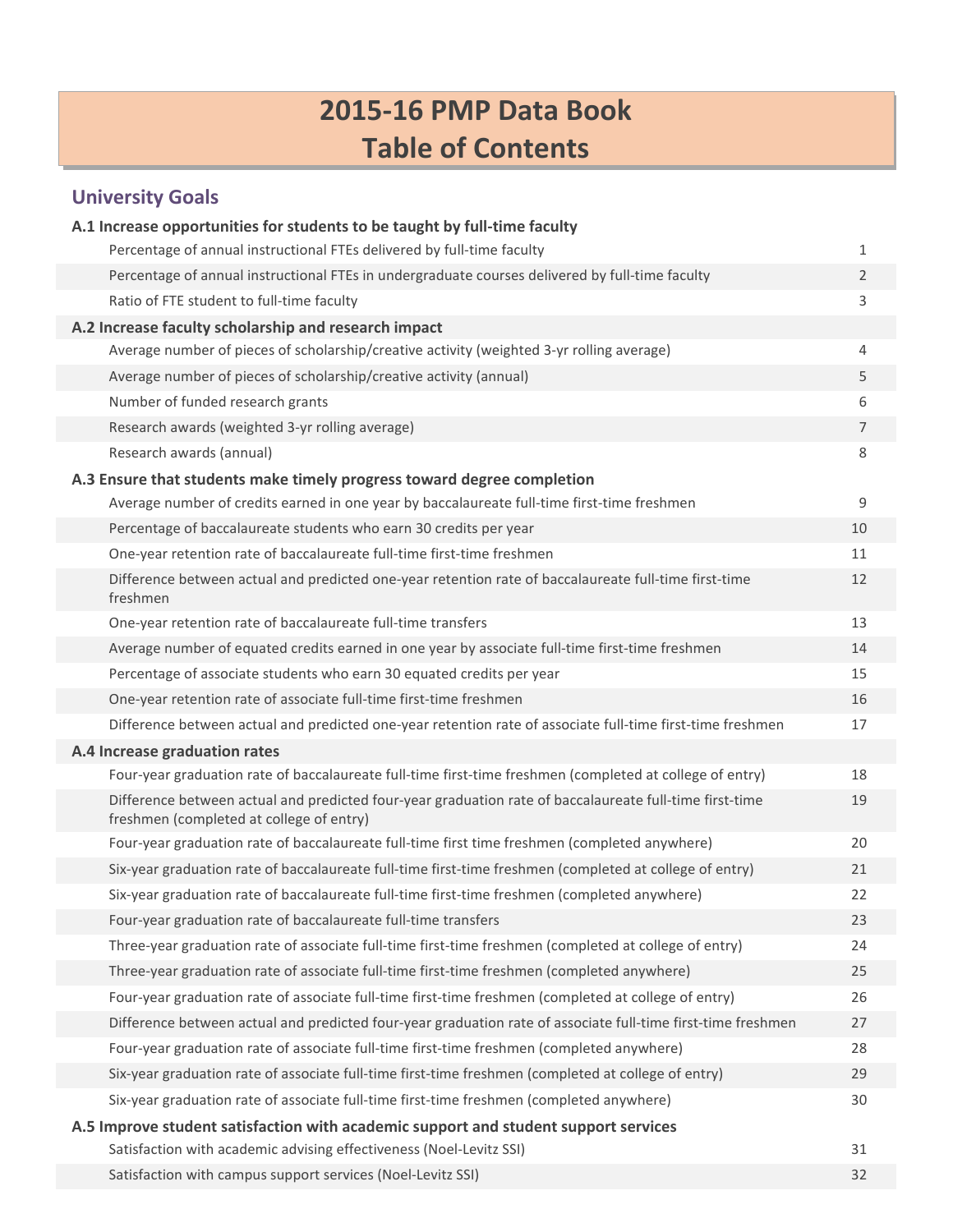## **2015‐16 PMP Data Book Table of Contents**

| A.6 Improve student satisfaction with administrative services                                                     |    |
|-------------------------------------------------------------------------------------------------------------------|----|
| Satisfaction with admissions and financial aid effectiveness (Noel-Levitz SSI)                                    | 33 |
| Satisfaction with registration effectiveness (Noel-Levitz SSI)                                                    | 34 |
| Satisfaction with service excellence (Noel-Levitz SSI)                                                            | 35 |
| A.7 Increase revenues                                                                                             |    |
| Total voluntary support (weighted 3-yr rolling average)                                                           | 36 |
| Total voluntary support (annual)                                                                                  | 37 |
| Grant and contract awards (weighted 3-yr rolling average)                                                         | 38 |
| Grant and contract awards (annual)                                                                                | 39 |
| Alternative revenues (weighted 3-yr rolling average)                                                              | 40 |
| Alternative revenues (annual)                                                                                     | 41 |
| A.8 Use financial resources efficiently and prioritize spending on direct student services                        |    |
| Spending on student services and instruction and departmental research as a percentage of tax-levy budget         | 42 |
| Spending on student services as a percentage of tax-levy budget                                                   | 43 |
| Spending on instruction and departmental research as a percentage of tax-levy budget                              | 44 |
| Percentage of budget in reserve                                                                                   | 45 |
| A.9 Increase the proportion of full-time faculty from under-represented groups                                    |    |
| Percentage of minority full-time faculty                                                                          | 46 |
| Percentage of Italian American full-time faculty                                                                  | 47 |
| Percentage of women full-time faculty                                                                             | 48 |
| <b>Sector Goals</b>                                                                                               |    |
| B.1a Increase enrollment in master's programs                                                                     |    |
| Headcount enrollment in master's programs                                                                         | 49 |
| FTE enrollment in master's programs                                                                               | 50 |
| New master's student enrollment                                                                                   | 51 |
| One-year retention rate in master's programs                                                                      | 52 |
| <b>B.1b Create more efficient remediation pathways</b>                                                            |    |
| Percentage of students fully proficient by the end of the first year (of those initially needing any remediation) | 53 |
| B.2b Prepare students for transfer to baccalaureate programs                                                      |    |
| Percentage of first-time freshmen transferring to any baccalaureate program within 6 years                        | 54 |
| Transfer rate of AA/AS graduates to any baccalaureate program                                                     | 55 |
| Mean first-semester GPA of baccalaureate transfers from CUNY associate programs                                   | 56 |
| Percentage of graduates from career and technical education programs employed within 6 months of<br>graduation    | 57 |
| B.3b Increase (or maintain high) pass rates on professional licensure exams                                       |    |
| NCLEX (RN licensure) pass rate                                                                                    | 58 |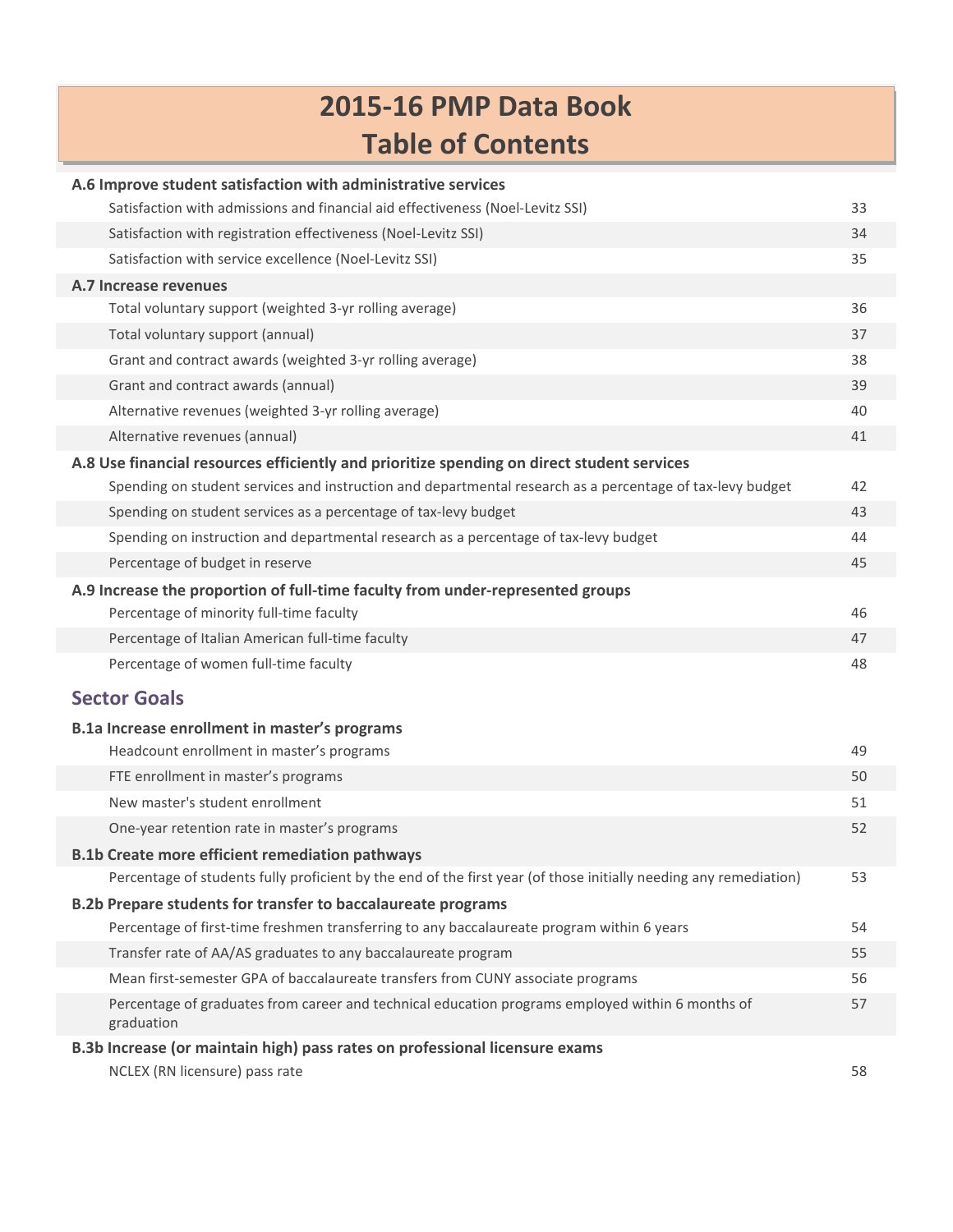### <span id="page-3-0"></span>**Goal A.1 - Increase opportunities for students to be taught by full-time faculty**

| Percentage of annual instructional FTEs delivered by full-time faculty |         |         |         |         |         |
|------------------------------------------------------------------------|---------|---------|---------|---------|---------|
|                                                                        | 2010-11 | 2011-12 | 2012-13 | 2013-14 | 2014-15 |
| <b>Baruch</b>                                                          | 52.8    | 51.2    | 49.9    | 50.6    | 52.0    |
| Brooklyn                                                               | 44.1    | 44.8    | 49.3    | 53.9    | 53.4    |
| City                                                                   | 51.7    | 51.1    | 47.9    | 50.1    | 48.6    |
| Hunter                                                                 | 38.9    | 36.7    | 35.7    | 39.7    | 38.7    |
| John Jay                                                               | 39.8    | 36.7    | 38.1    | 39.2    | 37.3    |
| Lehman                                                                 | 47.9    | 51.7    | 52.4    | 53.3    | 50.9    |
| Queens                                                                 | 46.1    | 43.8    | 44.1    | 44.4    | 42.4    |
| York                                                                   | 55.9    | 50.0    | 45.6    | 47.7    | 45.5    |
| <b>Senior College Average</b>                                          | 46.1    | 44.8    | 44.5    | 46.5    | 45.6    |
| <b>Medgar Evers</b>                                                    | 44.6    | 41.9    | 42.5    | 46.2    | 45.3    |
| <b>NYCCT</b>                                                           | 46.6    | 45.9    | 44.4    | 43.0    | 40.8    |
| Staten Island                                                          | 34.9    | 38.3    | 36.5    | 36.7    | 36.8    |
| <b>Comprehensive College Average</b>                                   | 41.5    | 42.1    | 40.8    | 40.8    | 40.0    |
| <b>BMCC</b>                                                            | 44.3    | 45.9    | 48.8    | 56.7    | 52.7    |
| <b>Bronx</b>                                                           | 57.0    | 54.7    | 57.5    | 59.5    | 58.6    |
| Guttman                                                                | $---$   | $---$   | 65.4    | 59.4    | 61.3    |
| Hostos                                                                 | 56.1    | 53.8    | 55.4    | 54.7    | 51.8    |
| Kingsborough                                                           | 54.6    | 54.8    | 57.1    | 59.3    | 57.5    |
| LaGuardia                                                              | 41.0    | 39.4    | 39.6    | 40.4    | 45.2    |
| Queensborough                                                          | 52.2    | 49.8    | 59.7    | 60.1    | 57.9    |
| <b>Community College Average</b>                                       | 49.5    | 48.6    | 50.8    | 53.4    | 53.6    |
| <b>University Average</b>                                              | 46.7    | 45.9    | 46.8    | 48.6    | 47.8    |

Note: This indicator is calculated by dividing the total number of student (instructional) FTEs in courses taught by full‐time faculty by the total number of student (instructional) FTEs in all courses for both the fall and spring semesters of a given academic year. Instruction by full‐time professors (all ranks including chairs), instructors and lecturers is counted as instruction delivered by full‐time faculty. Instruction in winter session sections is included only for full-time faculty whose teaching is part of their contractual workload (in which case, instructional FTEs are added to both the numerator and the denominator). Other winter session sections are excluded. Instruction is credited to the faculty member's college of appointment except for those appointed to the Graduate Center, the School of Journalism, and the Law School; their teaching is credited to the college where instruction took place. College Now sections are excluded from these calculations.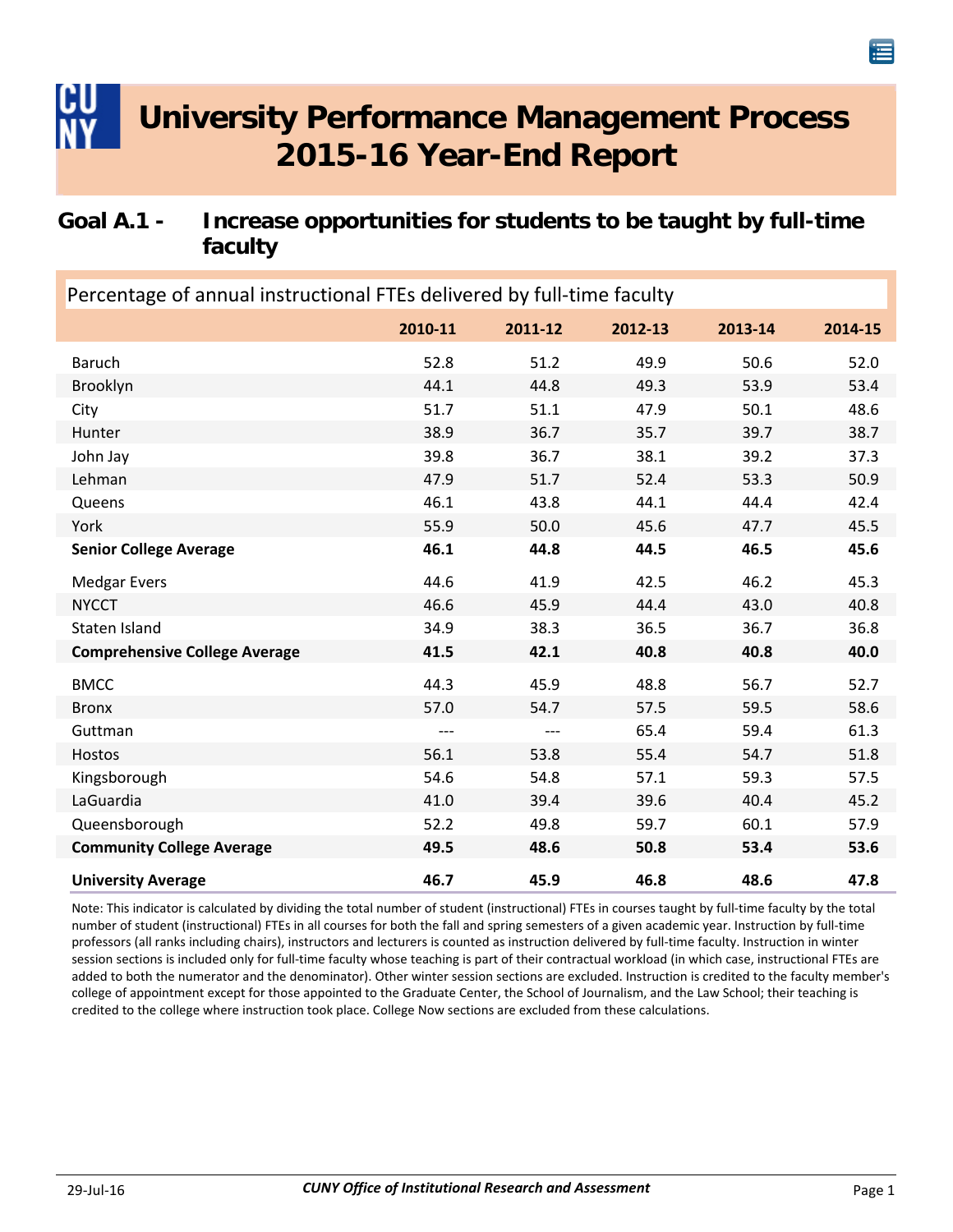### <span id="page-4-0"></span>**Goal A.1 - Increase opportunities for students to be taught by full-time faculty**

Percentage of annual instructional FTEs in undergraduate courses delivered by full‐time faculty

|                                      | 2010-11 | 2011-12 | 2012-13 | 2013-14 | 2014-15 |
|--------------------------------------|---------|---------|---------|---------|---------|
| <b>Baruch</b>                        | 49.4    | 49.0    | 47.3    | 48.1    | 49.9    |
| Brooklyn                             | 42.7    | 43.1    | 47.7    | 53.6    | 52.7    |
| City                                 | 49.4    | 48.7    | 44.1    | 45.9    | 44.6    |
| Hunter                               | 35.9    | 32.8    | 31.4    | 36.0    | 36.3    |
| John Jay                             | 37.1    | 33.9    | 35.8    | 36.9    | 34.9    |
| Lehman                               | 44.1    | 48.1    | 49.5    | 50.3    | 48.3    |
| Queens                               | 43.1    | 41.0    | 41.3    | 41.1    | 39.2    |
| York                                 | 55.6    | 49.7    | 45.3    | 47.1    | 44.9    |
| <b>Senior College Average</b>        | 43.6    | 42.3    | 41.8    | 43.9    | 43.4    |
| <b>Medgar Evers</b>                  | 44.6    | 41.9    | 42.5    | 46.2    | 45.3    |
| <b>NYCCT</b>                         | 46.6    | 45.9    | 44.4    | 43.0    | 40.8    |
| Staten Island                        | 33.4    | 36.5    | 34.8    | 34.9    | 34.7    |
| <b>Comprehensive College Average</b> | 41.1    | 41.5    | 40.3    | 40.1    | 39.4    |
| <b>BMCC</b>                          | 44.3    | 45.9    | 48.8    | 56.7    | 52.7    |
| <b>Bronx</b>                         | 57.0    | 54.7    | 57.5    | 59.5    | 58.6    |
| Guttman                              | $---$   | $---$   | 65.4    | 59.4    | 61.3    |
| Hostos                               | 56.1    | 53.8    | 55.4    | 54.7    | 51.8    |
| Kingsborough                         | 54.6    | 54.8    | 57.1    | 59.3    | 57.5    |
| LaGuardia                            | 41.0    | 39.4    | 39.6    | 40.4    | 45.2    |
| Queensborough                        | 52.2    | 49.8    | 59.7    | 60.1    | 57.9    |
| <b>Community College Average</b>     | 49.5    | 48.6    | 50.8    | 53.4    | 53.6    |
| <b>University Average</b>            | 45.6    | 44.8    | 45.8    | 47.7    | 47.0    |

Note: This indicator is calculated by dividing the total number of student (instructional) FTEs in undergraduate courses taught by full‐time faculty by the total number of student (instructional) FTEs in all undergraduate courses for both the fall and spring semesters of a given academic year. Instruction by full-time professors (all ranks including chairs), instructors and lecturers is counted as instruction delivered by fulltime faculty. Instruction in winter session sections is included only for full‐time faculty whose teaching is part of their contractual workload (in which case, instructional FTEs are added to both the numerator and the denominator). Other winter session sections are excluded. Instruction is credited to the faculty member's college of appointment except for those appointed to the Graduate Center, the School of Journalism, and the Law School; their teaching is credited to the college where instruction took place. College Now sections are excluded from these calculations.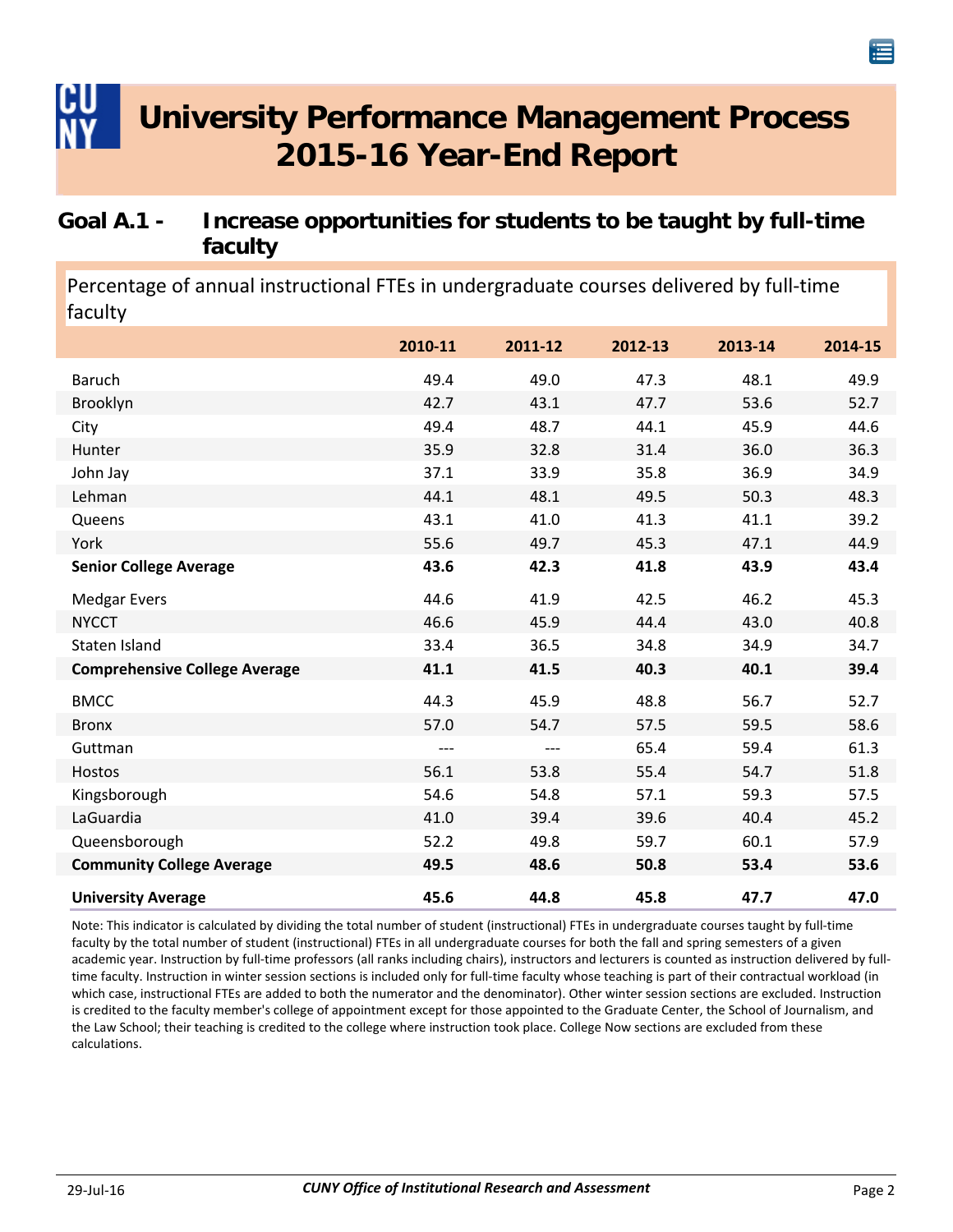### <span id="page-5-0"></span>**Goal A.1 - Increase opportunities for students to be taught by full-time faculty**

| Ratio of FTE student to full-time faculty |                  |                  |                  |                  |                  |  |
|-------------------------------------------|------------------|------------------|------------------|------------------|------------------|--|
|                                           | <b>Fall 2011</b> | <b>Fall 2012</b> | <b>Fall 2013</b> | <b>Fall 2014</b> | <b>Fall 2015</b> |  |
| <b>Baruch</b>                             | 29.9             | 29.0             | 26.6             | 26.7             | 28.3             |  |
| Brooklyn                                  | 23.3             | 22.6             | 23.0             | 22.9             | 24.6             |  |
| City                                      | 20.5             | 20.3             | 18.9             | 18.7             | 19.0             |  |
| Hunter                                    | 23.4             | 23.9             | 23.3             | 23.6             | 24.4             |  |
| John Jay                                  | 29.7             | 29.1             | 28.6             | 28.1             | 28.1             |  |
| Lehman                                    | 22.7             | 20.8             | 21.7             | 22.2             | 23.3             |  |
| Queens                                    | 25.1             | 24.6             | 23.2             | 24.2             | 24.3             |  |
| York                                      | 28.1             | 30.5             | 30.1             | 30.6             | 30.0             |  |
| <b>Senior College Average</b>             | 24.8             | 24.5             | 23.7             | 23.9             | 24.6             |  |
| <b>Medgar Evers</b>                       | 30.1             | 29.1             | 27.7             | 27.9             | 28.7             |  |
| <b>NYCCT</b>                              | 30.2             | 29.1             | 30.0             | 29.3             | 29.7             |  |
| Staten Island                             | 31.1             | 31.4             | 30.1             | 30.5             | 28.6             |  |
| <b>Comprehensive College Average</b>      | 30.5             | 30.0             | 29.6             | 29.5             | 29.1             |  |
| <b>BMCC</b>                               | 42.9             | 39.4             | 34.4             | 36.7             | 37.2             |  |
| <b>Bronx</b>                              | 27.8             | 27.2             | 26.6             | 25.9             | 25.1             |  |
| Guttman                                   | $---$            | 20.0             | 22.1             | 21.7             | 21.6             |  |
| Hostos                                    | 29.8             | 26.7             | 26.9             | 26.5             | 27.2             |  |
| Kingsborough                              | 41.1             | 38.9             | 37.9             | 36.6             | 35.4             |  |
| LaGuardia                                 | 44.1             | 39.3             | 40.8             | 36.6             | 35.5             |  |
| Queensborough                             | 34.5             | 29.4             | 29.7             | 29.0             | 27.9             |  |
| <b>Community College Average</b>          | 37.8             | 34.4             | 33.3             | 32.7             | 32.1             |  |
| <b>Graduate Center</b>                    | 22.6             | 22.8             | 19.9             | 18.4             | 18.1             |  |
| Law School                                | 13.7             | 13.4             | 11.4             | 9.7              | 11.6             |  |
| <b>University Average</b>                 | 29.1             | 28.0             | 27.1             | 27.1             | 27.3             |  |

Note: Full‐time faculty headcount figures reflect census date records in CUNYFirst HCM for each fall term as reported to IPEDS by OIRA, except for the Graduate School for which faculty counts are from OHRM Workforce Diversity reports. Student FTEs are from census enrollment files. Excludes FTEs and FT faculty counts for School of Journalism and School of Professional Studies.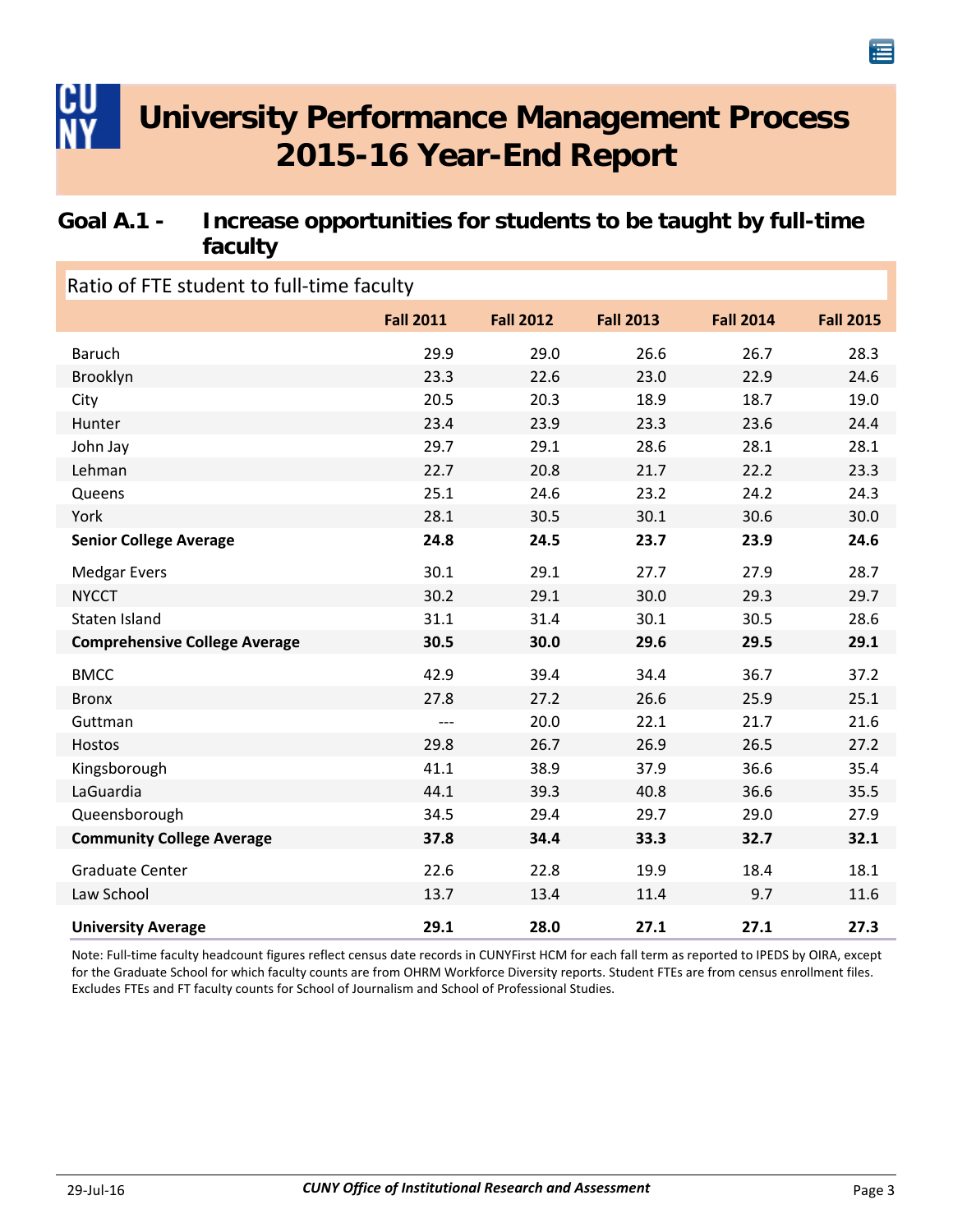### <span id="page-6-0"></span>**Goal A.2 - Increase faculty scholarship and research impact**

| Average number of pieces of scholarship/creative activity (weighted 3-yr rolling average) |           |           |           |           |           |  |
|-------------------------------------------------------------------------------------------|-----------|-----------|-----------|-----------|-----------|--|
|                                                                                           | 2009-2011 | 2010-2012 | 2011-2013 | 2012-2014 | 2013-2015 |  |
| <b>Baruch</b>                                                                             | 0.7       | 0.8       | 0.8       | 0.8       | 1.0       |  |
| Brooklyn                                                                                  | 1.0       | 1.0       | $1.0$     | 1.2       | 1.1       |  |
| City                                                                                      | 1.5       | 1.9       | 1.9       | 2.1       | 2.1       |  |
| Hunter                                                                                    | 1.4       | 1.5       | 1.6       | 1.7       | 1.9       |  |
| John Jay                                                                                  | 0.5       | 0.9       | 1.1       | 1.4       | 1.6       |  |
| Lehman                                                                                    | 0.8       | 1.2       | 1.2       | 1.1       | 1.2       |  |
| Queens                                                                                    | 1.9       | 2.1       | 2.2       | 2.2       | 2.1       |  |
| York                                                                                      | 0.6       | 0.9       | 0.9       | 0.9       | 0.8       |  |
| <b>Senior College Average</b>                                                             | $1.2$     | 1.3       | 1.4       | 1.5       | 1.6       |  |
| <b>Medgar Evers</b>                                                                       | 0.0       | 0.2       | 0.3       | 0.7       | 0.7       |  |
| <b>NYCCT</b>                                                                              | 0.5       | 0.6       | 0.7       | 0.7       | 0.8       |  |
| Staten Island                                                                             | 0.8       | 1.0       | 1.1       | 1.2       | 1.2       |  |
| <b>Comprehensive College Average</b>                                                      | 0.6       | 0.7       | 0.8       | 0.9       | 0.9       |  |
| <b>BMCC</b>                                                                               | 0.1       | 0.3       | 0.4       | 0.6       | 0.7       |  |
| <b>Bronx</b>                                                                              | 0.2       | 0.2       | 0.3       | 0.3       | 0.3       |  |
| Guttman                                                                                   | $---$     | $---$     | $---$     | 0.4       | 0.8       |  |
| Hostos                                                                                    | 0.6       | 0.7       | 0.8       | 0.5       | 0.5       |  |
| Kingsborough                                                                              | 0.5       | 0.5       | 0.5       | 0.5       | 0.6       |  |
| LaGuardia                                                                                 | 0.3       | 0.3       | 0.3       | 0.3       | 0.4       |  |
| Queensborough                                                                             | 0.4       | 0.5       | 0.5       | 0.5       | 0.6       |  |
| <b>Community College Average</b>                                                          | 0.3       | 0.4       | 0.4       | 0.5       | 0.5       |  |
| <b>Graduate Center</b>                                                                    | 1.2       | 1.3       | 1.6       | 1.7       | 1.8       |  |
| School of Journalism                                                                      | 0.5       | 0.7       | 1.3       | 1.4       | 1.5       |  |
| <b>School of Professional Studies</b>                                                     | 0.0       | 0.7       | 0.7       | 0.8       | 0.9       |  |
| Law School                                                                                | 0.1       | 0.1       | 0.1       | 0.2       | 0.2       |  |
| <b>University Average</b>                                                                 | 0.9       | 1.0       | 1.1       | 1.1       | 1.2       |  |

Note: Data are from the CUNY Faculty Scholarship Collection, counting books authored, book chapters, conference presentations published as proceedings, peer reviewed journal articles, exhibits at curated art shows, direction/choreography/dramaturgy/design, music composition published/performed, plays produced/performed, poems or short stories published, and peer-reviewed technical or policy reports. The Journalism School's scholarship includes these plus published newspaper or magazine articles and reviews or commentaries. The Graduate School's scholarship reported here reflects scholarship of just the Central Line faculty, and not also consortial faculty who are based on other CUNY campuses. Annual averages are computed as the number of works reported for a given calendar year divided by the number of faculty required to report scholarship (full‐time professorial faculty who were active both semesters of the calendar year). The weighted 3‐year rolling average is calculated as Calendar Year (CY)\*0.5 + (CY‐1)\*0.3 + (CY‐2)\*0.2. The University averages reflect scholarship and creative activity at the graduate and professional schools. Some figures for previous years have been revised slightly since the production of the 2014‐15 PMP report.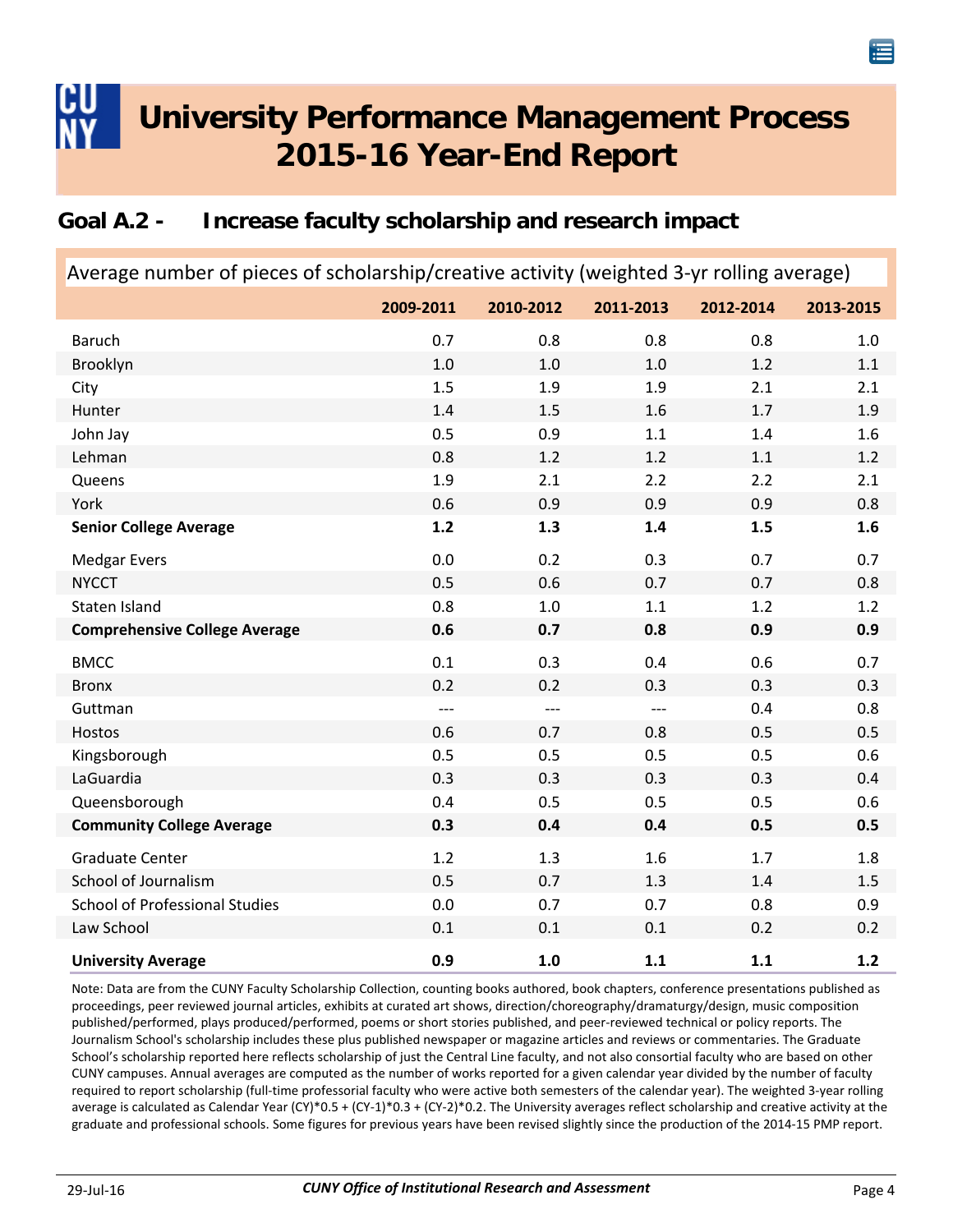### <span id="page-7-0"></span>**Goal A.2 - Increase faculty scholarship and research impact**

| Average number of pieces of scholarship/creative activity (annual) |       |       |      |       |      |
|--------------------------------------------------------------------|-------|-------|------|-------|------|
|                                                                    | 2011  | 2012  | 2013 | 2014  | 2015 |
| <b>Baruch</b>                                                      | 0.7   | 0.8   | 0.9  | 0.7   | 1.1  |
| Brooklyn                                                           | 1.0   | 1.0   | 1.0  | 1.5   | 1.0  |
| City                                                               | 1.7   | 2.2   | 1.9  | 2.3   | 2.2  |
| Hunter                                                             | 1.5   | 1.5   | 1.6  | 1.8   | 2.1  |
| John Jay                                                           | 0.5   | 1.2   | 1.2  | 1.5   | 1.9  |
| Lehman                                                             | 1.1   | 1.4   | 1.2  | 1.1   | 1.2  |
| Queens                                                             | 2.3   | 2.2   | 2.1  | 2.3   | 1.9  |
| York                                                               | 0.6   | 1.1   | 0.8  | 0.8   | 0.8  |
| <b>Senior College Average</b>                                      | 1.3   | 1.5   | 1.4  | 1.6   | 1.6  |
| <b>Medgar Evers</b>                                                | 0.1   | 0.3   | 0.3  | 1.1   | 0.5  |
| <b>NYCCT</b>                                                       | 0.6   | 0.7   | 0.7  | 0.7   | 0.8  |
| Staten Island                                                      | 1.0   | 1.2   | 1.1  | 1.2   | 1.1  |
| <b>Comprehensive College Average</b>                               | 0.7   | 0.8   | 0.8  | $1.0$ | 0.9  |
| <b>BMCC</b>                                                        | 0.1   | 0.5   | 0.4  | 0.8   | 0.7  |
| <b>Bronx</b>                                                       | 0.1   | 0.3   | 0.3  | 0.2   | 0.4  |
| Guttman                                                            | $---$ | $---$ | 0.9  | 0.3   | 1.0  |
| Hostos                                                             | 0.9   | 0.8   | 0.8  | 0.3   | 0.6  |
| Kingsborough                                                       | 0.5   | 0.4   | 0.5  | 0.6   | 0.6  |
| LaGuardia                                                          | 0.4   | 0.3   | 0.3  | 0.3   | 0.4  |
| Queensborough                                                      | 0.5   | 0.5   | 0.6  | 0.5   | 0.6  |
| <b>Community College Average</b>                                   | 0.3   | 0.5   | 0.5  | 0.5   | 0.6  |
| <b>Graduate Center</b>                                             | 1.3   | 1.4   | 1.8  | 1.7   | 2.0  |
| School of Journalism                                               | 0.7   | 0.8   | 1.9  | 1.3   | 1.5  |
| <b>School of Professional Studies</b>                              | 0.0   | 1.3   | 0.7  | 0.7   | 1.1  |
| Law School                                                         | 0.1   | 0.1   | 0.1  | 0.3   | 0.3  |
| <b>University Average</b>                                          | 1.0   | 1.1   | 1.1  | 1.2   | 1.2  |

Note: Data are from the CUNY Faculty Scholarship Collection, counting books authored, book chapters, conference presentations published as proceedings, peer reviewed journal articles, exhibits at curated art shows, direction/choreography/dramaturgy/design, music composition published/performed, plays produced/performed, poems or short stories published, and peer-reviewed technical or policy reports. The Journalism School's scholarship includes these plus published newspaper or magazine articles and reviews or commentaries. The Graduate School's scholarship reported here reflects scholarship of just the Central Line faculty, and not also consortial faculty who are based on other CUNY campuses. Annual averages are computed as the number of works reported for a given calendar year divided by the number of faculty required to report scholarship (full‐time professorial faculty who were active both semesters of the calendar year). The University averages reflect scholarship and creative activity at the graduate and professional schools. Some figures for previous years have been revised slightly since the production of the 2014‐15 PMP report.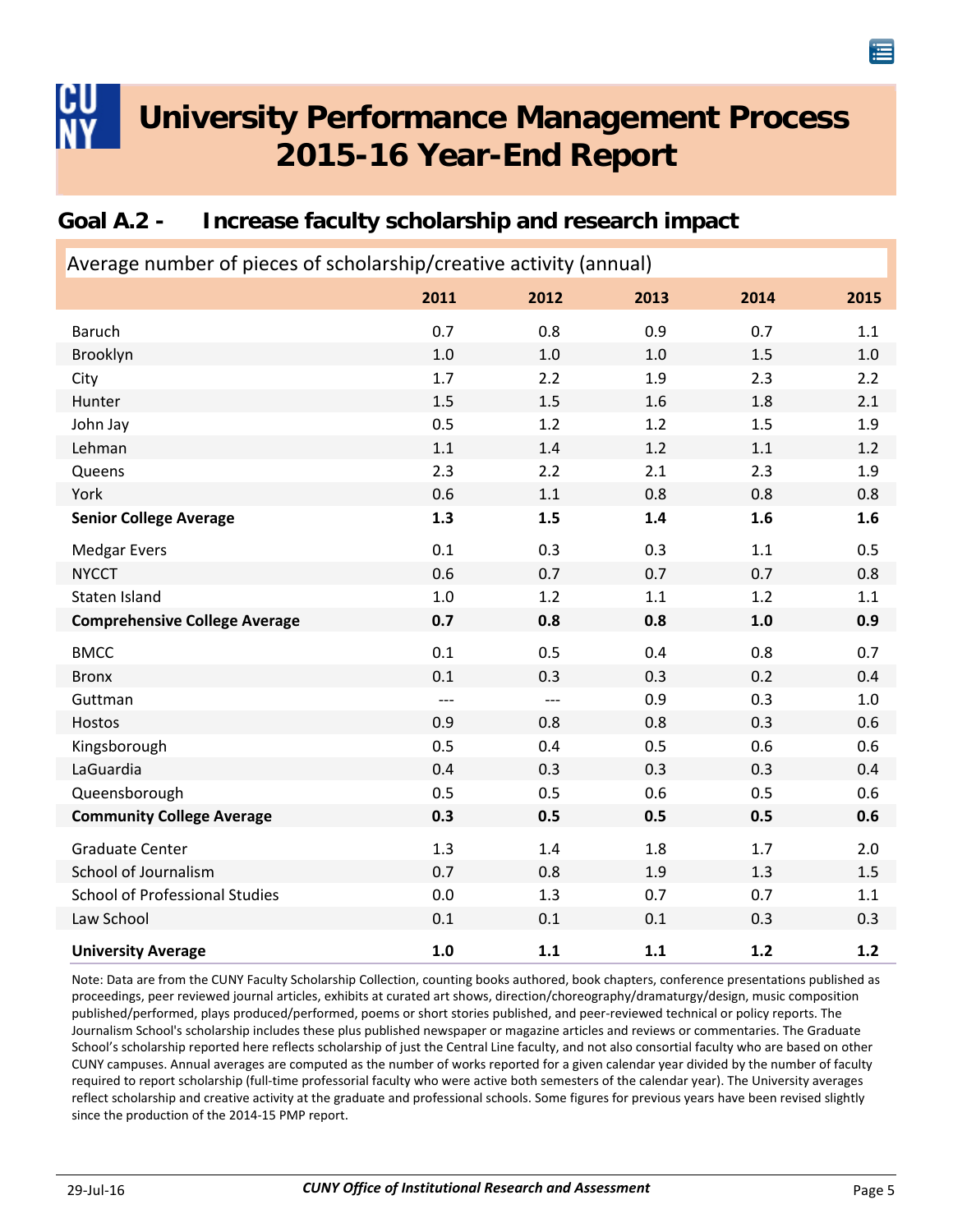### <span id="page-8-0"></span>**Goal A.2 - Increase faculty scholarship and research impact**

| Number of funded research grants      |                |                |                  |                |                |
|---------------------------------------|----------------|----------------|------------------|----------------|----------------|
|                                       | <b>FY 2012</b> | FY 2013        | FY 2014          | FY 2015        | <b>FY 2016</b> |
| <b>Baruch</b>                         | 36             | 31             | 40               | 38             | 28             |
| Brooklyn                              | 57             | 48             | 48               | 45             | 52             |
| City                                  | 218            | 189            | 204              | 215            | 217            |
| Hunter                                | 202            | 164            | 154              | 152            | 163            |
| John Jay                              | 53             | 48             | 53               | 50             | 57             |
| Lehman                                | 18             | 16             | 22               | 28             | 33             |
| Queens                                | 86             | 80             | 70               | 69             | 58             |
| York                                  | 15             | 9              | 6                | 10             | 12             |
| <b>Senior College Total</b>           | 685            | 585            | 597              | 607            | 620            |
| <b>Medgar Evers</b>                   | 13             | 12             | 8                | $\overline{4}$ | 10             |
| <b>NYCCT</b>                          | 11             | 9              | $\overline{7}$   | 11             | 12             |
| Staten Island                         | 46             | 25             | 35               | 28             | 40             |
| <b>Comprehensive College Total</b>    | 70             | 46             | 50               | 43             | 62             |
| <b>BMCC</b>                           | $\overline{4}$ | $\pmb{4}$      | $\boldsymbol{6}$ | 8              | 9              |
| <b>Bronx</b>                          | $\mathbf 1$    | $\pmb{0}$      | $\pmb{0}$        | $\mathbf 1$    | $\overline{2}$ |
| Guttman                               | $---$          | $\pmb{0}$      | $\mathbf 0$      | $\mathbf 0$    |                |
| Hostos                                | 3              | $\overline{2}$ | $\overline{4}$   | 3              | $\overline{2}$ |
| Kingsborough                          | 5              | $\pmb{4}$      | $\boldsymbol{6}$ | $\overline{4}$ | 3              |
| LaGuardia                             | $\overline{4}$ | $\overline{2}$ | $\overline{4}$   | $\overline{4}$ | 4              |
| Queensborough                         | 7              | 4              | $\overline{4}$   | 6              | 5              |
| <b>Community College Total</b>        | 24             | 16             | 24               | 26             | 25             |
| <b>Graduate Center</b>                | 66             | 71             | 60               | 51             | 69             |
| <b>School of Professional Studies</b> | ---            | $---$          | $---$            | $---$          | $---$          |
| <b>School of Public Health</b>        | $---$          | ---            | $\pmb{0}$        | 3              | 16             |
| <b>University Total</b>               | 845            | 718            | 731              | 730            | 792            |

Note: The University totals include funded grants for the graduate and professional schools, but do not reflect grants for the Advanced Science Research Center (ASRC) or CUNY Central. 2016 data are preliminary.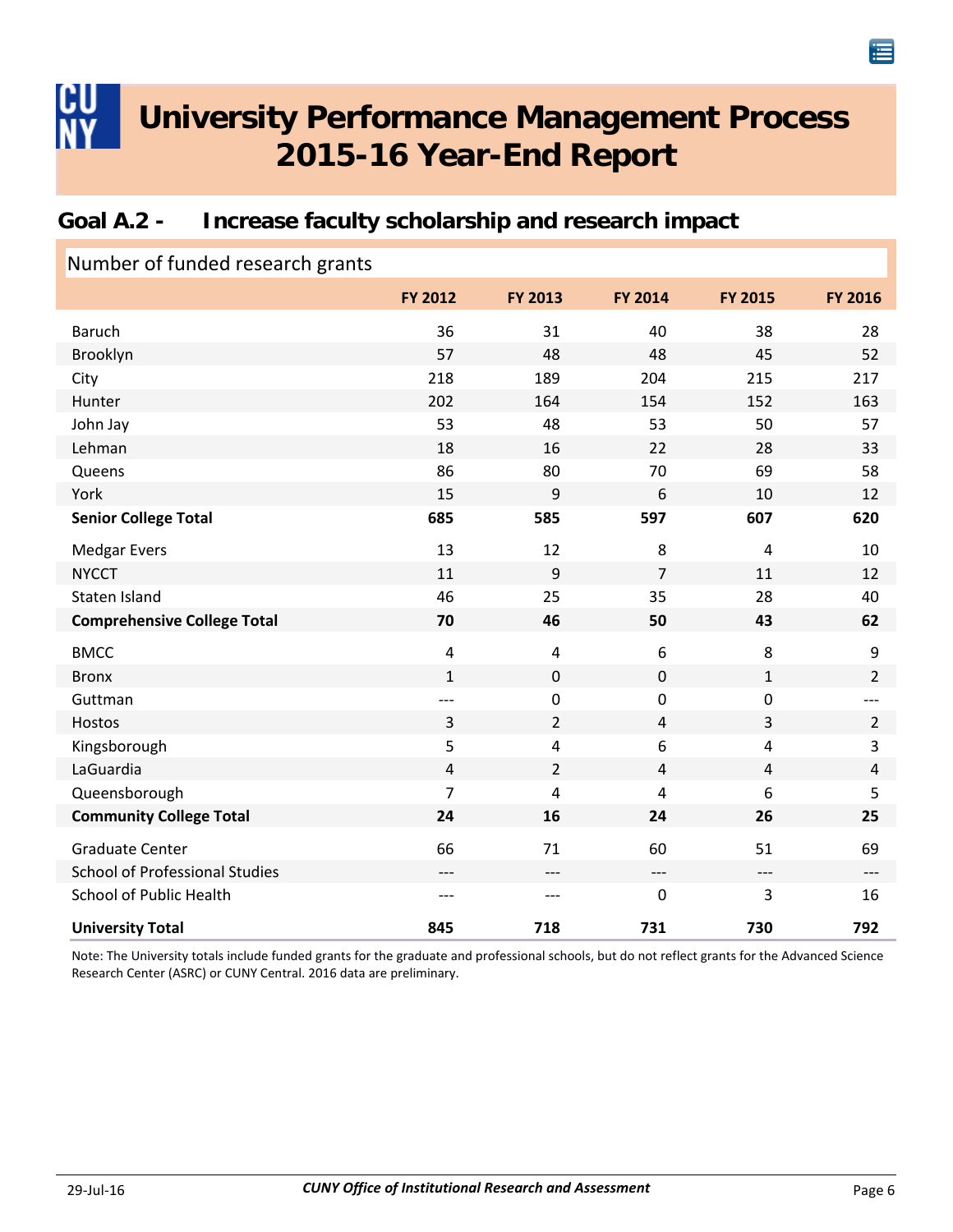### <span id="page-9-0"></span>**Goal A.2 - Increase faculty scholarship and research impact**

| Research awards (weighted 3-yr rolling average) |              |                                                                       |                             |              |               |  |  |
|-------------------------------------------------|--------------|-----------------------------------------------------------------------|-----------------------------|--------------|---------------|--|--|
|                                                 |              | FY 2010-2012 FY 2011-2013 FY 2012-2014 FY 2013-2015 FY 2014-2016      |                             |              |               |  |  |
| <b>Baruch</b>                                   | \$1,968,478  | \$1,681,089                                                           | \$1,760,743                 | \$2,002,939  | \$1,879,984   |  |  |
| Brooklyn                                        | \$7,942,401  | \$6,934,159                                                           | \$6,541,233                 | \$6,846,074  | \$7,388,353   |  |  |
| City                                            | \$50,351,847 | \$44,819,476                                                          | \$41,408,876                | \$41,547,116 | \$41,226,467  |  |  |
| Hunter                                          | \$27,747,919 | \$28,130,997                                                          | \$26,198,230                | \$24,718,560 | \$25,222,837  |  |  |
| John Jay                                        | \$6,035,190  | \$6,334,124                                                           | \$5,931,553                 | \$8,597,761  | \$10,251,035  |  |  |
| Lehman                                          | \$3,543,102  | \$2,178,323                                                           | \$2,224,038                 | \$2,426,828  | \$2,555,040   |  |  |
| Queens                                          | \$18,737,511 | \$16,511,781                                                          | \$18,362,696                | \$17,478,588 | \$16,282,774  |  |  |
| York                                            | \$1,334,534  | \$1,057,708                                                           | \$631,141                   | \$551,380    | \$1,018,026   |  |  |
| <b>Senior College Total</b>                     |              | \$117,660,981 \$107,647,657                                           | \$103,058,510 \$104,169,246 |              | \$105,824,516 |  |  |
| <b>Medgar Evers</b>                             | \$1,155,992  | \$1,157,519                                                           | \$764,774                   | \$755,922    | \$1,220,944   |  |  |
| <b>NYCCT</b>                                    | \$408,209    | \$486,385                                                             | \$343,910                   | \$471,111    | \$499,364     |  |  |
| Staten Island                                   | \$3,147,603  | \$2,574,472                                                           | \$2,449,209                 | \$2,134,454  | \$3,283,143   |  |  |
| <b>Comprehensive College Total</b>              | \$4,711,805  | \$4,218,375                                                           | \$3,557,894                 | \$3,361,487  | \$5,003,451   |  |  |
| <b>BMCC</b>                                     | \$322,174    | \$292,561                                                             | \$333,998                   | \$1,105,150  | \$944,438     |  |  |
| <b>Bronx</b>                                    | \$40,989     | \$25,920                                                              | \$1,051                     | \$25,000     | \$487,486     |  |  |
| Guttman                                         |              |                                                                       |                             | \$0          | \$0           |  |  |
| Hostos                                          | \$126,245    | \$89,628                                                              | \$321,635                   | \$229,938    | \$171,525     |  |  |
| Kingsborough                                    | \$466,470    | \$328,419                                                             | \$346,556                   | \$383,148    | \$304,803     |  |  |
| LaGuardia                                       | \$885,518    | \$697,636                                                             | \$665,985                   | \$639,228    | \$698,825     |  |  |
| Queensborough                                   | \$333,574    | \$203,672                                                             | \$252,914                   | \$424,132    | \$550,846     |  |  |
| <b>Community College Total</b>                  | \$2,174,970  | \$1,637,836                                                           | \$1,922,138                 | \$2,806,595  | \$3,157,923   |  |  |
| <b>Graduate Center</b>                          | \$5,076,032  | \$4,960,326                                                           | \$4,211,015                 | \$4,305,719  | \$4,948,102   |  |  |
| <b>School of Professional Studies</b>           |              |                                                                       |                             |              |               |  |  |
| <b>School of Public Health</b>                  |              |                                                                       |                             |              |               |  |  |
| <b>University Total</b>                         |              | \$129,623,788 \$118,464,194 \$112,749,556 \$114,643,046 \$118,933,992 |                             |              |               |  |  |

Note: Reflects a weighted rolling average of total dollars awarded for research as reported by the CUNY Research Foundation, calculated as current fiscal year amount (FY)\*0.5+(FY‐1)\*0.3+(FY‐2)\*0.2. The University totals include awards to the Graduate Center and have been updated since the preliminary report to exclude the School of Public Health until three years of awards are available. University totals do not reflect grants for the Advanced Science Research Center (ASRC) or CUNY Central. 2016 data are preliminary.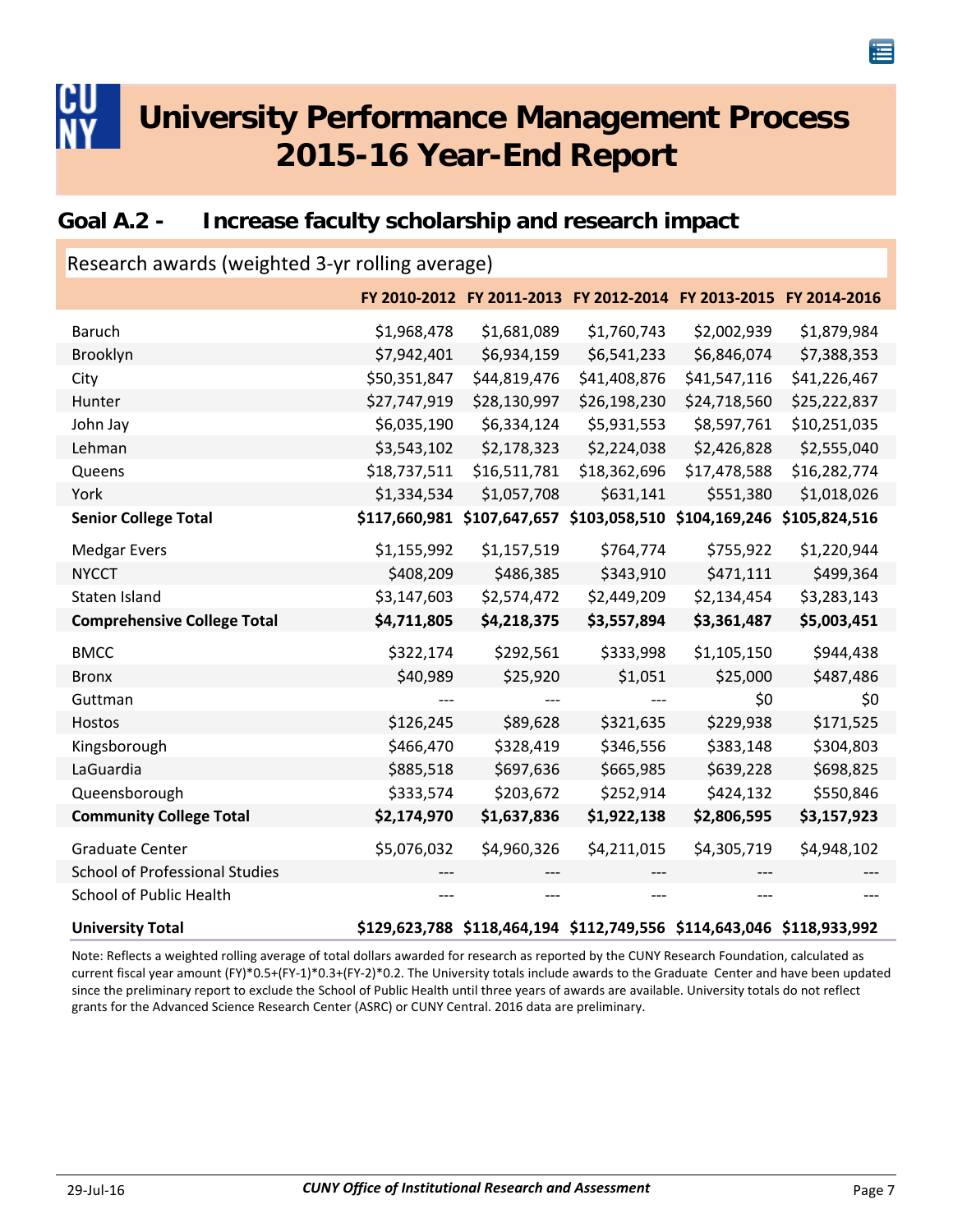### <span id="page-10-0"></span>**Goal A.2 - Increase faculty scholarship and research impact**

| Research awards (annual)           |               |                                                                       |                |                            |                |
|------------------------------------|---------------|-----------------------------------------------------------------------|----------------|----------------------------|----------------|
|                                    | FY 2012       | FY 2013                                                               | <b>FY 2014</b> | <b>FY 2015</b>             | <b>FY 2016</b> |
| <b>Baruch</b>                      | \$1,555,702   | \$1,590,145                                                           | \$1,945,119    | \$2,202,750                | \$1,660,271    |
| Brooklyn                           | \$8,472,121   | \$6,116,651                                                           | \$6,023,627    | \$7,631,310                | \$7,788,469    |
| City                               | \$45,893,859  | \$40,712,020                                                          | \$40,032,996   | \$42,789,626               | \$40,765,960   |
| Hunter                             | \$26,407,369  | \$29,263,673                                                          | \$24,275,308   | \$23,166,466               | \$26,835,671   |
| John Jay                           | \$5,867,354   | \$6,847,781                                                           | \$5,407,495    | \$11,211,912               | \$11,611,926   |
| Lehman                             | \$3,326,744   | \$870,370                                                             | \$2,595,157    | \$2,948,415                | \$2,302,968    |
| Queens                             | \$20,632,346  | \$15,777,019                                                          | \$19,006,242   | \$17,242,624               | \$14,617,477   |
| York                               | \$853,972     | \$913,210                                                             | \$372,768      | \$513,815                  | \$1,578,657    |
| <b>Senior College Total</b>        | \$113,009,467 | \$102,090,869                                                         |                | \$99,658,711 \$107,706,917 | \$107,161,398  |
| <b>Medgar Evers</b>                | \$1,043,008   | \$1,250,141                                                           | \$362,260      | \$794,432                  | \$1,820,325    |
| <b>NYCCT</b>                       | \$650,817     | \$506,798                                                             | \$123,415      | \$665,454                  | \$550,089      |
| Staten Island                      | \$3,529,856   | \$2,076,508                                                           | \$2,240,571    | \$2,093,962                | \$4,413,680    |
| <b>Comprehensive College Total</b> | \$5,223,681   | \$3,833,447                                                           | \$2,726,246    | \$3,553,848                | \$6,784,094    |
| <b>BMCC</b>                        | \$557,848     | \$250,413                                                             | \$294,608      | \$1,933,370                | \$611,011      |
| <b>Bronx</b>                       | \$5,255       | \$0                                                                   | \$0            | \$50,000                   | \$944,972      |
| Guttman                            |               | \$0                                                                   | \$0            | \$0                        | \$0            |
| Hostos                             | \$144,316     | \$52,666                                                              | \$553,944      | \$106,443                  | \$57,607       |
| Kingsborough                       | \$424,216     | \$218,372                                                             | \$392,402      | \$443,505                  | \$186,542      |
| LaGuardia                          | \$772,662     | \$577,721                                                             | \$676,272      | \$641,604                  | \$742,178      |
| Queensborough                      | \$156,389     | \$146,369                                                             | \$355,450      | \$576,445                  | \$613,645      |
| <b>Community College Total</b>     | \$2,060,686   | \$1,245,541                                                           | \$2,272,676    | \$3,751,367                | \$3,155,955    |
| <b>Graduate Center</b>             | \$4,984,383   | \$5,254,106                                                           | \$3,275,813    | \$4,544,307                | \$5,859,295    |
| <b>School of Public Health</b>     |               |                                                                       |                | \$819,348                  | \$2,155,738    |
| <b>University Total</b>            |               | \$125,278,217 \$112,423,963 \$107,933,447 \$120,375,788 \$125,116,480 |                |                            |                |

Note: Reflects total dollars awarded for research as reported by the CUNY Research Foundation. The University totals include awards to the graduate and professional schools, but do not reflect grants for the Advanced Science Research Center (ASRC) or CUNY Central. FY2016 data are preliminary.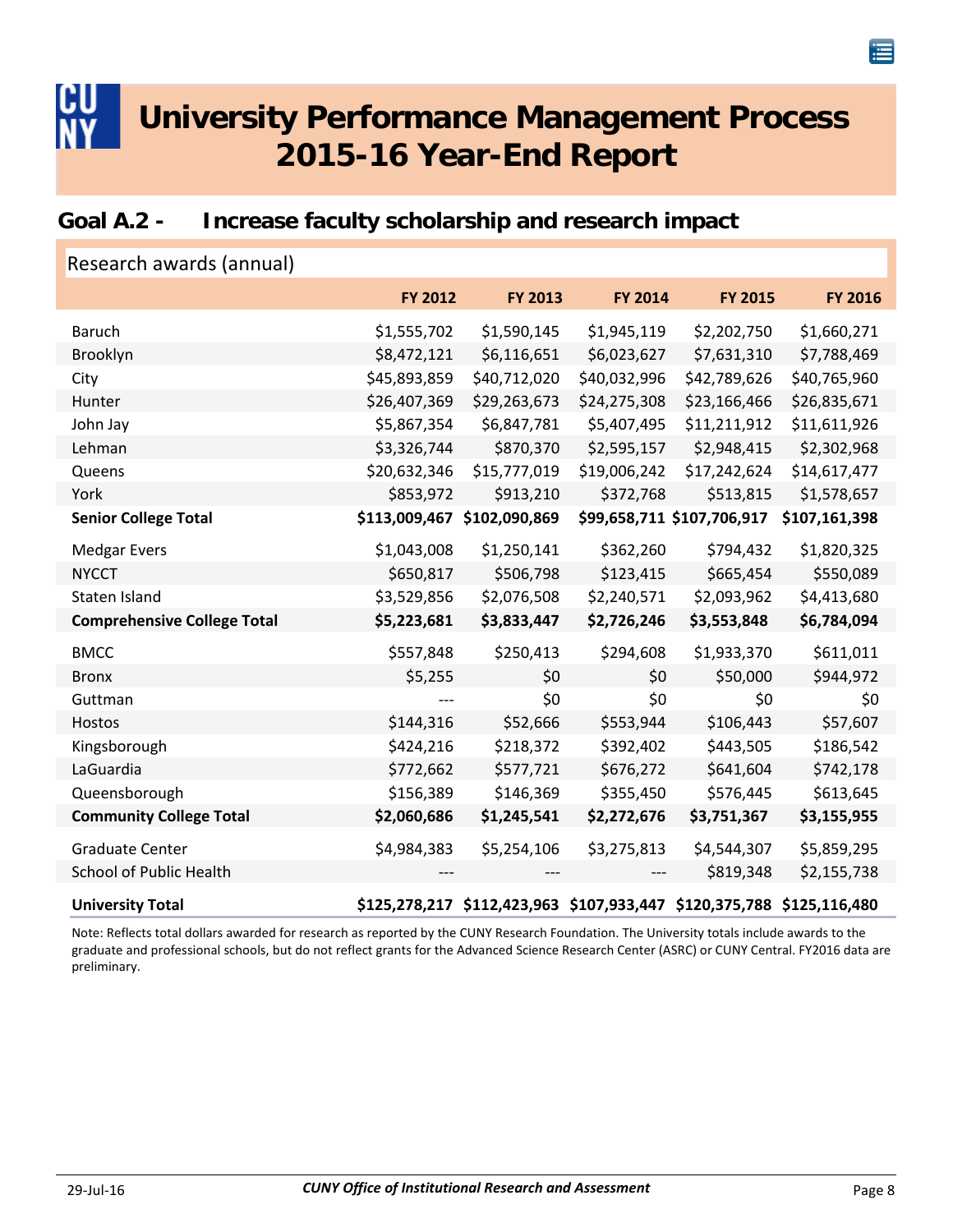### <span id="page-11-0"></span>**Goal A.3 - Ensure that students make timely progress toward degree completion**

Average number of credits earned in one year by baccalaureate full-time first-time freshmen

|                                      | <b>Fall 2010</b><br><b>Entrants</b> | <b>Fall 2011</b><br><b>Entrants</b> | <b>Fall 2012</b><br><b>Entrants</b> | <b>Fall 2013</b><br><b>Entrants</b> | <b>Fall 2014</b><br><b>Entrants</b> |
|--------------------------------------|-------------------------------------|-------------------------------------|-------------------------------------|-------------------------------------|-------------------------------------|
| Baruch                               | 28.1                                | 28.1                                | 28.6                                | 28.7                                | 28.6                                |
| Brooklyn                             | 25.1                                | 25.4                                | 26.8                                | 26.3                                | 25.8                                |
| City                                 | 24.6                                | 24.8                                | 25.1                                | 25.5                                | 26.0                                |
| Hunter                               | 25.9                                | 26.4                                | 26.3                                | 27.2                                | 26.8                                |
| John Jay                             | 23.1                                | 23.0                                | 24.1                                | 25.7                                | 25.6                                |
| Lehman                               | 26.2                                | 25.6                                | 26.5                                | 26.7                                | 26.7                                |
| Queens                               | 26.7                                | 26.3                                | 27.1                                | 27.0                                | 26.6                                |
| York                                 | 24.6                                | 25.0                                | 25.3                                | 24.7                                | 24.0                                |
| <b>Senior College Average</b>        | 25.4                                | 25.6                                | 26.1                                | 26.5                                | 26.3                                |
| <b>Medgar Evers</b>                  | 20.0                                | 17.7                                | 18.6                                | 23.2                                | 20.4                                |
| <b>NYCCT</b>                         | 21.1                                | 24.0                                | 23.1                                | 22.5                                | 22.8                                |
| Staten Island                        | 25.3                                | 25.7                                | 25.2                                | 24.8                                | 25.4                                |
| <b>Comprehensive College Average</b> | 23.7                                | 24.7                                | 24.4                                | 24.0                                | 24.0                                |
| <b>University Average</b>            | 25.2                                | 25.5                                | 25.9                                | 26.2                                | 26.1                                |

Note: Based on full‐time, first‐time baccalaureate freshmen enrolled in the fall who are still enrolled in the subsequent spring term. Credits earned in the fall, winter, spring and summer of a given academic year are counted.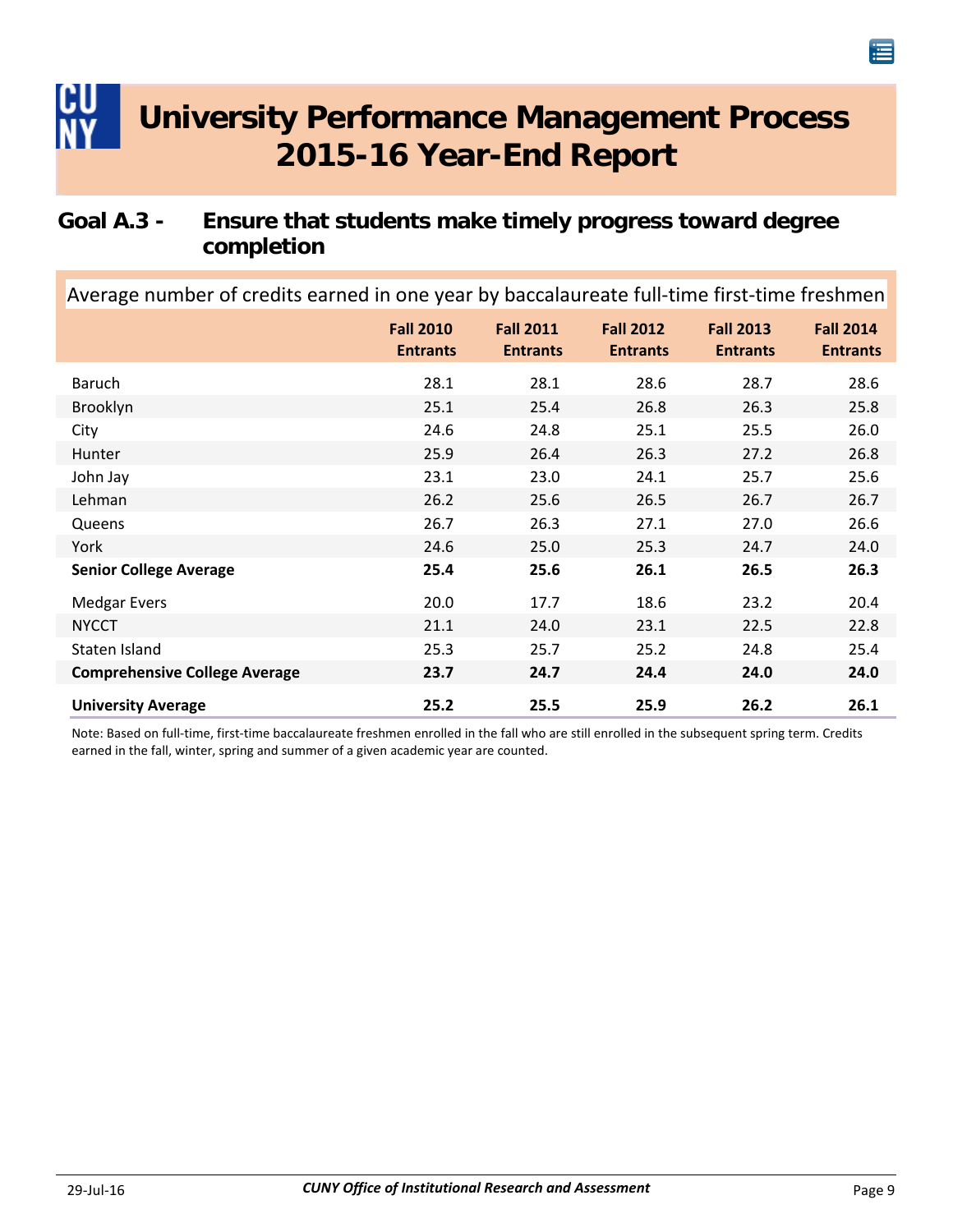### <span id="page-12-0"></span>**Goal A.3 - Ensure that students make timely progress toward degree completion**

| Percentage of baccalaureate students who earn 30 credits per year |                  |                  |                  |                  |                  |  |
|-------------------------------------------------------------------|------------------|------------------|------------------|------------------|------------------|--|
|                                                                   | <b>Fall 2010</b> | <b>Fall 2011</b> | <b>Fall 2012</b> | <b>Fall 2013</b> | <b>Fall 2014</b> |  |
| <b>Baruch</b>                                                     | 39.7             | 38.0             | 39.4             | 36.7             | 36.9             |  |
| Brooklyn                                                          | 34.8             | 32.3             | 34.8             | 32.4             | 31.6             |  |
| City                                                              | 24.6             | 24.7             | 25.8             | 26.2             | 27.4             |  |
| Hunter                                                            | 30.1             | 31.4             | 31.2             | 32.7             | 34.8             |  |
| John Jay                                                          | 30.3             | 29.5             | 32.2             | 34.0             | 36.9             |  |
| Lehman                                                            | 28.9             | 24.7             | 30.3             | 29.1             | 29.9             |  |
| Queens                                                            | 36.2             | 35.1             | 38.3             | 36.5             | 35.7             |  |
| York                                                              | 22.8             | 21.5             | 22.1             | 22.4             | 22.8             |  |
| <b>Senior College Average</b>                                     | 31.7             | 30.6             | 32.5             | 32.1             | 32.9             |  |
| <b>Medgar Evers</b>                                               | 24.4             | 23.6             | 24.1             | 24.0             | 21.2             |  |
| <b>NYCCT</b>                                                      | 25.1             | 25.4             | 23.2             | 23.0             | 23.0             |  |
| Staten Island                                                     | 25.6             | 27.1             | 26.4             | 27.5             | 32.2             |  |
| <b>Comprehensive College Average</b>                              | 25.3             | 26.2             | 25.1             | 25.5             | 27.4             |  |
| <b>School of Professional Studies</b>                             | 28.2             | 23.7             | 24.3             | 25.7             | 15.9             |  |
| <b>University Average</b>                                         | 30.8             | 30.0             | 31.5             | 31.2             | 32.1             |  |

Note: Based on students who were enrolled in both the fall and spring semesters and who were full‐time in the fall and/or the spring semester. Credits earned in the fall, winter, spring and summer of a given academic year are counted.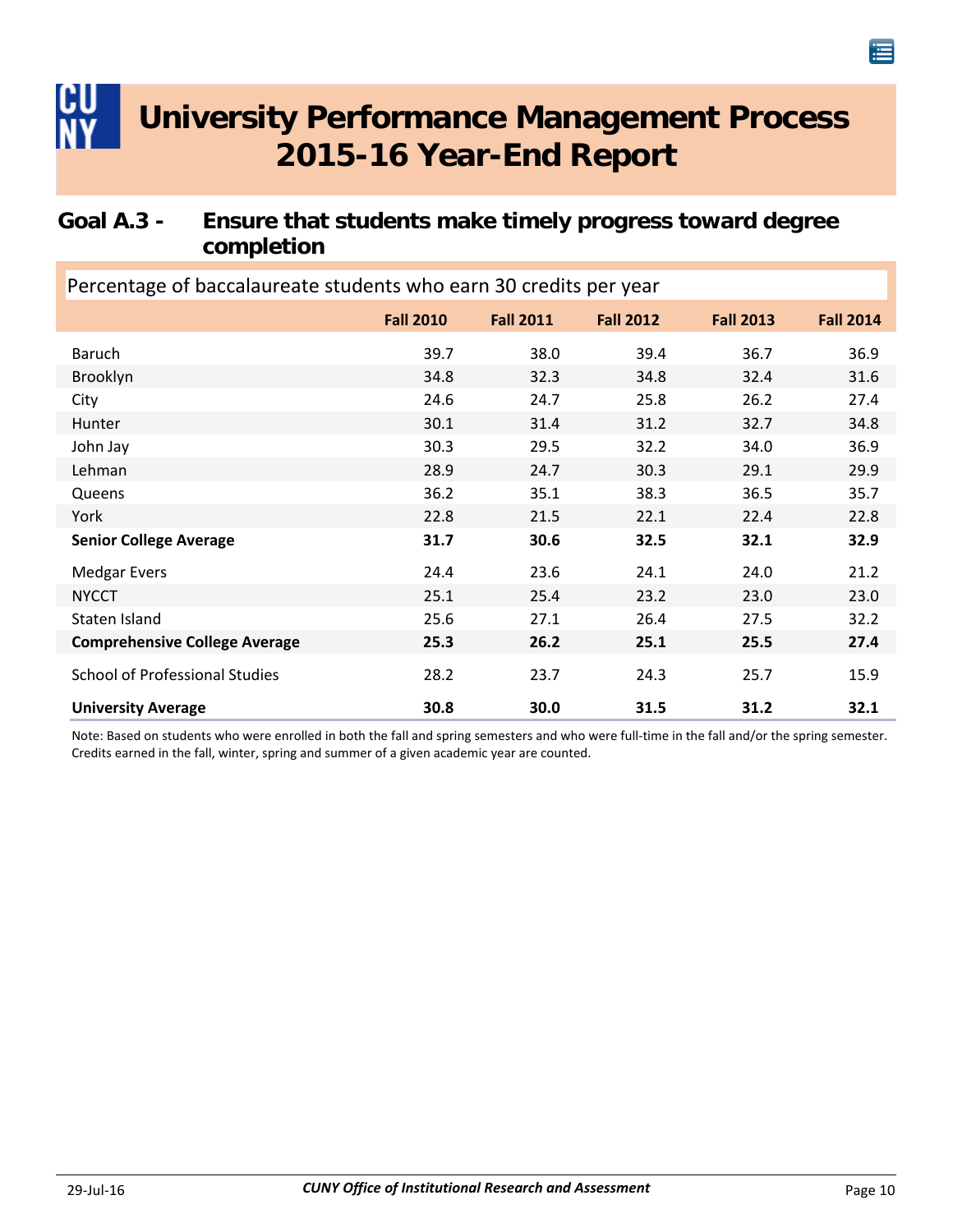### <span id="page-13-0"></span>**Goal A.3 - Ensure that students make timely progress toward degree completion**

| One-year retention rate of baccalaureate full-time first-time freshmen |                                     |                                     |                                     |                                     |                                     |  |  |
|------------------------------------------------------------------------|-------------------------------------|-------------------------------------|-------------------------------------|-------------------------------------|-------------------------------------|--|--|
|                                                                        | <b>Fall 2010</b><br><b>Entrants</b> | <b>Fall 2011</b><br><b>Entrants</b> | <b>Fall 2012</b><br><b>Entrants</b> | <b>Fall 2013</b><br><b>Entrants</b> | <b>Fall 2014</b><br><b>Entrants</b> |  |  |
| Baruch                                                                 | 89.3                                | 91.5                                | 87.6                                | 90.4                                | 90.7                                |  |  |
| Brooklyn                                                               | 82.0                                | 84.2                                | 86.4                                | 82.0                                | 81.7                                |  |  |
| City                                                                   | 85.7                                | 83.6                                | 87.5                                | 86.0                                | 87.4                                |  |  |
| Hunter                                                                 | 85.4                                | 86.5                                | 86.7                                | 86.1                                | 82.5                                |  |  |
| John Jay                                                               | 78.4                                | 77.9                                | 77.9                                | 78.9                                | 77.6                                |  |  |
| Lehman                                                                 | 79.0                                | 82.1                                | 81.7                                | 82.6                                | 82.6                                |  |  |
| Queens                                                                 | 87.0                                | 86.8                                | 84.4                                | 86.0                                | 84.9                                |  |  |
| York                                                                   | 77.8                                | 77.5                                | 74.1                                | 76.7                                | 73.6                                |  |  |
| <b>Senior College Average</b>                                          | 83.3                                | 84.1                                | 83.5                                | 83.8                                | 82.8                                |  |  |
| <b>Medgar Evers</b>                                                    | 63.8                                | 65.5                                | 64.7                                | 65.1                                | 63.1                                |  |  |
| <b>NYCCT</b>                                                           | 74.1                                | 77.0                                | 76.6                                | 74.7                                | 76.4                                |  |  |
| Staten Island                                                          | 83.6                                | 81.4                                | 82.9                                | 79.9                                | 79.7                                |  |  |
| <b>Comprehensive College Average</b>                                   | 78.4                                | 79.2                                | 80.4                                | 77.6                                | 77.0                                |  |  |
| <b>University Average</b>                                              | 82.9                                | 83.7                                | 83.2                                | 83.1                                | 82.2                                |  |  |

Note: Students are counted as retained if they are still enrolled in the college of entry one year later (or earned the degree pursued or higher from that college within one year of entry). Students who earned a degree lower than that pursued and who are not still enrolled are not counted as retained.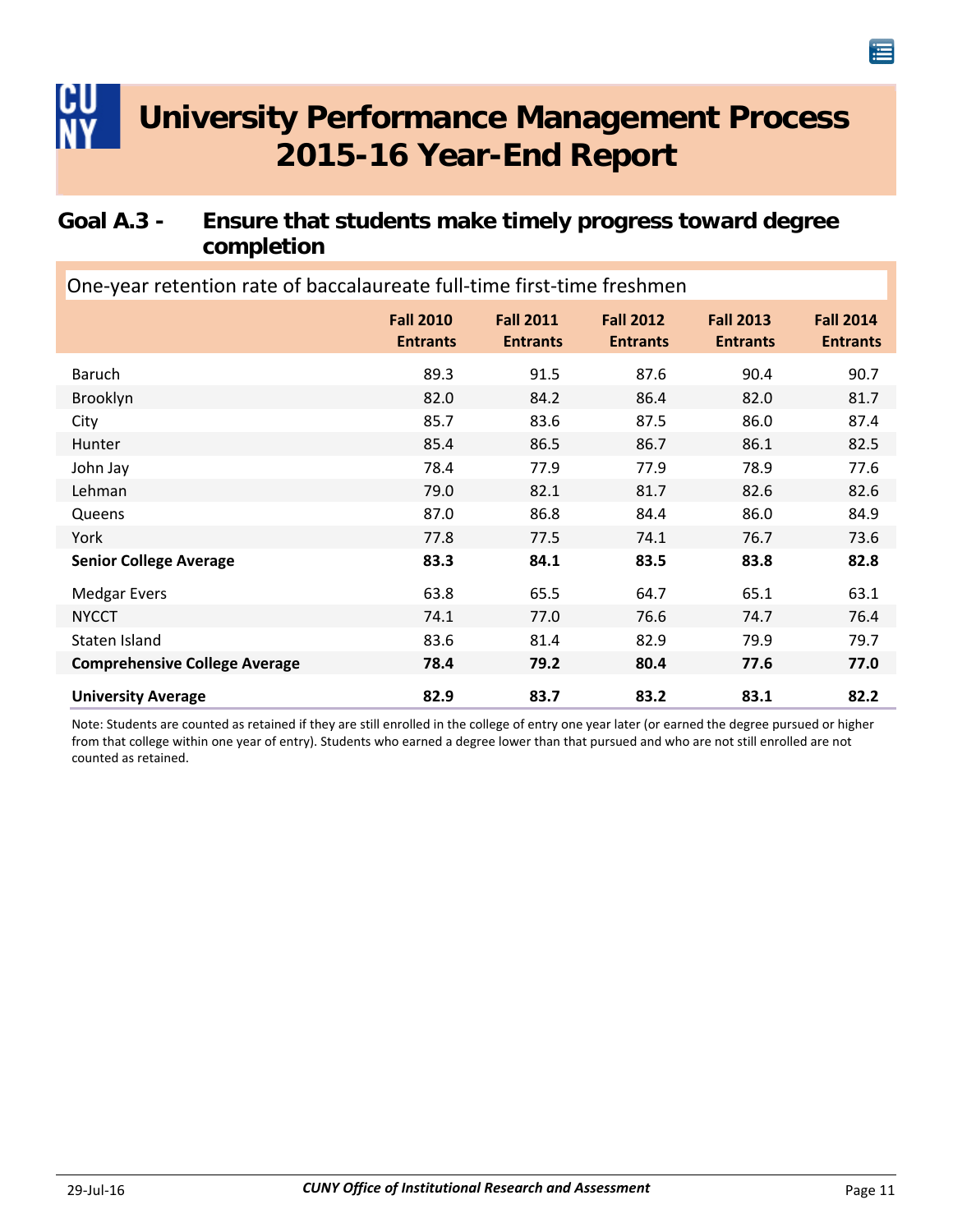### <span id="page-14-0"></span>**Goal A.3 - Ensure that students make timely progress toward degree completion**

Difference between actual and predicted one‐year retention rate of baccalaureate full‐time first‐time freshmen

|                     | <b>Fall 2010</b><br><b>Entrants</b> | <b>Fall 2011</b><br><b>Entrants</b> | <b>Fall 2012</b><br><b>Entrants</b> | <b>Fall 2013</b><br><b>Entrants</b> | <b>Fall 2014</b><br><b>Entrants</b> |
|---------------------|-------------------------------------|-------------------------------------|-------------------------------------|-------------------------------------|-------------------------------------|
| Baruch              | 4.7                                 | 7.4                                 | 3.5                                 | 5.2                                 | 4.2                                 |
| Brooklyn            | 0.0#                                | 1.3#                                | 3.5                                 | $-1.1#$                             | $-1.7#$                             |
| City                | 0.3#                                | $-1.1#$                             | 1.9                                 | 0.3#                                | 1.2#                                |
| Hunter              | 1.4#                                | 2.3                                 | 1.7                                 | 0.6#                                | $-3.2$                              |
| John Jay            | 2.3                                 | 0.9#                                | 0.1#                                | 0.2#                                | $-2.1$                              |
| Lehman              | 1.1#                                | 3.6                                 | 1.7#                                | 1.3#                                | 0.9#                                |
| Queens              | 5.3                                 | 5.4                                 | 2.1                                 | 2.7                                 | 1.5#                                |
| York                | 1.5#                                | 0.8#                                | $-2.9$                              | $-0.8#$                             | $-5.0$                              |
| <b>Medgar Evers</b> | $-5.6$                              | $-2.3#$                             | 0.1                                 | $-6.6#$                             | $-9.7$                              |
| <b>NYCCT</b>        | 0.9#                                | 3.3#                                | 2.1#                                | $-1.7#$                             | $-1.1#$                             |
| Staten Island       | 2.9                                 | 0.5#                                | 1.2#                                | $-2.0#$                             | $-3.1$                              |

Note: Figures represent the difference between a college's actual rate and predicted rate based on student characteristics. An actual rate that is significantly higher than a predicted rate indicates a college's "added value". "#" indicates that the difference between the college's actual rate and its predicted rate is not statistically significant (at the 5% level). Figures for previous years have been revised slightly to reflect better measurement of some variables used to predict retention rates.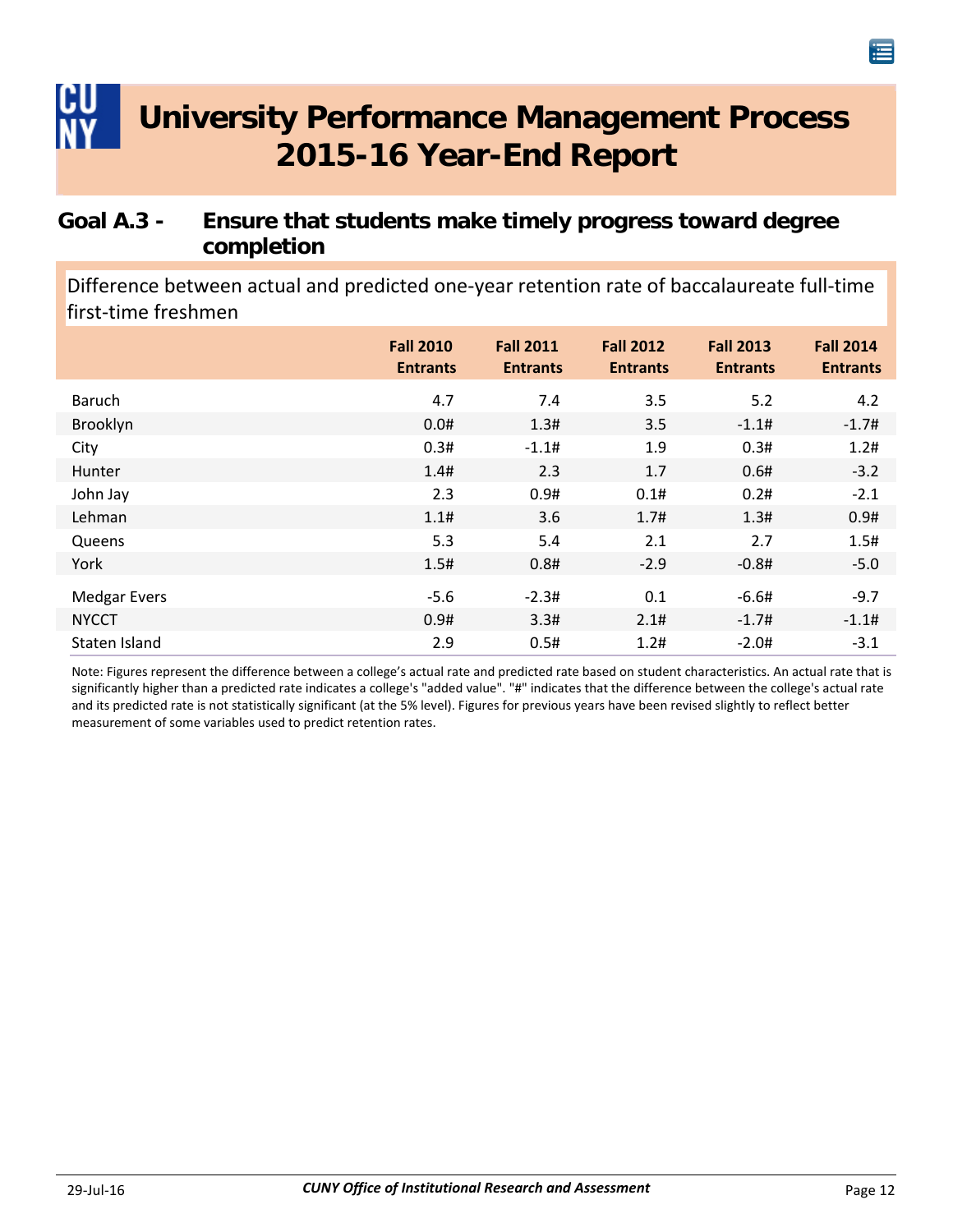### <span id="page-15-0"></span>**Goal A.3 - Ensure that students make timely progress toward degree completion**

**Fall 2010 Entrants Fall 2014 Entrants Fall 2013 Entrants Fall 2012 Entrants Fall 2011 Entrants** One‐year retention rate of baccalaureate full‐time transfers Baruch 87.2 85.5 86.6 86.8 86.7 Brooklyn 77.3 74.6 76.7 74.5 74.3 City 74.9 74.3 73.1 76.6 77.2 Hunter 79.4 79.2 79.2 79.6 77.2 John Jay 78.6 77.3 76.5 77.6 78.9 Lehman 76.6 75.3 75.2 75.0 77.4 Queens 2012 19.3 79.3 79.1 77.7 76.2 75.4 York 69.4 70.4 66.9 70.5 64.6 **Senior College Average 79.0 77.8 77.3 77.5 77.4** Medgar Evers 65.5 65.5 70.0 54.7 57.4 61.8 NYCCT 77.3 72.9 70.2 73.6 70.7 Staten Island 73.9 76.1 73.8 70.5 73.9 **Comprehensive College Average 74.1 74.5 70.4 68.3 69.2 University Average 78.3 77.4 76.4 76.9 76.8**

Note: Students are counted as retained in the college of entry in the cohort year if they are still enrolled one year later in the college into which they transferred (or earned the degree pursued from that college within one year of transfer entry). Students who earned a degree lower than that pursued and who are not still enrolled are not counted as retained.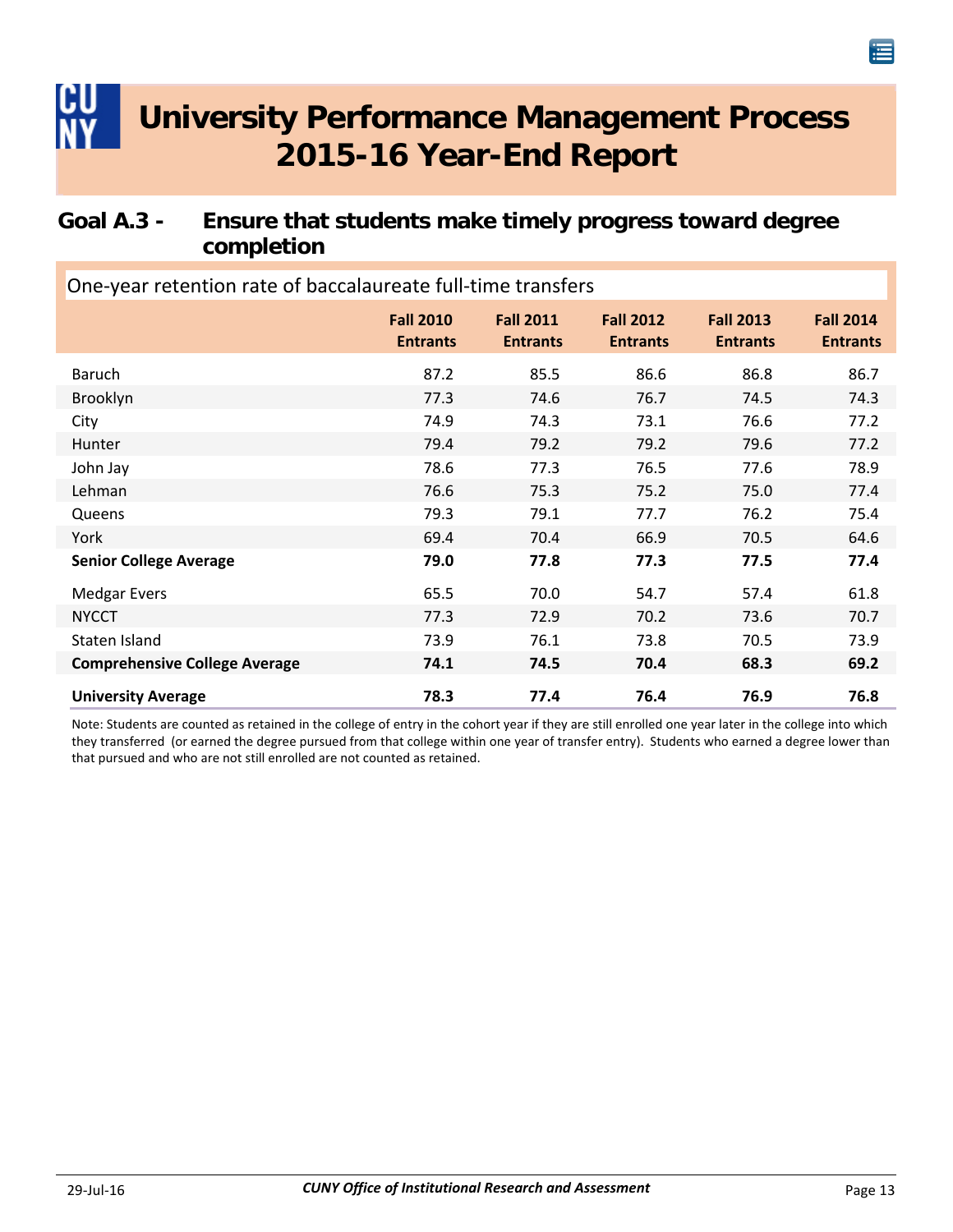### <span id="page-16-0"></span>**Goal A.3 - Ensure that students make timely progress toward degree completion**

Average number of equated credits earned in one year by associate full‐time first‐time freshmen

|                                      | <b>Fall 2010</b><br><b>Entrants</b> | <b>Fall 2011</b><br><b>Entrants</b> | <b>Fall 2012</b><br><b>Entrants</b> | <b>Fall 2013</b><br><b>Entrants</b> | <b>Fall 2014</b><br><b>Entrants</b> |
|--------------------------------------|-------------------------------------|-------------------------------------|-------------------------------------|-------------------------------------|-------------------------------------|
| <b>Medgar Evers</b>                  | 19.4                                | 17.5                                | 18.3                                | 18.2                                | 19.4                                |
| <b>NYCCT</b>                         | 20.0                                | 20.7                                | 19.7                                | 19.7                                | 19.7                                |
| Staten Island                        | 20.7                                | 20.6                                | 20.7                                | 20.3                                | 20.1                                |
| <b>Comprehensive College Average</b> | 20.1                                | 20.1                                | 19.8                                | 19.7                                | 19.8                                |
| <b>BMCC</b>                          | 17.9                                | 18.4                                | 19.2                                | 19.7                                | 19.8                                |
| <b>Bronx</b>                         | 19.2                                | 19.4                                | 19.5                                | 19.8                                | 18.8                                |
| Guttman                              | ---                                 | $---$                               | 28.5                                | 33.7                                | 33.6                                |
| <b>Hostos</b>                        | 18.0                                | 17.9                                | 19.2                                | 18.9                                | 19.4                                |
| Kingsborough                         | 22.9                                | 23.0                                | 23.8                                | 24.0                                | 23.8                                |
| LaGuardia                            | 22.0                                | 22.4                                | 20.9                                | 22.2                                | 22.3                                |
| Queensborough                        | 20.8                                | 20.3                                | 20.8                                | 19.7                                | 19.7                                |
| <b>Community College Average</b>     | 20.2                                | 20.2                                | 20.7                                | 21.0                                | 21.0                                |
| <b>University Average</b>            | 20.2                                | 20.2                                | 20.5                                | 20.7                                | 20.7                                |

Note: Based on full‐time first‐time associate freshmen enrolled in the fall who are still enrolled in the subsequent spring term. Credits earned and equated credits for remedial courses passed in the summer, fall, winter, and spring are counted.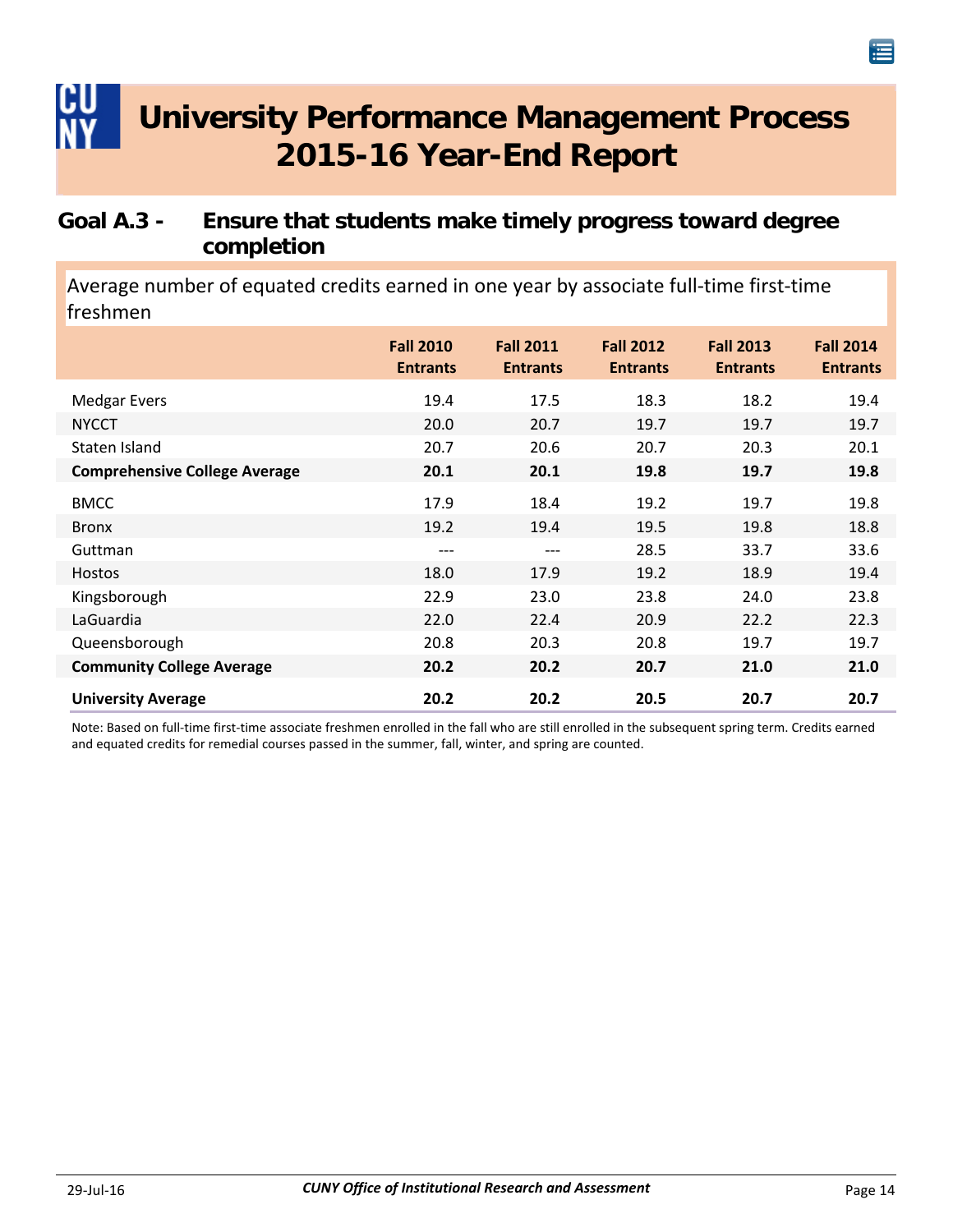### <span id="page-17-0"></span>**Goal A.3 - Ensure that students make timely progress toward degree completion**

| Percentage of associate students who earn 30 equated credits per year |                  |                  |                  |                  |                  |  |  |
|-----------------------------------------------------------------------|------------------|------------------|------------------|------------------|------------------|--|--|
|                                                                       | <b>Fall 2010</b> | <b>Fall 2011</b> | <b>Fall 2012</b> | <b>Fall 2013</b> | <b>Fall 2014</b> |  |  |
| <b>Medgar Evers</b>                                                   | 13.5             | 9.4              | 6.5              | 7.2              | 10.2             |  |  |
| <b>NYCCT</b>                                                          | 10.1             | 10.5             | 10.3             | 8.2              | 9.0              |  |  |
| Staten Island                                                         | 9.1              | 8.0              | 7.9              | 8.5              | 9.0              |  |  |
| <b>Comprehensive College Average</b>                                  | 10.5             | 9.6              | 8.9              | 8.1              | 9.2              |  |  |
| <b>BMCC</b>                                                           | 10.9             | 9.8              | 11.4             | 12.3             | 14.2             |  |  |
| <b>Bronx</b>                                                          | 9.9              | 12.0             | 10.8             | 11.9             | 11.5             |  |  |
| Guttman                                                               | $---$            | ---              | 60.7             | 64.5             | 65.3             |  |  |
| <b>Hostos</b>                                                         | 10.2             | 8.7              | 9.7              | 8.8              | 12.5             |  |  |
| Kingsborough                                                          | 25.5             | 24.6             | 26.4             | 27.8             | 27.2             |  |  |
| LaGuardia                                                             | 20.8             | 22.4             | 17.6             | 20.3             | 20.2             |  |  |
| Queensborough                                                         | 15.8             | 14.5             | 14.9             | 13.3             | 15.2             |  |  |
| <b>Community College Average</b>                                      | 16.1             | 15.5             | 15.7             | 16.7             | 17.7             |  |  |
| <b>University Average</b>                                             | 15.1             | 14.5             | 14.5             | 15.2             | 16.2             |  |  |

Note: Based on students who were enrolled in both the fall and spring semesters and who were full‐time in the fall and/or the spring semester. Credits earned and equated credits for remedial courses passed in the summer, fall, winter, and spring of a given academic year are counted.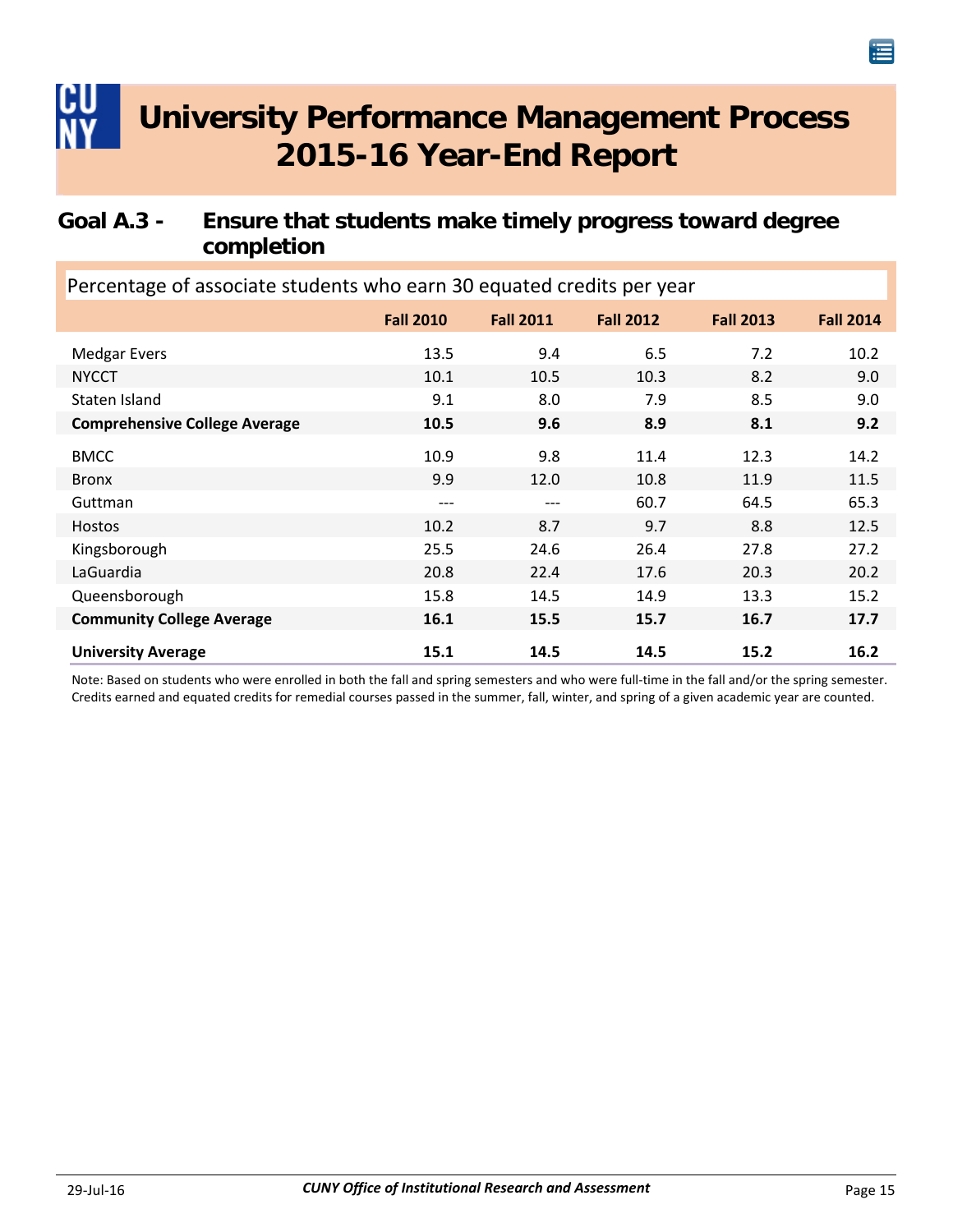### <span id="page-18-0"></span>**Goal A.3 - Ensure that students make timely progress toward degree completion**

**Fall 2010 Entrants Fall 2014 Entrants Fall 2013 Entrants Fall 2012 Entrants Fall 2011 Entrants** One‐year retention rate of associate full‐time first‐time freshmen Medgar Evers 658.4 58.4 59.0 53.0 56.1 53.8 58.4 NYCCT 65.3 65.3 65.8 61.1 63.2 60.5 Staten Island 68.7 68.7 67.6 64.6 66.1 60.4 **Comprehensive College Average 65.1 63.8 61.3 62.5 60.1** BMCC 65.7 64.7 64.1 65.1 65.7 Bronx 61.2 57.9 Guttman ‐‐‐ ‐‐‐ 74.4 69.1 72.9 Hostos 63.7 64.7 67.2 60.5 60.5 Kingsborough 67.2 67.2 66.5 66.8 67.0 67.2 67.2 LaGuardia 67.8 65.4 63.0 66.1 63.2 Queensborough 72.1 69.2 70.9 69.0 62.1 **Community College Average 65.9 65.0 65.4 65.7 64.0 University Average 65.7 64.7 64.4 64.9 63.1**

Note: Students are counted as retained if they are still enrolled in the college of entry one year later (or earned the degree pursued or higher from that college within one year of entry). Prelude to Success students are excluded from the base. Note that averages for Guttman, LaGuardia, Community and University Totals have been updated since the the preliminary report.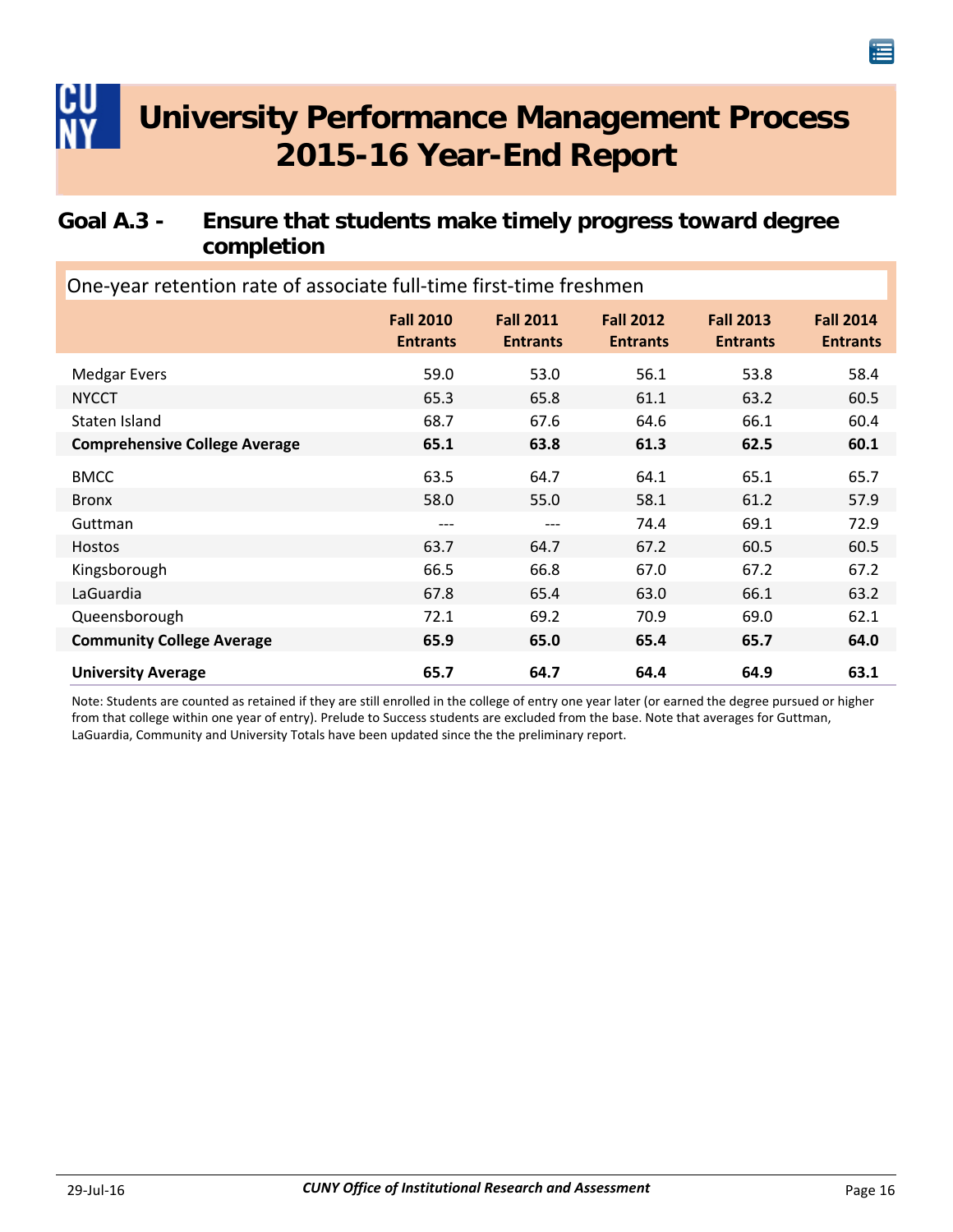### <span id="page-19-0"></span>**Goal A.3 - Ensure that students make timely progress toward degree completion**

Difference between actual and predicted one-year retention rate of associate full-time firsttime freshmen

|                     | <b>Fall 2010</b><br><b>Entrants</b> | <b>Fall 2011</b><br><b>Entrants</b> | <b>Fall 2012</b><br><b>Entrants</b> | <b>Fall 2013</b><br><b>Entrants</b> | <b>Fall 2014</b><br><b>Entrants</b> |
|---------------------|-------------------------------------|-------------------------------------|-------------------------------------|-------------------------------------|-------------------------------------|
| <b>Medgar Evers</b> | $-3.4$                              | $-9.1$                              | $-6.8$                              | $-8.8$                              | $-2.2#$                             |
| <b>NYCCT</b>        | $-2.3$                              | $-2.8$                              | $-7.5$                              | $-5.5$                              | $-8.5$                              |
| Staten Island       | $-1.1#$                             | $-1.8#$                             | $-4.3$                              | $-3.0$                              | $-8.3$                              |
| <b>BMCC</b>         | $-0.3#$                             | 1.8                                 | 0.3#                                | 0.3#                                | 1.9                                 |
| <b>Bronx</b>        | $-2.9$                              | $-4.2$                              | $-1.9#$                             | 2.3                                 | $-1.7#$                             |
| Guttman             | $---$                               | $---$                               | 11.8                                | 5.6                                 | 9.6                                 |
| Hostos              | 2.5#                                | 4.5                                 | 5.0                                 | $-0.4#$                             | $-0.6#$                             |
| Kingsborough        | 1.6#                                | 1.3#                                | 4.6                                 | 2.2                                 | 2.3                                 |
| LaGuardia           | 3.0                                 | 0.9#                                | 0.8#                                | 1.3#                                | 0.0#                                |
| Queensborough       | 5.4                                 | 3.4                                 | 5.1                                 | 2.3                                 | $-4.4$                              |

Note: Figures represent the difference between a college's actual rate and predicted rate based on student characteristics. An actual rate that is significantly higher than a predicted rate indicates a college's "added value". "#" indicates that the difference between the college's actual rate and its predicted rate is not statistically significant (at the 5% level). Figures for previous years have been revised slightly to reflect better measurement of some variables used to predict retention rates.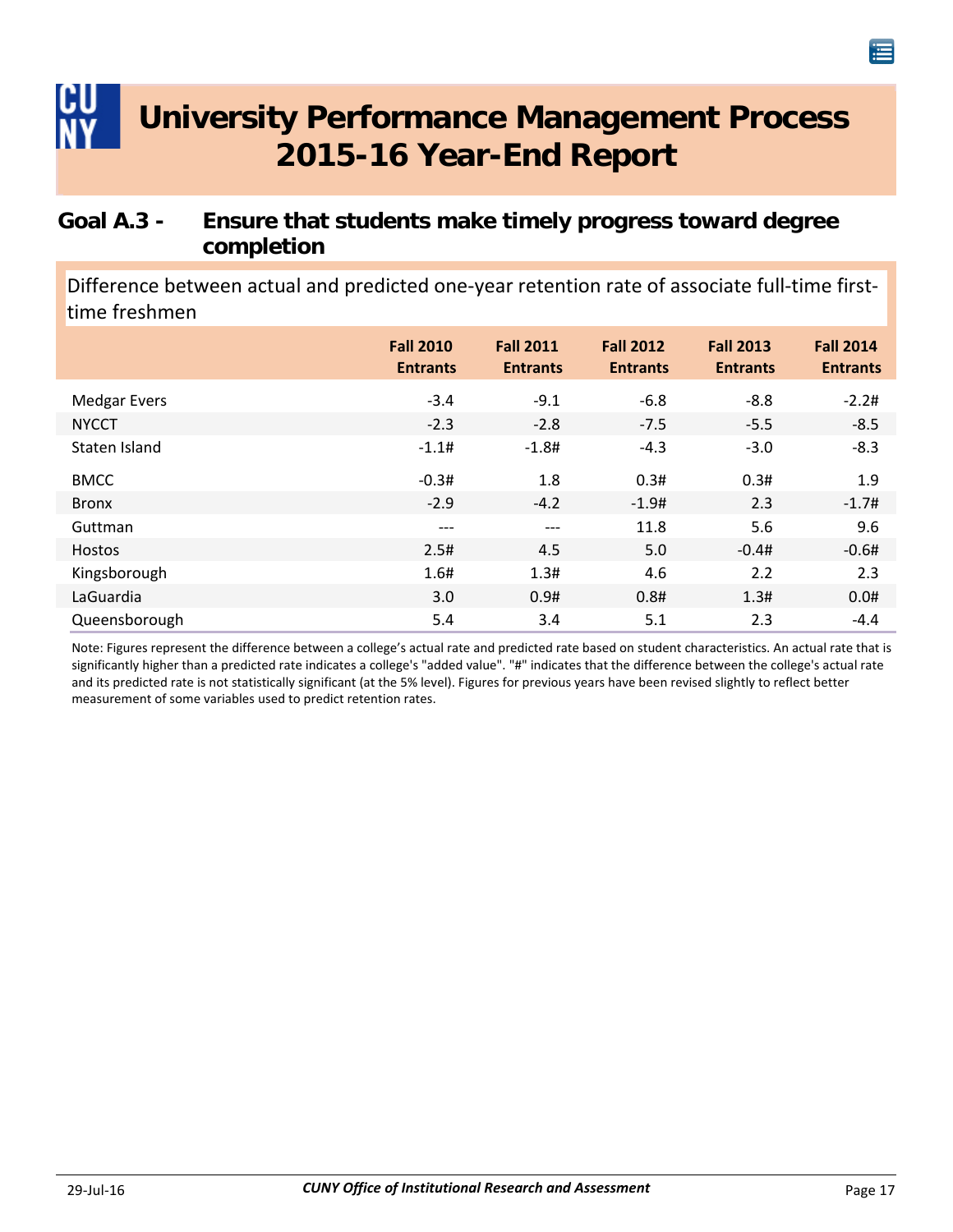### <span id="page-20-0"></span>**Goal A.4 - Increase graduation rates**

Four‐year graduation rate of baccalaureate full‐time first‐time freshmen (completed at college of entry)

|                                      | <b>Fall 2007</b><br><b>Entrants</b> | <b>Fall 2008</b><br><b>Entrants</b> | <b>Fall 2009</b><br><b>Entrants</b> | <b>Fall 2010</b><br><b>Entrants</b> | <b>Fall 2011</b><br><b>Entrants</b> |
|--------------------------------------|-------------------------------------|-------------------------------------|-------------------------------------|-------------------------------------|-------------------------------------|
| Baruch                               | 39.4                                | 35.5                                | 41.9                                | 38.6                                | 40.7                                |
| Brooklyn                             | 24.1                                | 24.5                                | 23.4                                | 24.9                                | 27.9                                |
| City                                 | 9.7                                 | 12.1                                | 12.8                                | 15.2                                | 13.5                                |
| Hunter                               | 21.9                                | 22.5                                | 24.7                                | 24.0                                | 23.6                                |
| John Jay                             | 25.3                                | 22.3                                | 19.0                                | 20.9                                | 24.3                                |
| Lehman                               | 14.8                                | 14.1                                | 14.7                                | 19.0                                | 20.5                                |
| Queens                               | 25.1                                | 27.2                                | 28.2                                | 30.8                                | 29.5                                |
| York                                 | 4.9                                 | 7.8                                 | 4.9                                 | 6.6                                 | 6.7                                 |
| <b>Senior College Average</b>        | 21.9                                | 21.8                                | 22.5                                | 23.3                                | 24.4                                |
| <b>Medgar Evers</b>                  | 5.3                                 | 4.1                                 | 6.7                                 | 3.5                                 | 5.7                                 |
| <b>NYCCT</b>                         | 3.4                                 | 3.7                                 | 12.0                                | 5.8                                 | 5.9                                 |
| Staten Island                        | 28.0                                | 21.8                                | 19.6                                | 20.9                                | 21.5                                |
| <b>Comprehensive College Average</b> | 17.6                                | 14.1                                | 15.9                                | 15.1                                | 17.1                                |
| <b>University Average</b>            | 21.6                                | 21.2                                | 22.0                                | 22.5                                | 23.7                                |

Note: Students are counted as graduates from the college of entry in the cohort year if they earn the degree pursued (or higher) within four years from the college of entry. Graduation rates reflect all degrees conferred through August 31 of the last year of the tracking period. Students who earn more than one degree within the tracking period are counted only once. Students in five‐year programs are excluded.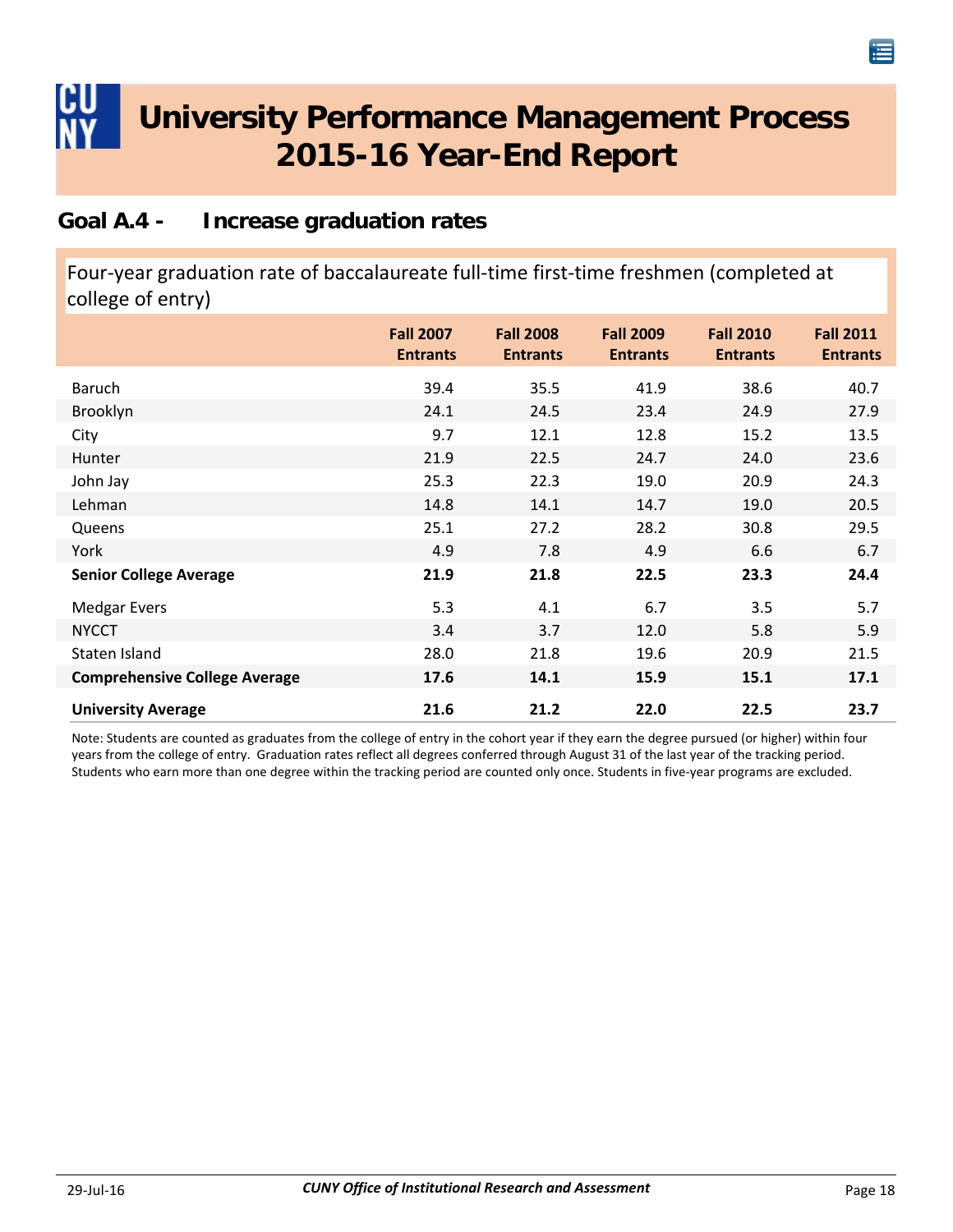### <span id="page-21-0"></span>**Goal A.4 - Increase graduation rates**

Difference between actual and predicted four-year graduation rate of baccalaureate fulltime first-time freshmen (completed at college of entry)

|                     | <b>Fall 2007</b><br><b>Entrants</b> | <b>Fall 2008</b><br><b>Entrants</b> | <b>Fall 2009</b><br><b>Entrants</b> | <b>Fall 2010</b><br><b>Entrants</b> | <b>Fall 2011</b><br><b>Entrants</b> |
|---------------------|-------------------------------------|-------------------------------------|-------------------------------------|-------------------------------------|-------------------------------------|
| Baruch              | 10.4                                | 6.8                                 | 14.1                                | 9.8                                 | 13.0                                |
| Brooklyn            | 1.0#                                | 1.2#                                | $-2.0#$                             | $-0.2#$                             | 3.0                                 |
| City                | $-8.8$                              | $-7.0$                              | $-7.5$                              | $-7.7$                              | $-9.5$                              |
| Hunter              | $-3.7$                              | $-4.3$                              | $-2.9$                              | $-5.9$                              | $-5.3$                              |
| John Jay            | 12.0                                | 10.2                                | 8.6                                 | 8.8                                 | 11.3                                |
| Lehman              | 4.0                                 | 2.7                                 | 0.3#                                | 2.2#                                | 4.7                                 |
| Queens              | 0.0#                                | 2.0                                 | 1.6#                                | 3.5                                 | 2.8                                 |
| York                | $-0.9#$                             | $-1.3#$                             | $-5.2$                              | $-3.6$                              | $-3.2$                              |
| <b>Medgar Evers</b> | 4.9                                 | 3.7                                 | 2.4#                                | 2.9                                 | 7.5                                 |
| <b>NYCCT</b>        | $-1.8#$                             | $-2.6$                              | 4.9#                                | 0.7#                                | 1.3#                                |
| Staten Island       | 4.3                                 | $-0.2#$                             | $-1.4#$                             | $-0.4#$                             | $-0.3#$                             |

Note: Figures represent the difference between a college's actual rate and predicted rate based on student characteristics. An actual rate that is significantly higher than a predicted rate indicates a college's "added value". "#" indicates that the difference between the college's actual rate and its predicted rate is not statistically significant (at the 5% level). Figures for previous years have been revised slightly to reflect better measurement of some variables used to predict graduation rates.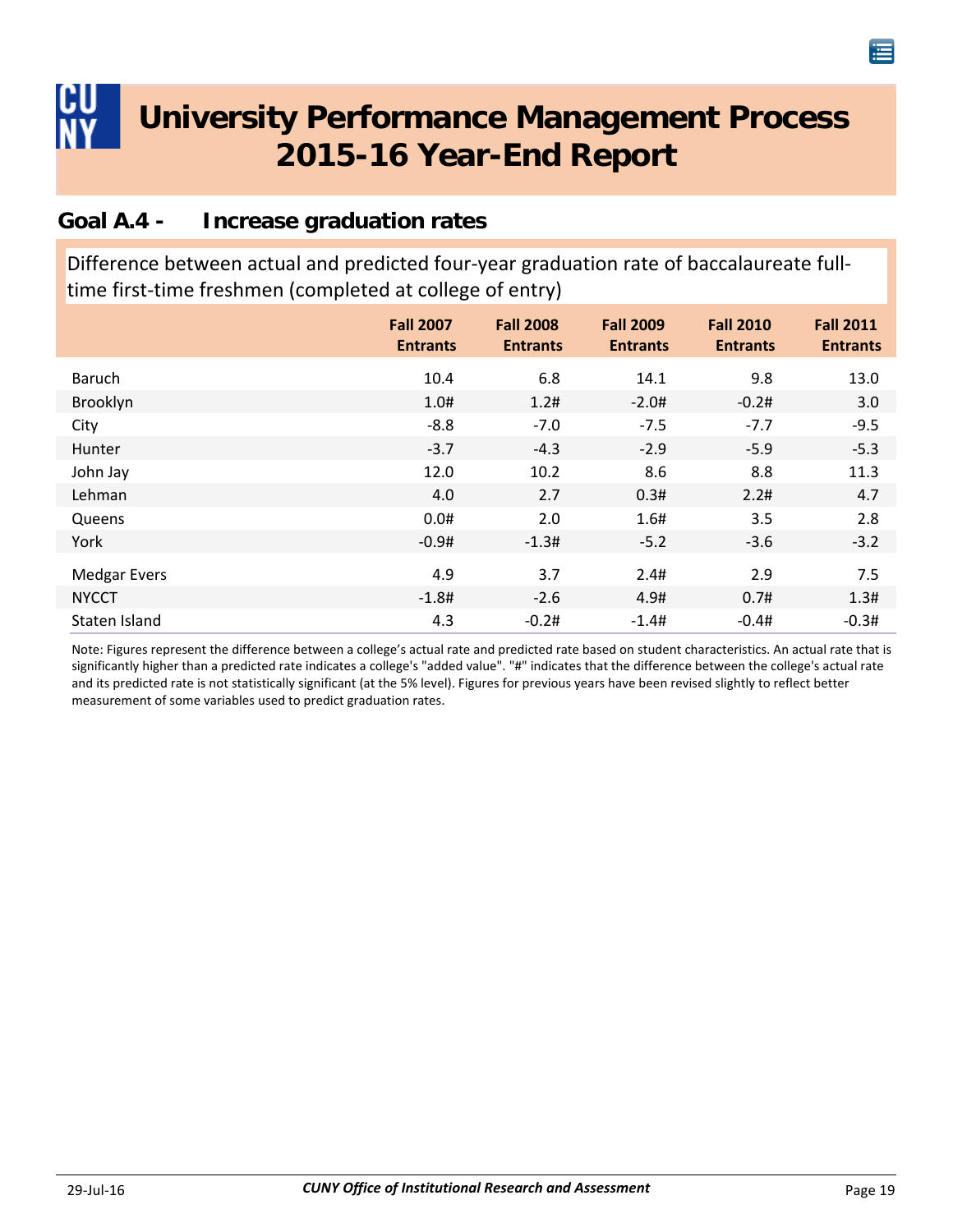#### <span id="page-22-0"></span>**Goal A.4 - Increase graduation rates**

Four‐year graduation rate of baccalaureate full‐time first time freshmen (completed anywhere)

|                                      | <b>Fall 2007</b><br><b>Entrants</b> | <b>Fall 2008</b><br><b>Entrants</b> | <b>Fall 2009</b><br><b>Entrants</b> | <b>Fall 2010</b><br><b>Entrants</b> | <b>Fall 2011</b><br><b>Entrants</b> |
|--------------------------------------|-------------------------------------|-------------------------------------|-------------------------------------|-------------------------------------|-------------------------------------|
| Baruch                               | 42.7                                | 38.8                                | 44.5                                | 42.3                                | 42.5                                |
| Brooklyn                             | 26.9                                | 26.8                                | 25.3                                | 27.0                                | 29.8                                |
| City                                 | 10.8                                | 12.2                                | 13.6                                | 15.8                                | 14.5                                |
| Hunter                               | 24.5                                | 25.8                                | 27.5                                | 27.5                                | 27.2                                |
| John Jay                             | 28.3                                | 24.7                                | 20.5                                | 22.2                                | 26.1                                |
| Lehman                               | 17.5                                | 15.1                                | 16.0                                | 21.6                                | 21.5                                |
| Queens                               | 27.5                                | 29.8                                | 31.6                                | 34.1                                | 32.2                                |
| York                                 | 6.4                                 | 10.1                                | 7.2                                 | 9.5                                 | 8.5                                 |
| <b>Senior College Average</b>        | 23.8                                | 23.7                                | 24.3                                | 25.4                                | 26.1                                |
| <b>Medgar Evers</b>                  | 6.7                                 | 5.4                                 | 9.4                                 | 5.0                                 | 5.7                                 |
| <b>NYCCT</b>                         | 3.4                                 | 3.7                                 | 11.9                                | 6.9                                 | 7.5                                 |
| Staten Island                        | 29.7                                | 23.3                                | 21.8                                | 22.2                                | 23.0                                |
| <b>Comprehensive College Average</b> | 19.2                                | 15.5                                | 17.9                                | 16.6                                | 18.7                                |
| <b>University Average</b>            | 23.5                                | 23.1                                | 23.8                                | 24.6                                | 25.5                                |

Note: Students are counted as graduates from the college of entry in the cohort year if they earn the degree pursued (or higher) within four years from any college (including outside CUNY). Data on graduates outside of CUNY were collected through The National Student Clearinghouse.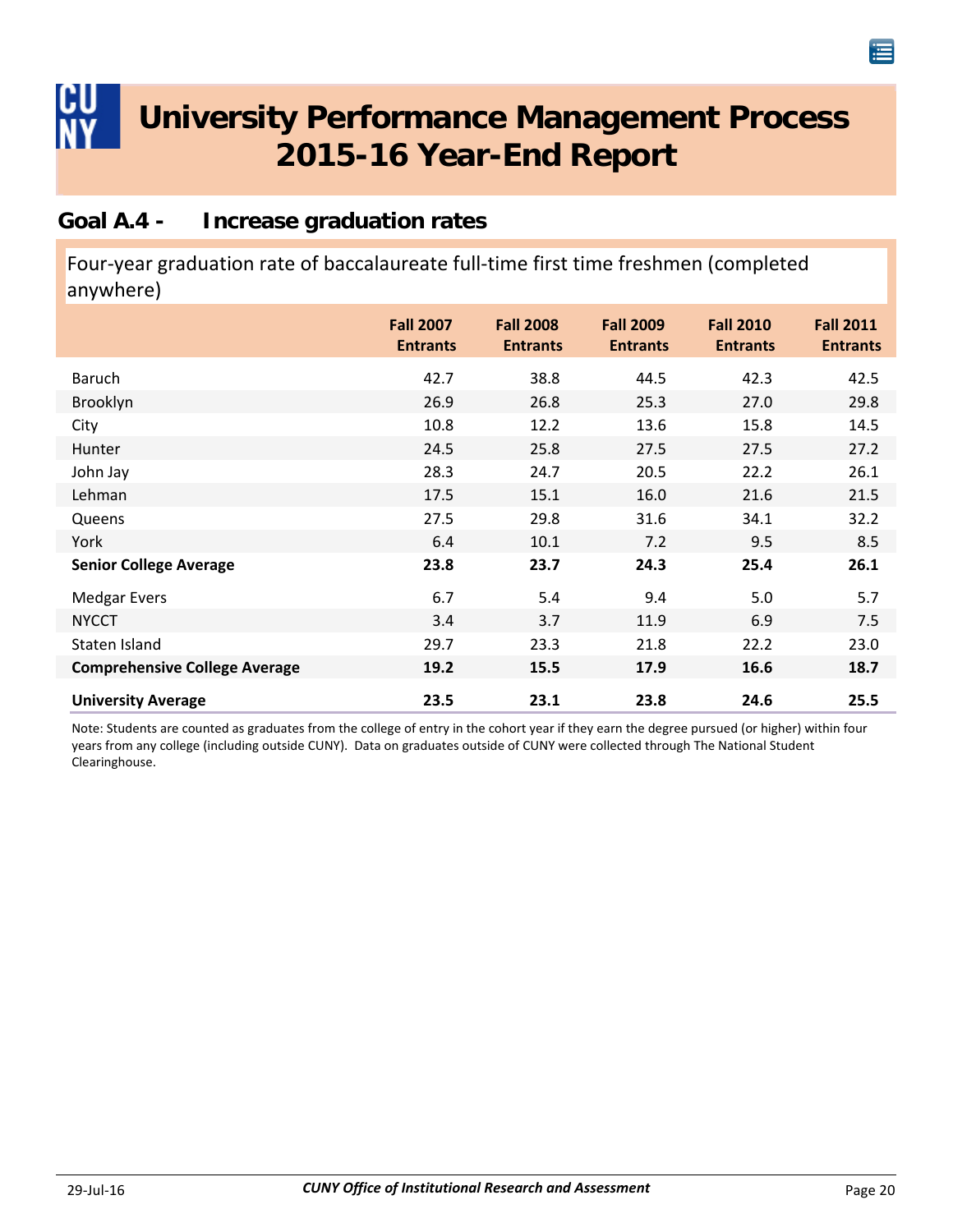#### <span id="page-23-0"></span>**Goal A.4 - Increase graduation rates**

Six‐year graduation rate of baccalaureate full‐time first‐time freshmen (completed at college of entry)

|                                      | <b>Fall 2005</b><br><b>Entrants</b> | <b>Fall 2006</b><br><b>Entrants</b> | <b>Fall 2007</b><br><b>Entrants</b> | <b>Fall 2008</b><br><b>Entrants</b> | <b>Fall 2009</b><br><b>Entrants</b> |
|--------------------------------------|-------------------------------------|-------------------------------------|-------------------------------------|-------------------------------------|-------------------------------------|
| <b>Baruch</b>                        | 63.3                                | 62.6                                | 66.9                                | 65.6                                | 69.9                                |
| Brooklyn                             | 48.4                                | 53.8                                | 51.2                                | 50.4                                | 54.1                                |
| City                                 | 40.0                                | 42.0                                | 42.0                                | 44.2                                | 44.2                                |
| Hunter                               | 45.9                                | 45.7                                | 50.4                                | 51.7                                | 53.6                                |
| John Jay                             | 39.4                                | 43.1                                | 43.4                                | 43.7                                | 40.9                                |
| Lehman                               | 40.4                                | 34.9                                | 37.0                                | 37.1                                | 37.8                                |
| Queens                               | 53.1                                | 54.9                                | 56.4                                | 56.6                                | 57.7                                |
| York                                 | 19.8                                | 25.6                                | 26.2                                | 29.0                                | 26.7                                |
| <b>Senior College Average</b>        | 46.2                                | 47.6                                | 48.3                                | 48.7                                | 49.5                                |
| <b>Medgar Evers</b>                  | 38.9                                | 17.0                                | 14.7                                | 13.6                                | 19.4                                |
| <b>NYCCT</b>                         | 23.5                                | 23.1                                | 25.2                                | 20.4                                | 29.5                                |
| Staten Island                        | 48.0                                | 47.3                                | 50.8                                | 47.3                                | 43.1                                |
| <b>Comprehensive College Average</b> | 37.0                                | 35.6                                | 36.7                                | 34.4                                | 36.6                                |
| <b>University Average</b>            | 45.8                                | 46.7                                | 47.6                                | 47.6                                | 48.4                                |

Note: Students are counted as graduates from the college of entry in the cohort year if they earn the degree pursued (or higher) within six years from the college of entry. Graduation rates reflect all degrees conferred through August 31 of the last year of the tracking period. Students who earn more than one degree within the tracking period are counted only once.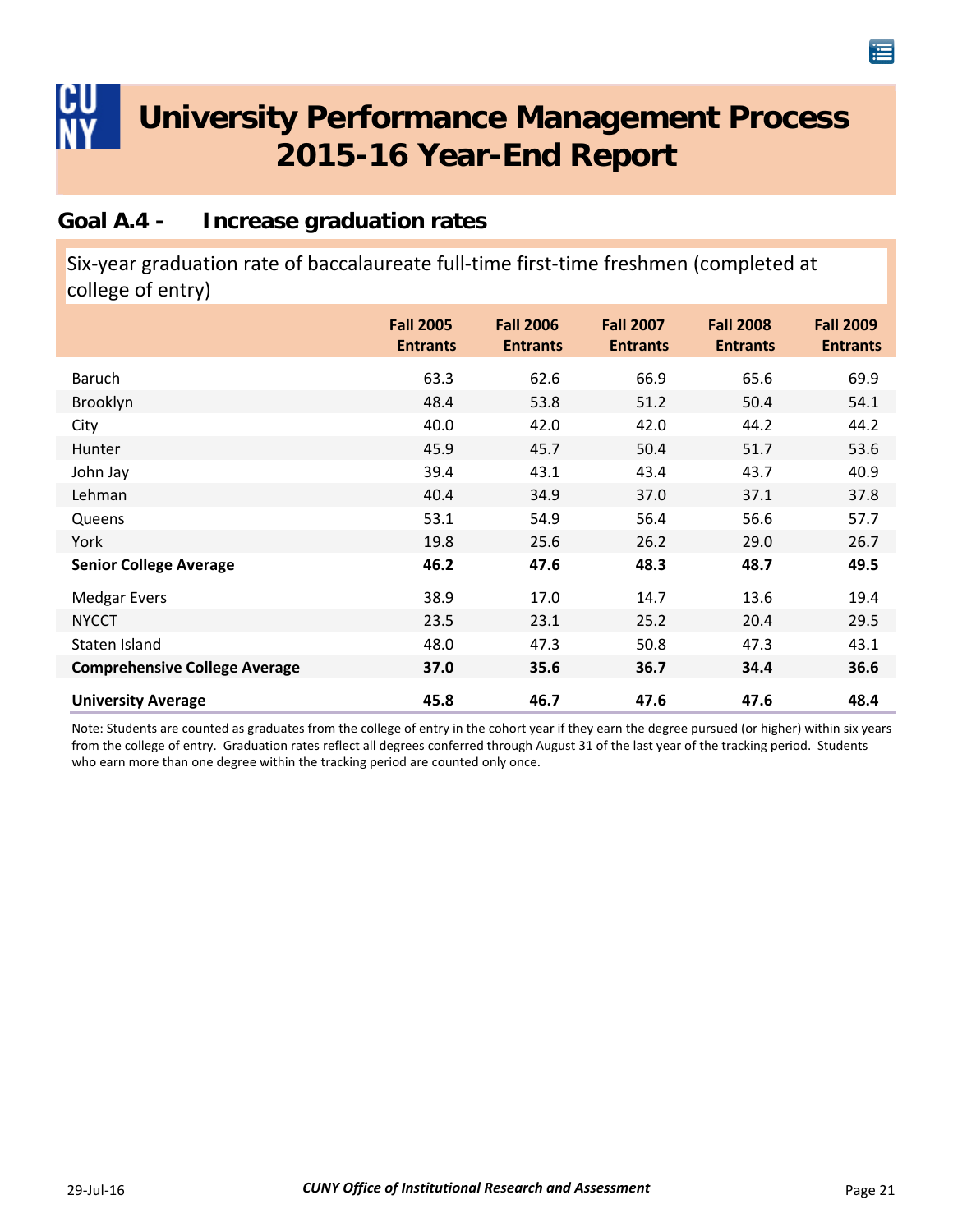#### <span id="page-24-0"></span>**Goal A.4 - Increase graduation rates**

Six‐year graduation rate of baccalaureate full‐time first‐time freshmen (completed anywhere)

|                                      | <b>Fall 2005</b><br><b>Entrants</b> | <b>Fall 2006</b><br><b>Entrants</b> | <b>Fall 2007</b><br><b>Entrants</b> | <b>Fall 2008</b><br><b>Entrants</b> | <b>Fall 2009</b><br><b>Entrants</b> |
|--------------------------------------|-------------------------------------|-------------------------------------|-------------------------------------|-------------------------------------|-------------------------------------|
| <b>Baruch</b>                        | 71.4                                | 71.7                                | 74.8                                | 74.5                                | 77.9                                |
| Brooklyn                             | 56.6                                | 61.8                                | 59.7                                | 59.3                                | 62.8                                |
| City                                 | 48.8                                | 50.9                                | 52.1                                | 54.5                                | 56.1                                |
| Hunter                               | 56.5                                | 57.9                                | 61.8                                | 61.7                                | 63.1                                |
| John Jay                             | 46.7                                | 52.1                                | 52.7                                | 50.7                                | 48.1                                |
| Lehman                               | 46.1                                | 41.6                                | 45.0                                | 43.2                                | 46.0                                |
| Queens                               | 59.5                                | 63.2                                | 64.4                                | 65.8                                | 67.1                                |
| York                                 | 28.3                                | 33.1                                | 35.8                                | 42.2                                | 42.9                                |
| <b>Senior College Average</b>        | 54.4                                | 56.6                                | 57.6                                | 58.0                                | 59.3                                |
| <b>Medgar Evers</b>                  | 38.9                                | 26.7                                | 22.2                                | 17.6                                | 32.2                                |
| <b>NYCCT</b>                         | 29.9                                | 29.5                                | 32.8                                | 24.7                                | 36.9                                |
| Staten Island                        | 56.1                                | 55.4                                | 63.4                                | 58.9                                | 55.6                                |
| <b>Comprehensive College Average</b> | 44.0                                | 43.7                                | 47.2                                | 42.8                                | 48.2                                |
| <b>University Average</b>            | 53.9                                | 55.7                                | 56.9                                | 56.9                                | 58.4                                |

Note: Students are counted as graduates from the college of entry in the cohort year if they earn the degree pursued (or higher) within six years from any college (including outside CUNY). Data on graduates outside of CUNY were collected through The National Student Clearinghouse.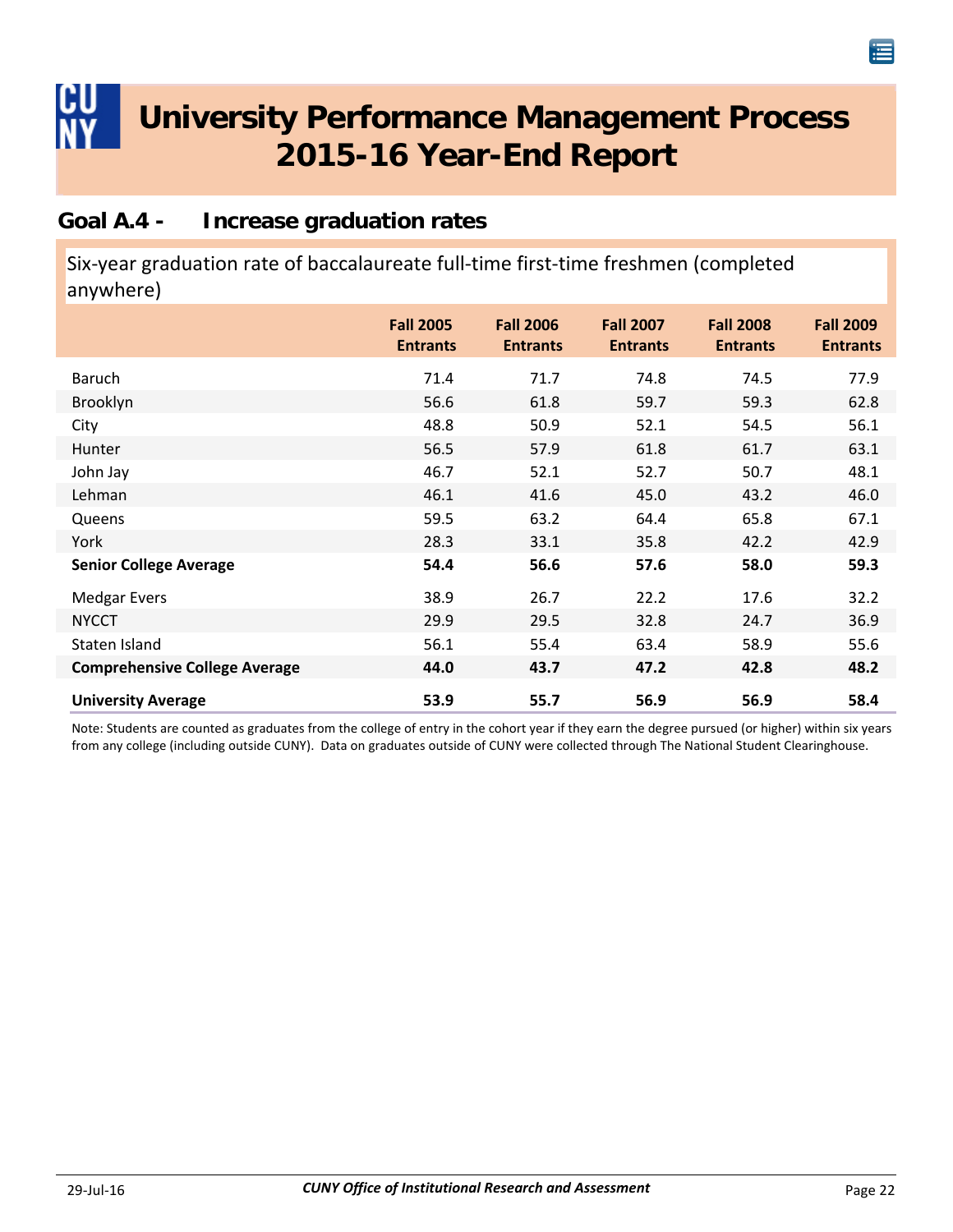#### <span id="page-25-0"></span>**Goal A.4 - Increase graduation rates**

| Four-year graduation rate of baccalaureate full-time transfers |                                     |                                     |                                     |                                     |                                     |  |  |
|----------------------------------------------------------------|-------------------------------------|-------------------------------------|-------------------------------------|-------------------------------------|-------------------------------------|--|--|
|                                                                | <b>Fall 2007</b><br><b>Entrants</b> | <b>Fall 2008</b><br><b>Entrants</b> | <b>Fall 2009</b><br><b>Entrants</b> | <b>Fall 2010</b><br><b>Entrants</b> | <b>Fall 2011</b><br><b>Entrants</b> |  |  |
| Baruch                                                         | 68.3                                | 69.3                                | 66.4                                | 63.3                                | 61.2                                |  |  |
| Brooklyn                                                       | 47.3                                | 51.3                                | 49.1                                | 53.1                                | 50.9                                |  |  |
| City                                                           | 41.0                                | 44.4                                | 40.3                                | 41.6                                | 43.1                                |  |  |
| Hunter                                                         | 50.0                                | 48.6                                | 51.6                                | 53.1                                | 51.2                                |  |  |
| John Jay                                                       | 52.1                                | 57.8                                | 57.7                                | 58.7                                | 55.6                                |  |  |
| Lehman                                                         | 49.9                                | 50.7                                | 51.5                                | 51.8                                | 54.0                                |  |  |
| Queens                                                         | 52.9                                | 55.8                                | 54.5                                | 56.2                                | 53.5                                |  |  |
| York                                                           | 33.9                                | 36.9                                | 37.7                                | 41.2                                | 38.1                                |  |  |
| <b>Senior College Average</b>                                  | 50.7                                | 53.0                                | 51.7                                | 54.2                                | 52.3                                |  |  |
| <b>Medgar Evers</b>                                            | 16.6                                | 24.8                                | 35.2                                | 39.1                                | 35.0                                |  |  |
| <b>NYCCT</b>                                                   | 38.7                                | 41.2                                | 34.8                                | 41.2                                | 38.5                                |  |  |
| Staten Island                                                  | 56.6                                | 45.2                                | 38.0                                | 30.5                                | 37.2                                |  |  |
| <b>Comprehensive College Average</b>                           | 44.0                                | 40.8                                | 36.9                                | 33.4                                | 37.3                                |  |  |
| <b>University Average</b>                                      | 50.0                                | 51.3                                | 50.0                                | 51.2                                | 50.5                                |  |  |

Note: Students are counted as graduates from the college of entry in the cohort year if they earn the degree pursued (or higher) within four years of transfer entry, from the college of transfer entry. Graduation rates reflect all degrees conferred through August 31 of the last year of the tracking period. Students who earn more than one degree within the tracking period are counted only once.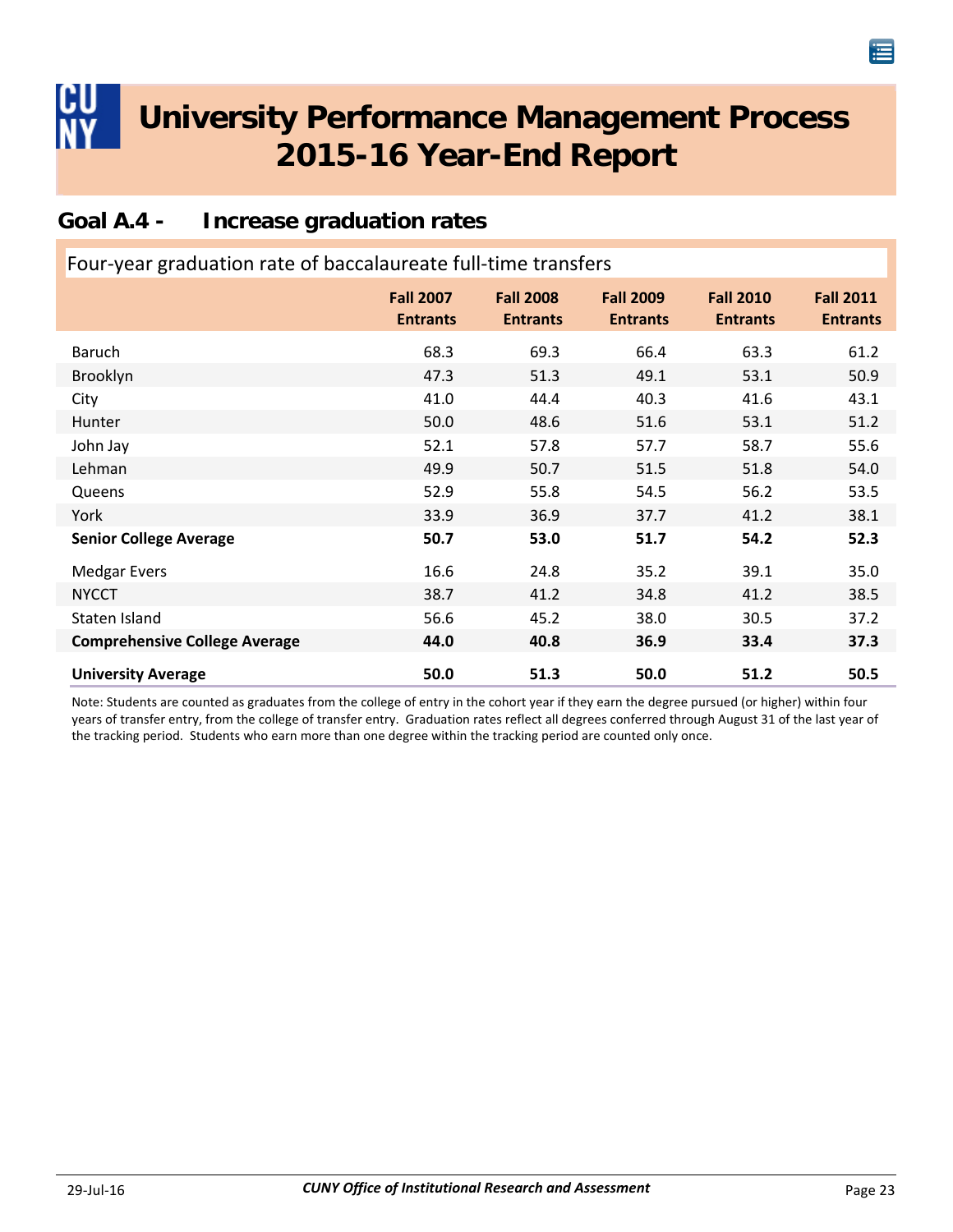#### <span id="page-26-0"></span>**Goal A.4 - Increase graduation rates**

Three‐year graduation rate of associate full‐time first‐time freshmen (completed at college of entry)

|                                      | <b>Fall 2008</b><br><b>Entrants</b> | <b>Fall 2009</b><br><b>Entrants</b> | <b>Fall 2010</b><br><b>Entrants</b> | <b>Fall 2011</b><br><b>Entrants</b> | <b>Fall 2012</b><br><b>Entrants</b> |
|--------------------------------------|-------------------------------------|-------------------------------------|-------------------------------------|-------------------------------------|-------------------------------------|
| <b>Medgar Evers</b>                  | 4.7                                 | 4.5                                 | 5.0                                 | 4.5                                 | 3.9                                 |
| <b>NYCCT</b>                         | 7.5                                 | 7.8                                 | 6.9                                 | 7.3                                 | 7.9                                 |
| Staten Island                        | 5.5                                 | 3.0                                 | 3.3                                 | 2.5                                 | 3.5                                 |
| <b>Comprehensive College Average</b> | 6.4                                 | 5.7                                 | 5.4                                 | 5.4                                 | 5.8                                 |
| <b>BMCC</b>                          | 11.9                                | 15.0                                | 15.0                                | 16.0                                | 18.3                                |
| <b>Bronx</b>                         | 8.1                                 | 10.0                                | 11.1                                | 10.8                                | 15.5                                |
| Guttman                              | ---                                 | ---                                 | ---                                 | ---                                 | 49.1                                |
| Hostos                               | 8.2                                 | 10.3                                | 11.9                                | 12.6                                | 20.6                                |
| Kingsborough                         | 21.9                                | 21.8                                | 18.7                                | 23.4                                | 26.2                                |
| LaGuardia                            | 13.5                                | 16.9                                | 16.8                                | 16.3                                | 20.0                                |
| Queensborough                        | 13.8                                | 16.2                                | 18.5                                | 18.1                                | 22.0                                |
| <b>Community College Average</b>     | 13.6                                | 15.9                                | 16.0                                | 16.8                                | 21.0                                |
| <b>University Average</b>            | 11.6                                | 13.1                                | 13.4                                | 14.0                                | 17.3                                |

Note: Students are counted as graduates from the college of entry in the cohort year if they earn the degree pursued (or higher) within three years from the college of entry. Graduation rates reflect all degrees conferred through August 31 of the last year of the tracking period. Students who earn more than one degree within the tracking period are counted only once. Prelude to Success students are excluded from the base.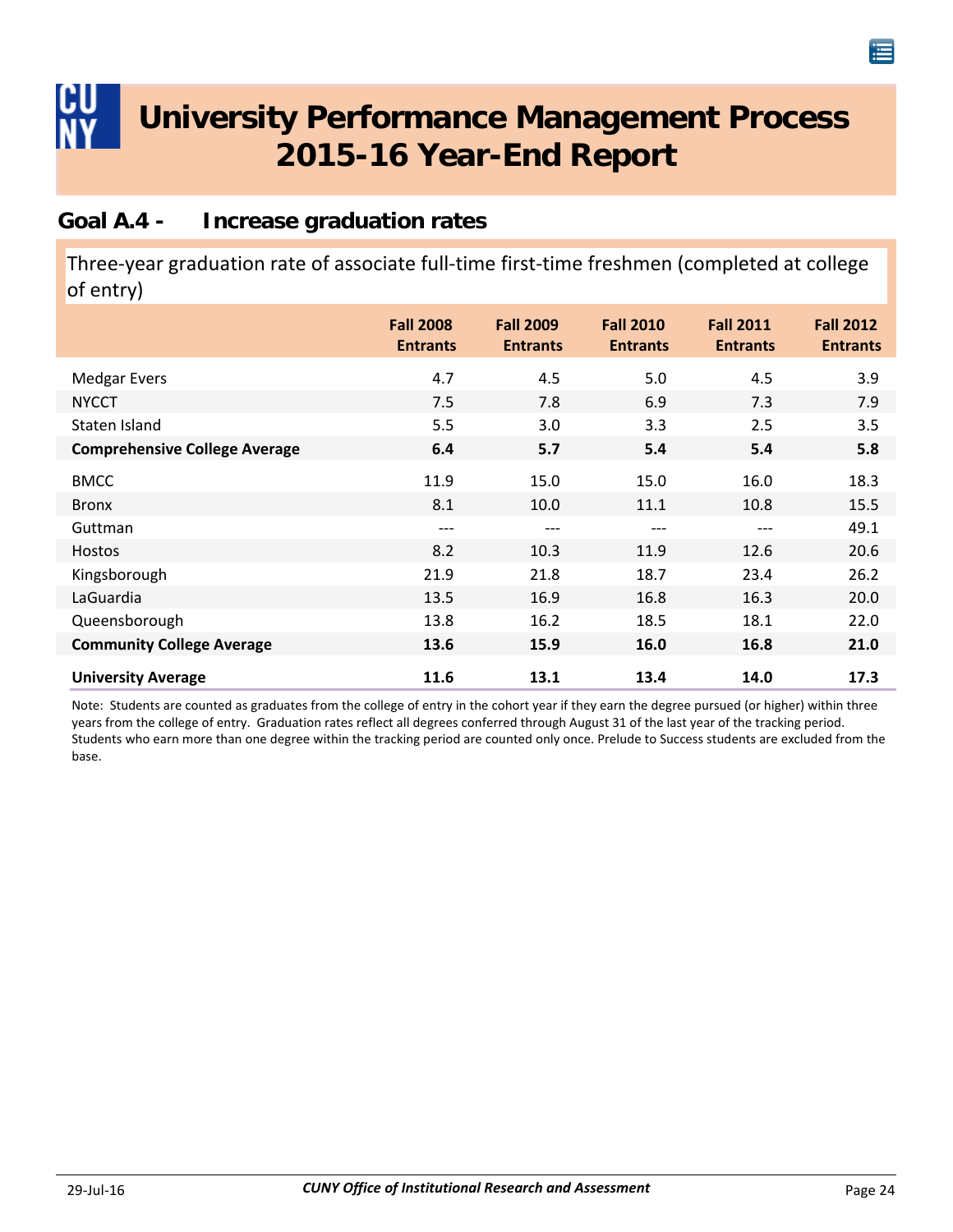#### <span id="page-27-0"></span>**Goal A.4 - Increase graduation rates**

| Three-year graduation rate of associate full-time first-time freshmen (completed anywhere) |                                     |                                     |                                     |                                     |                                     |
|--------------------------------------------------------------------------------------------|-------------------------------------|-------------------------------------|-------------------------------------|-------------------------------------|-------------------------------------|
|                                                                                            | <b>Fall 2008</b><br><b>Entrants</b> | <b>Fall 2009</b><br><b>Entrants</b> | <b>Fall 2010</b><br><b>Entrants</b> | <b>Fall 2011</b><br><b>Entrants</b> | <b>Fall 2012</b><br><b>Entrants</b> |
| <b>Medgar Evers</b>                                                                        | 5.3                                 | 4.5                                 | 5.5                                 | 4.6                                 | 4.5                                 |
| <b>NYCCT</b>                                                                               | 8.4                                 | 8.1                                 | 7.5                                 | 7.7                                 | 8.4                                 |
| Staten Island                                                                              | 6.0                                 | 3.5                                 | 3.9                                 | 2.8                                 | 4.1                                 |
| <b>Comprehensive College Average</b>                                                       | 7.1                                 | 6.0                                 | 6.0                                 | 5.7                                 | 6.3                                 |
| <b>BMCC</b>                                                                                | 12.1                                | 15.0                                | 15.1                                | 16.0                                | 18.5                                |
| <b>Bronx</b>                                                                               | 8.2                                 | 10.0                                | 11.3                                | 10.9                                | 15.5                                |
| Guttman                                                                                    | ---                                 | ---                                 | ---                                 | ---                                 | 49.5                                |
| <b>Hostos</b>                                                                              | 8.2                                 | 10.5                                | 12.2                                | 12.6                                | 20.6                                |
| Kingsborough                                                                               | 22.0                                | 22.0                                | 18.8                                | 23.5                                | 26.4                                |
| LaGuardia                                                                                  | 13.7                                | 16.9                                | 16.9                                | 16.5                                | 20.2                                |
| Queensborough                                                                              | 13.7                                | 16.4                                | 18.6                                | 18.2                                | 22.2                                |
| <b>Community College Average</b>                                                           | 13.7                                | 16.0                                | 16.1                                | 16.9                                | 21.1                                |
| <b>University Average</b>                                                                  | 11.8                                | 13.3                                | 13.6                                | 14.2                                | 17.5                                |

Note: Students are counted as graduates from the college of entry in the cohort year if they earn the degree pursued (or higher) within three years from any college (including outside CUNY). Data on graduates outside of CUNY were collected through The National Student Clearinghouse.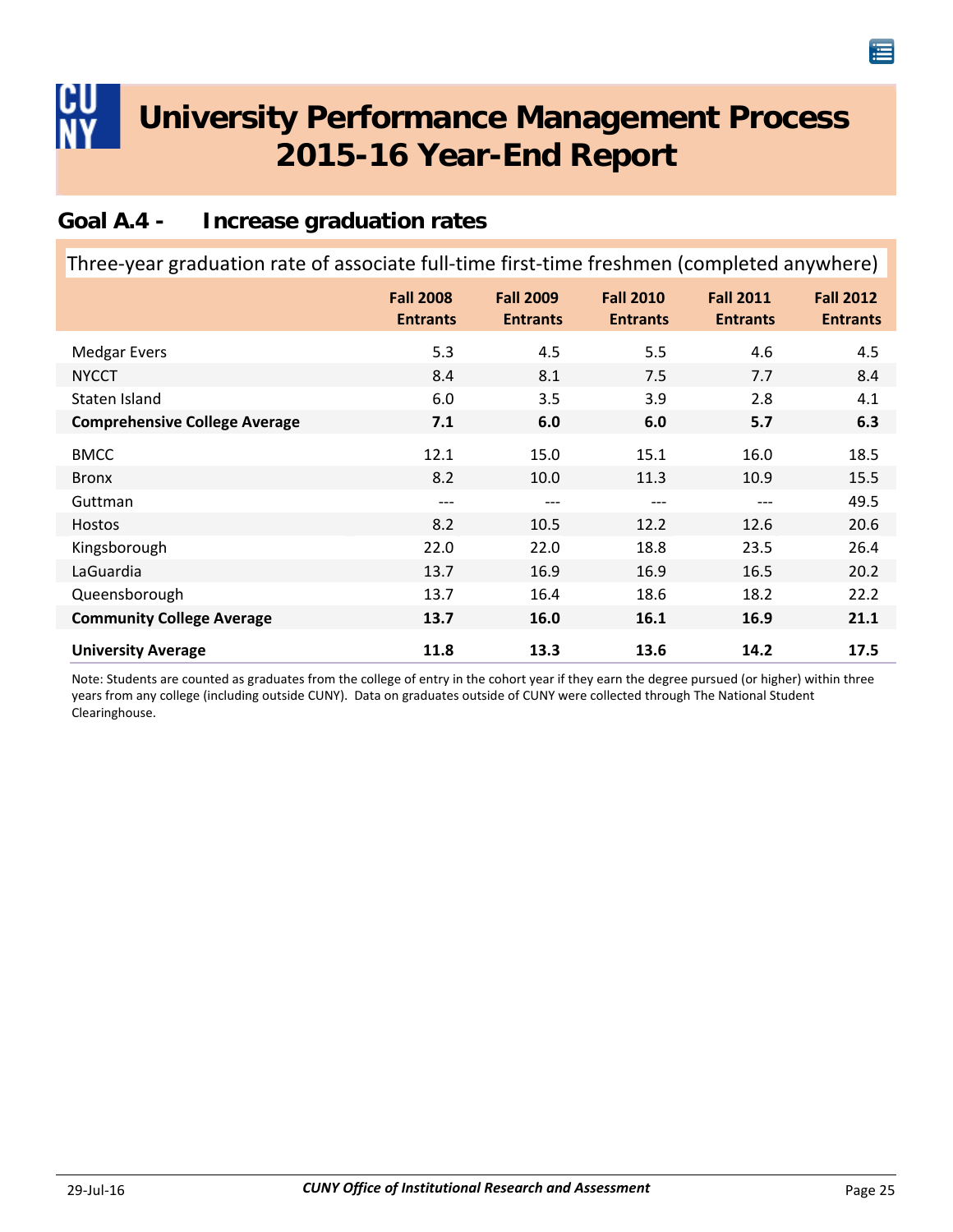#### <span id="page-28-0"></span>**Goal A.4 - Increase graduation rates**

Four‐year graduation rate of associate full‐time first‐time freshmen (completed at college of entry)

|                                      | <b>Fall 2007</b><br><b>Entrants</b> | <b>Fall 2008</b><br><b>Entrants</b> | <b>Fall 2009</b><br><b>Entrants</b> | <b>Fall 2010</b><br><b>Entrants</b> | <b>Fall 2011</b><br><b>Entrants</b> |
|--------------------------------------|-------------------------------------|-------------------------------------|-------------------------------------|-------------------------------------|-------------------------------------|
| <b>Medgar Evers</b>                  | 7.2                                 | 9.3                                 | 10.0                                | 11.1                                | 9.5                                 |
| <b>NYCCT</b>                         | 13.6                                | 14.1                                | 14.1                                | 13.2                                | 14.0                                |
| Staten Island                        | 13.3                                | 11.5                                | 7.9                                 | 8.0                                 | 8.2                                 |
| <b>Comprehensive College Average</b> | 12.7                                | 12.5                                | 11.4                                | 11.2                                | 11.5                                |
| <b>BMCC</b>                          | 21.0                                | 19.1                                | 22.2                                | 21.7                                | 23.2                                |
| <b>Bronx</b>                         | 14.6                                | 14.9                                | 17.4                                | 19.1                                | 18.6                                |
| Guttman                              | $---$                               | ---                                 | $---$                               | $---$                               | $---$                               |
| Hostos                               | 21.9                                | 14.8                                | 17.7                                | 20.0                                | 19.8                                |
| Kingsborough                         | 31.6                                | 28.6                                | 28.7                                | 27.0                                | 30.0                                |
| LaGuardia                            | 22.2                                | 20.9                                | 23.3                                | 24.2                                | 24.2                                |
| Queensborough                        | 22.7                                | 20.8                                | 23.5                                | 26.2                                | 25.3                                |
| <b>Community College Average</b>     | 22.6                                | 20.6                                | 23.0                                | 23.5                                | 24.1                                |
| <b>University Average</b>            | 19.7                                | 18.3                                | 19.8                                | 20.5                                | 21.0                                |

Note: Students are counted as graduates from the college of entry in the cohort year if they earn the degree pursued (or higher) within four years from the college of entry. Graduation rates reflect all degrees conferred through August 31 of the last year of the tracking period. Students who earn more than one degree within the tracking period are counted only once. Prelude to Success students are excluded from the base.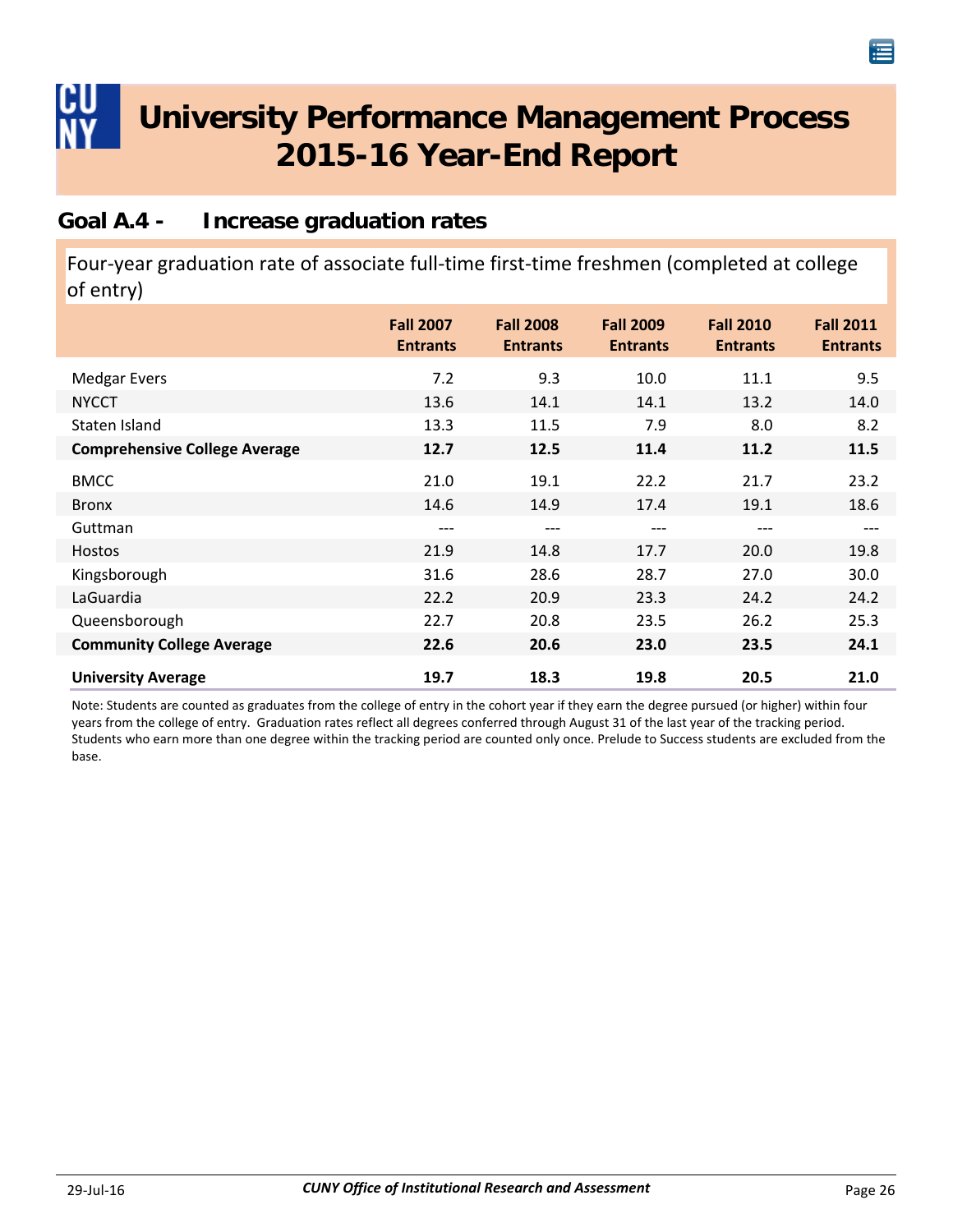#### <span id="page-29-0"></span>**Goal A.4 - Increase graduation rates**

Difference between actual and predicted four‐year graduation rate of associate full‐time first‐time freshmen

|                     | <b>Fall 2007</b><br><b>Entrants</b> | <b>Fall 2008</b><br><b>Entrants</b> | <b>Fall 2009</b><br><b>Entrants</b> | <b>Fall 2010</b><br><b>Entrants</b> | <b>Fall 2011</b><br><b>Entrants</b> |
|---------------------|-------------------------------------|-------------------------------------|-------------------------------------|-------------------------------------|-------------------------------------|
| <b>Medgar Evers</b> | N/A                                 | N/A                                 | N/A                                 | N/A                                 | N/A                                 |
| <b>NYCCT</b>        | N/A                                 | N/A                                 | N/A                                 | N/A                                 | N/A                                 |
| Staten Island       | N/A                                 | N/A                                 | N/A                                 | N/A                                 | N/A                                 |
| <b>BMCC</b>         | 5.1                                 | 1.9                                 | 2.3                                 | 0.0#                                | 2.0                                 |
| <b>Bronx</b>        | $-1.0#$                             | $-0.8#$                             | 0.0#                                | $-0.1#$                             | 0.9#                                |
| Guttman             | $---$                               | $---$                               | ---                                 | $---$                               | $---$                               |
| <b>Hostos</b>       | 6.5                                 | $-1.6#$                             | $-0.2#$                             | 0.9#                                | 0.9#                                |
| Kingsborough        | 9.2                                 | 5.8                                 | 5.8                                 | 2.9                                 | 5.5                                 |
| LaGuardia           | 1.2#                                | $-0.5#$                             | 1.3#                                | 0.8#                                | 1.2#                                |
| Queensborough       | $-0.6#$                             | $-3.0$                              | 0.4#                                | 1.4                                 | 1.5                                 |

Note: Figures represent the difference between a college's actual rate and predicted rate based on student characteristics. An actual rate that is significantly higher than a predicted rate indicates a college's "added value". "#" indicates that the difference between the college's actual rate and its predicted rate is not statistically significant (at the 5% level). Starting in 2016, comprehensive colleges are excluded from the associate graduation indicator because students at comprehensive colleges are more likely to transfer into baccalaureate programs without first earning an associate degree than students in community colleges.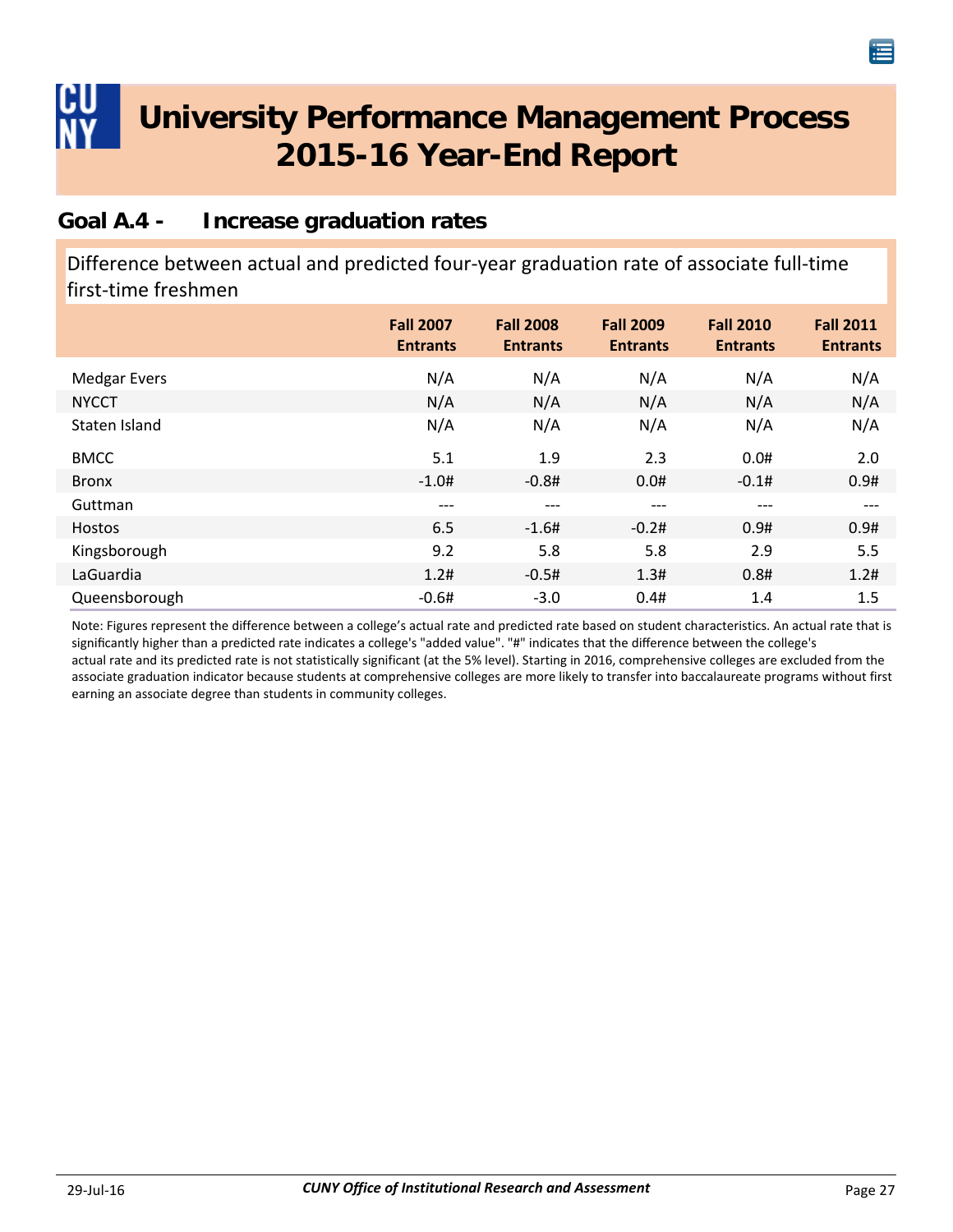#### <span id="page-30-0"></span>**Goal A.4 - Increase graduation rates**

| Four-year graduation rate of associate full-time first-time freshmen (completed anywhere) |                                     |                                     |                                     |                                     |                                     |
|-------------------------------------------------------------------------------------------|-------------------------------------|-------------------------------------|-------------------------------------|-------------------------------------|-------------------------------------|
|                                                                                           | <b>Fall 2007</b><br><b>Entrants</b> | <b>Fall 2008</b><br><b>Entrants</b> | <b>Fall 2009</b><br><b>Entrants</b> | <b>Fall 2010</b><br><b>Entrants</b> | <b>Fall 2011</b><br><b>Entrants</b> |
| <b>Medgar Evers</b>                                                                       | 8.4                                 | 10.6                                | 10.7                                | 12.9                                | 10.8                                |
| <b>NYCCT</b>                                                                              | 16.8                                | 17.4                                | 17.2                                | 16.4                                | 17.0                                |
| Staten Island                                                                             | 15.8                                | 14.5                                | 9.9                                 | 10.9                                | 10.4                                |
| <b>Comprehensive College Average</b>                                                      | 15.4                                | 15.4                                | 13.7                                | 14.0                                | 13.9                                |
| <b>BMCC</b>                                                                               | 21.8                                | 20.0                                | 23.1                                | 22.4                                | 24.0                                |
| <b>Bronx</b>                                                                              | 15.2                                | 15.7                                | 17.7                                | 19.9                                | 19.3                                |
| Guttman                                                                                   | ---                                 | ---                                 | ---                                 | ---                                 | ---                                 |
| <b>Hostos</b>                                                                             | 22.3                                | 15.1                                | 18.1                                | 20.7                                | 20.1                                |
| Kingsborough                                                                              | 32.5                                | 29.5                                | 29.6                                | 28.2                                | 31.0                                |
| LaGuardia                                                                                 | 23.0                                | 21.7                                | 23.9                                | 24.8                                | 24.8                                |
| Queensborough                                                                             | 22.6                                | 22.1                                | 24.7                                | 27.5                                | 26.2                                |
| <b>Community College Average</b>                                                          | 23.2                                | 21.5                                | 23.8                                | 24.4                                | 24.9                                |
| <b>University Average</b>                                                                 | 21.0                                | 19.8                                | 21.0                                | 21.9                                | 22.2                                |

Note: Students are counted as graduates from the college of entry in the cohort year if they earn the degree pursued (or higher) within four years from any college (including outside CUNY). Data on graduates outside of CUNY were collected through The National Student Clearinghouse.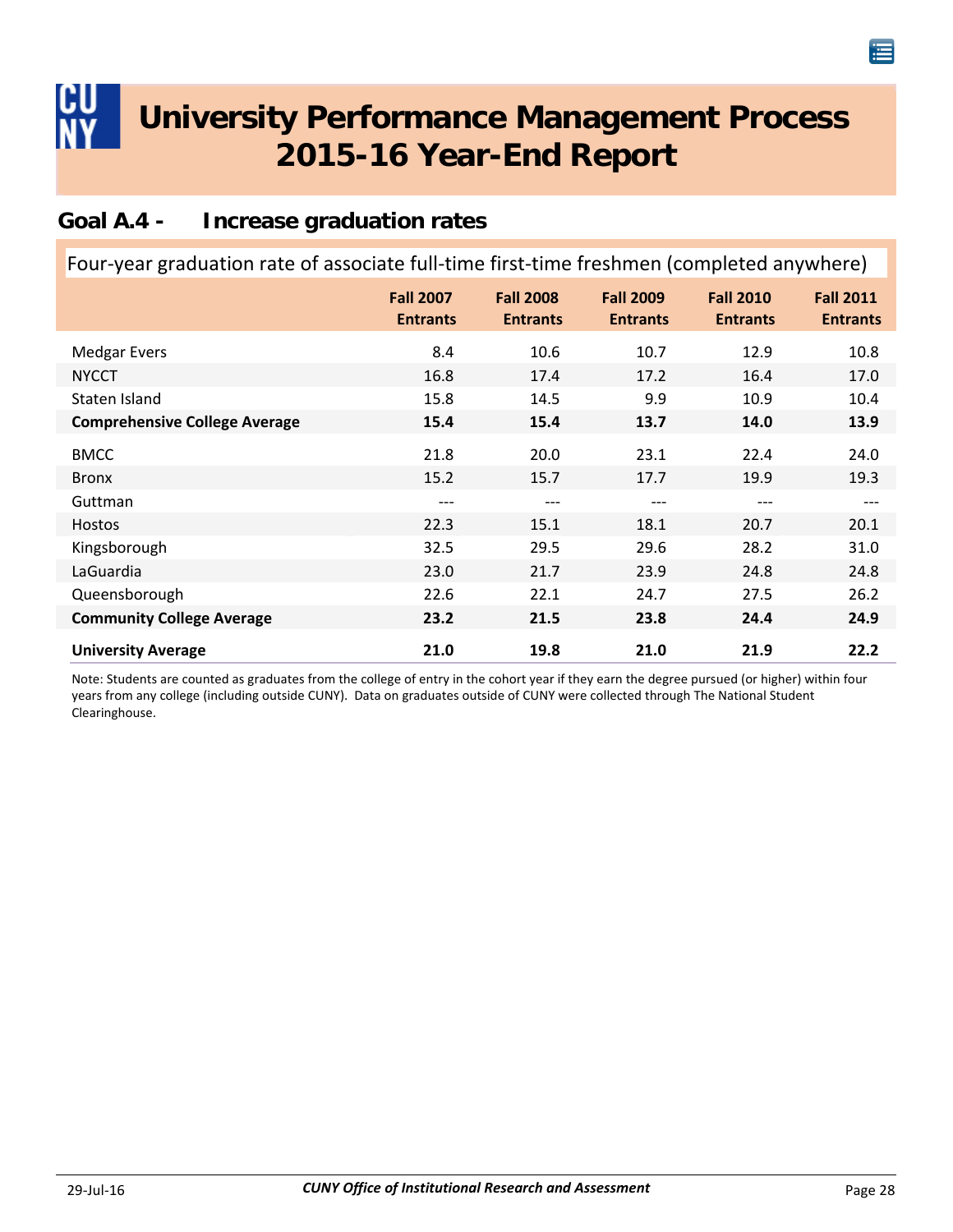#### <span id="page-31-0"></span>**Goal A.4 - Increase graduation rates**

Six-year graduation rate of associate full-time first-time freshmen (completed at college of entry)

|                                      | <b>Fall 2005</b><br><b>Entrants</b> | <b>Fall 2006</b><br><b>Entrants</b> | <b>Fall 2007</b><br><b>Entrants</b> | <b>Fall 2008</b><br><b>Entrants</b> | <b>Fall 2009</b><br><b>Entrants</b> |
|--------------------------------------|-------------------------------------|-------------------------------------|-------------------------------------|-------------------------------------|-------------------------------------|
| <b>Medgar Evers</b>                  | 15.9                                | 15.0                                | 13.3                                | 15.4                                | 15.3                                |
| <b>NYCCT</b>                         | 21.7                                | 21.4                                | 21.7                                | 22.1                                | 21.6                                |
| Staten Island                        | 28.0                                | 24.0                                | 26.9                                | 24.2                                | 22.0                                |
| <b>Comprehensive College Average</b> | 23.2                                | 21.5                                | 22.6                                | 21.9                                | 20.5                                |
| <b>BMCC</b>                          | 22.7                                | 25.4                                | 26.1                                | 24.6                                | 28.3                                |
| <b>Bronx</b>                         | 20.1                                | 22.6                                | 22.4                                | 21.2                                | 24.1                                |
| Guttman                              | ---                                 | $---$                               | $---$                               | $---$                               | ---                                 |
| Hostos                               | 22.8                                | 26.3                                | 29.5                                | 21.6                                | 24.2                                |
| Kingsborough                         | 34.0                                | 31.3                                | 35.9                                | 34.1                                | 34.2                                |
| LaGuardia                            | 26.0                                | 26.8                                | 28.9                                | 26.2                                | 28.8                                |
| Queensborough                        | 25.2                                | 25.3                                | 28.8                                | 27.0                                | 29.6                                |
| <b>Community College Average</b>     | 25.5                                | 26.4                                | 28.6                                | 26.4                                | 29.0                                |
| <b>University Average</b>            | 24.8                                | 24.9                                | 26.8                                | 25.1                                | 26.7                                |

Note: Students are counted as graduates from the college of entry in the cohort year if they earn the degree pursued (or higher) within six years from the college of entry. Graduation rates reflect all degrees conferred through August 31 of the last year of the tracking period. For students who earn more than one CUNY degree, the highest degree earned within six years is counted. Prelude to Success students are excluded from the base.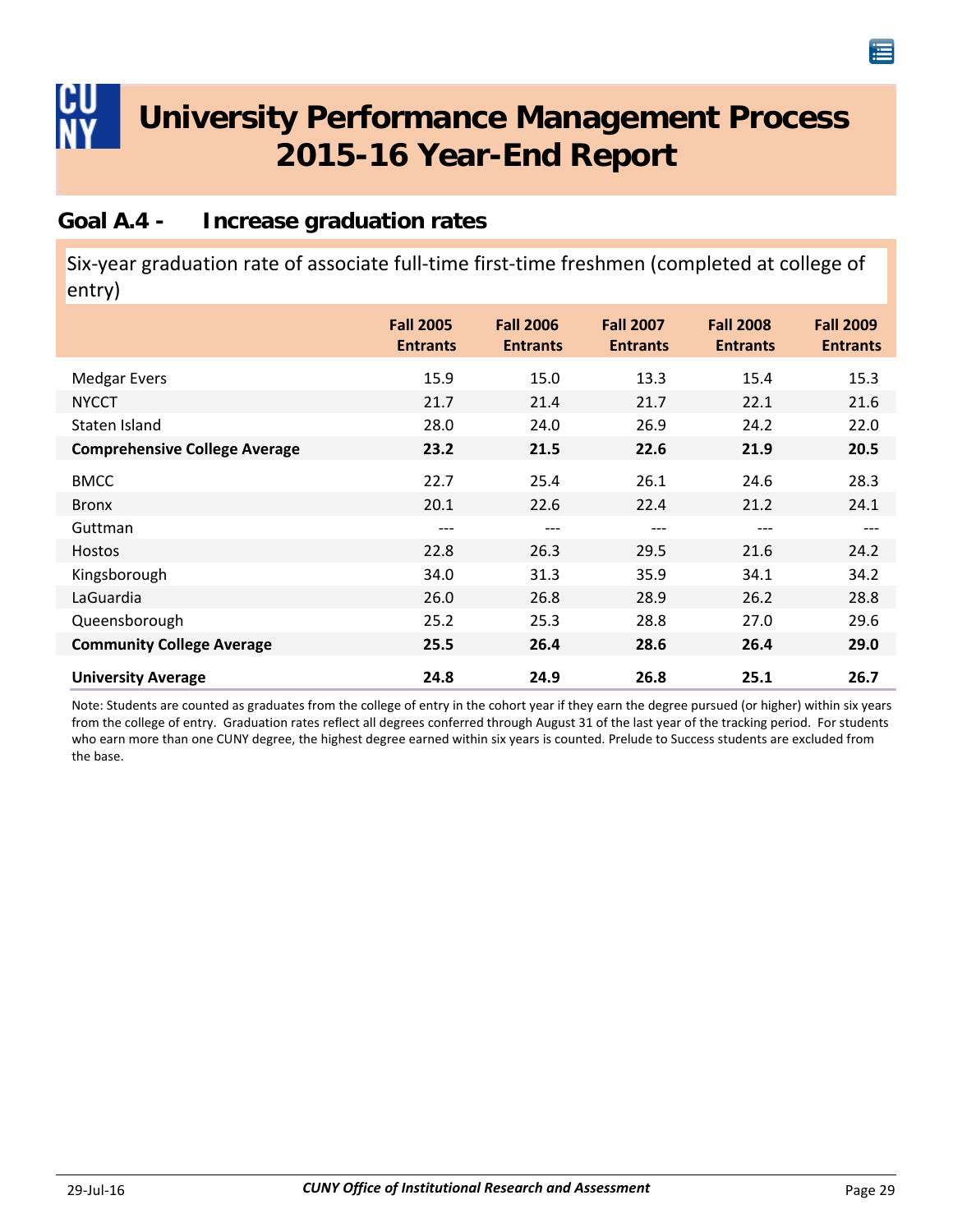### <span id="page-32-0"></span>**Goal A.4 - Increase graduation rates**

| Six-year graduation rate of associate full-time first-time freshmen (completed anywhere) |                                     |                                     |                                     |                                     |                                     |  |
|------------------------------------------------------------------------------------------|-------------------------------------|-------------------------------------|-------------------------------------|-------------------------------------|-------------------------------------|--|
|                                                                                          | <b>Fall 2005</b><br><b>Entrants</b> | <b>Fall 2006</b><br><b>Entrants</b> | <b>Fall 2007</b><br><b>Entrants</b> | <b>Fall 2008</b><br><b>Entrants</b> | <b>Fall 2009</b><br><b>Entrants</b> |  |
| <b>Medgar Evers</b>                                                                      | 20.7                                | 20.2                                | 17.7                                | 20.7                                | 20.5                                |  |
| <b>NYCCT</b>                                                                             | 32.9                                | 31.7                                | 32.8                                | 33.9                                | 35.3                                |  |
| Staten Island                                                                            | 36.9                                | 33.0                                | 36.1                                | 33.3                                | 31.1                                |  |
| <b>Comprehensive College Average</b>                                                     | 32.6                                | 30.6                                | 32.2                                | 31.8                                | 31.1                                |  |
| <b>BMCC</b>                                                                              | 29.2                                | 31.0                                | 30.8                                | 30.4                                | 34.6                                |  |
| <b>Bronx</b>                                                                             | 23.6                                | 25.6                                | 25.5                                | 23.9                                | 27.0                                |  |
| Guttman                                                                                  | ---                                 | ---                                 | ---                                 |                                     |                                     |  |
| Hostos                                                                                   | 25.7                                | 28.8                                | 32.0                                | 23.8                                | 26.5                                |  |
| Kingsborough                                                                             | 39.4                                | 36.4                                | 41.1                                | 39.1                                | 39.6                                |  |
| LaGuardia                                                                                | 30.7                                | 31.3                                | 33.2                                | 30.7                                | 32.9                                |  |
| Queensborough                                                                            | 31.5                                | 32.0                                | 35.6                                | 34.3                                | 35.4                                |  |
| <b>Community College Average</b>                                                         | 30.9                                | 31.4                                | 33.4                                | 31.6                                | 34.0                                |  |
| <b>University Average</b>                                                                | 31.4                                | 31.2                                | 33.0                                | 31.6                                | 33.2                                |  |

Note: Students are counted as graduates from the college of entry in the cohort year if they earn the degree pursued (or higher) within six years from any college (including outside CUNY). Data on graduates outside of CUNY were collected through The National Student Clearinghouse.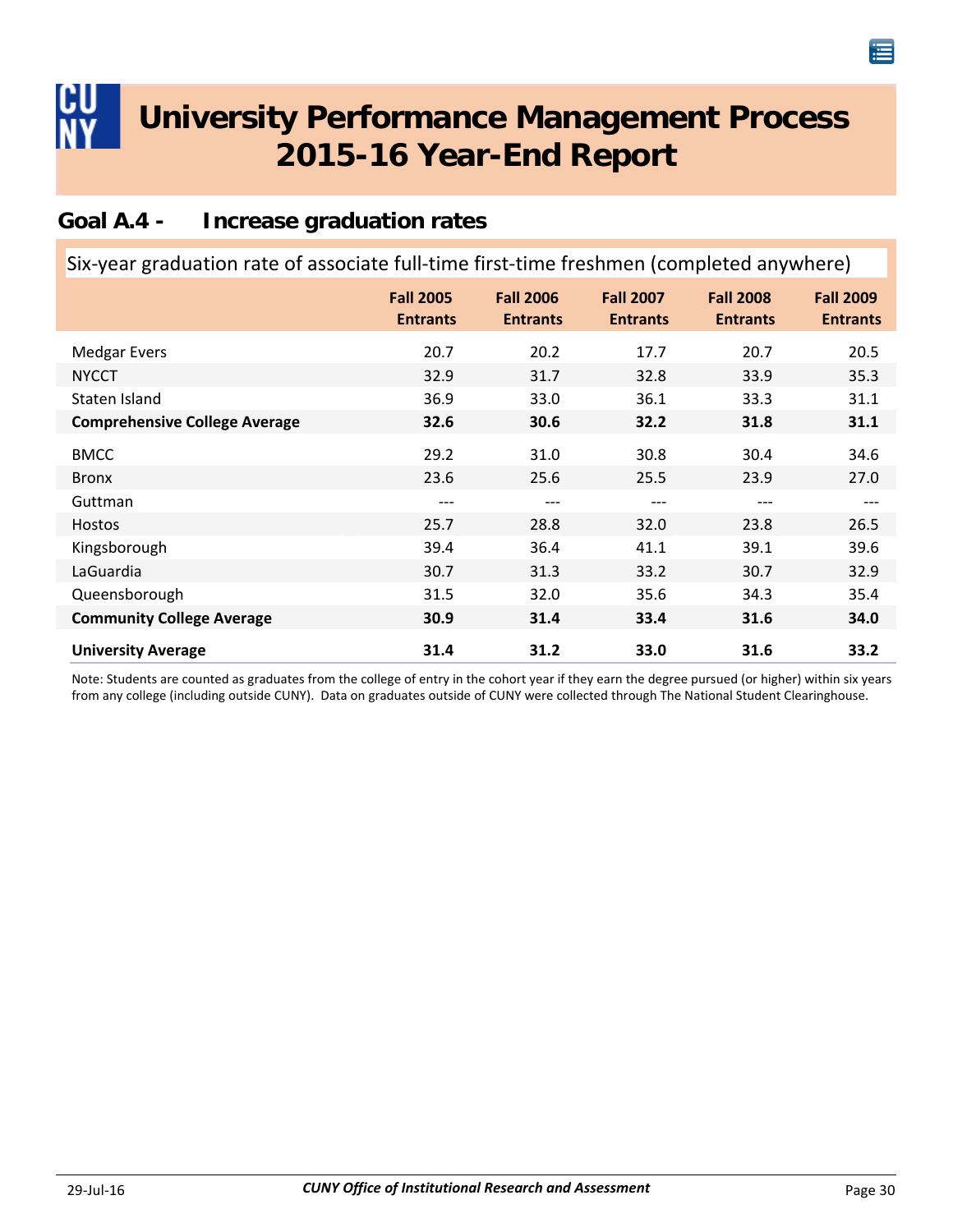### <span id="page-33-0"></span>**Goal A.5 - Improve student satisfaction with academic support and student support services**

| Satisfaction with academic advising effectiveness (Noel-Levitz SSI) |          |          |  |  |
|---------------------------------------------------------------------|----------|----------|--|--|
|                                                                     | 2013     | 2015     |  |  |
| <b>Baruch</b>                                                       | 5.1(1.3) | 4.6(1.6) |  |  |
| Brooklyn                                                            | 4.8(1.4) | 5.0(1.5) |  |  |
| City                                                                | 4.8(1.5) | 5.1(1.4) |  |  |
| Hunter                                                              | 4.6(1.4) | 4.7(1.6) |  |  |
| John Jay                                                            | 5.1(1.3) | 5.1(1.7) |  |  |
| Lehman                                                              | 5.0(1.5) | 5.5(1.2) |  |  |
| Queens                                                              | 4.7(1.4) | 5.0(1.6) |  |  |
| York                                                                | 4.5(1.4) | 4.7(1.4) |  |  |
| <b>Senior College Average</b>                                       | 4.8 (NA) | 4.9 (NA) |  |  |
| <b>Medgar Evers</b>                                                 | 4.7(1.6) | 4.8(1.5) |  |  |
| <b>NYCCT</b>                                                        | 4.5(1.4) | 4.6(1.4) |  |  |
| Staten Island                                                       | 4.5(1.5) | 4.7(1.5) |  |  |
| <b>Comprehensive College Average</b>                                | 4.6 (NA) | 4.6 (NA) |  |  |
| <b>BMCC</b>                                                         | 4.8(1.5) | 5.3(1.5) |  |  |
| <b>Bronx</b>                                                        | 5.2(1.3) | 5.1(1.5) |  |  |
| Guttman                                                             | 6.0(1.0) | 5.9(1.1) |  |  |
| Hostos                                                              | 4.9(1.5) | 5.4(1.5) |  |  |
| Kingsborough                                                        | 4.9(1.4) | 4.9(1.4) |  |  |
| LaGuardia                                                           | 4.5(1.5) | 4.9(1.6) |  |  |
| Queensborough                                                       | 4.9(1.3) | 5.4(1.4) |  |  |
| <b>Community College Average</b>                                    | 4.8 (NA) | 5.1(NA)  |  |  |
| <b>University Average</b>                                           | 4.8 (NA) | 5.0 (NA) |  |  |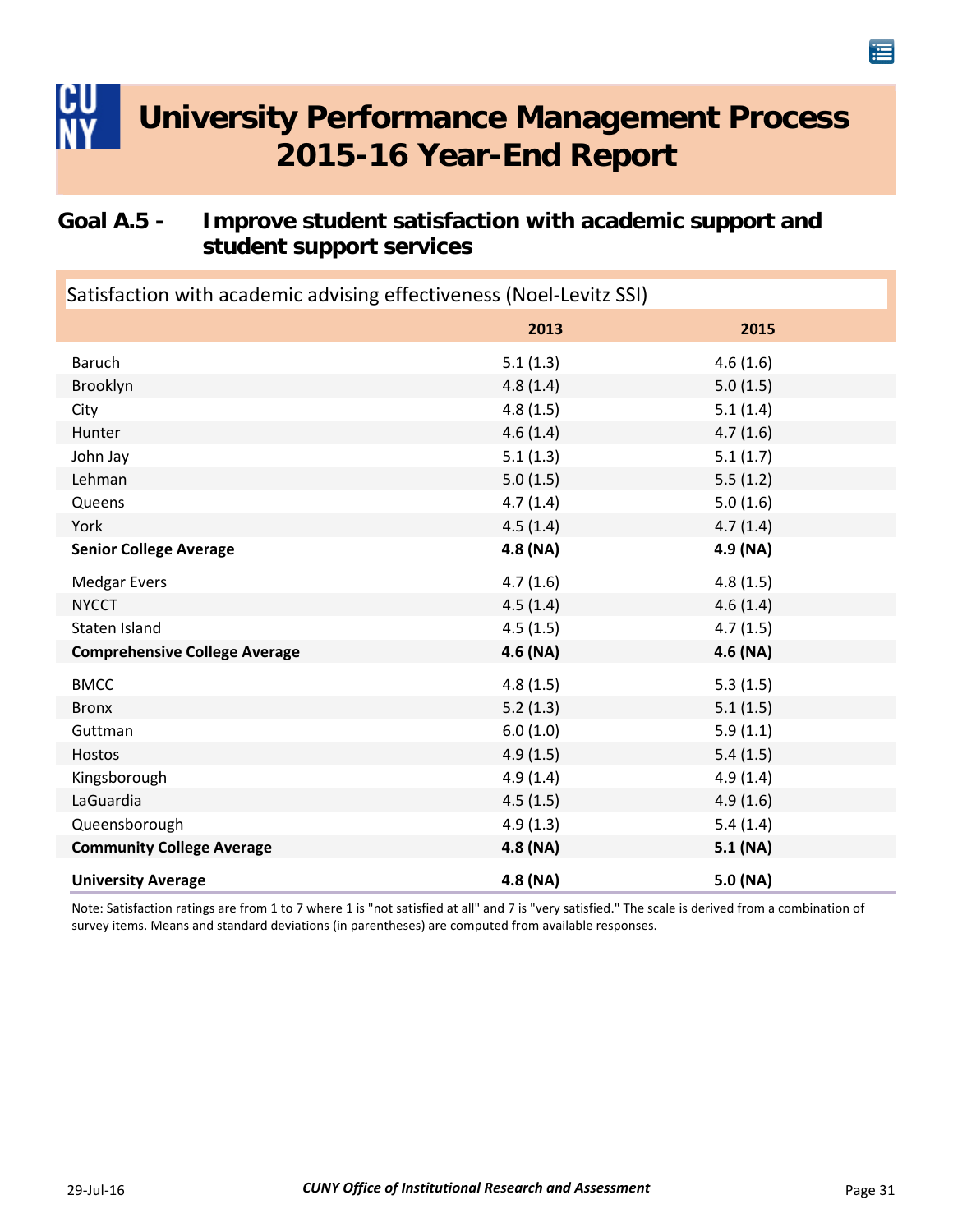### <span id="page-34-0"></span>**Goal A.5 - Improve student satisfaction with academic support and student support services**

| Satisfaction with campus support services (Noel-Levitz SSI) |          |            |  |  |
|-------------------------------------------------------------|----------|------------|--|--|
|                                                             | 2013     | 2015       |  |  |
| <b>Baruch</b>                                               | 5.3(1.1) | 5.2(1.1)   |  |  |
| Brooklyn                                                    | 5.3(1.0) | 5.4(1.2)   |  |  |
| City                                                        | 5.0(1.1) | 5.1(1.1)   |  |  |
| Hunter                                                      | 4.9(1.1) | 5.1(1.2)   |  |  |
| John Jay                                                    | 5.3(1.1) | 5.6(1.2)   |  |  |
| Lehman                                                      | 5.1(1.1) | 5.5(1.0)   |  |  |
| Queens                                                      | 4.8(1.1) | 5.2(1.3)   |  |  |
| York                                                        | 4.8(1.2) | 4.7(1.2)   |  |  |
| <b>Senior College Average</b>                               | 5.1 (NA) | 5.2 (NA)   |  |  |
| <b>Medgar Evers</b>                                         | 4.7(1.3) | 4.9(1.2)   |  |  |
| <b>NYCCT</b>                                                | 4.7(1.2) | 4.8(1.2)   |  |  |
| Staten Island                                               | 4.7(1.2) | 4.8(1.2)   |  |  |
| <b>Comprehensive College Average</b>                        | 4.7 (NA) | 4.8(NA)    |  |  |
| <b>BMCC</b>                                                 | 4.9(1.2) | 5.4(1.4)   |  |  |
| <b>Bronx</b>                                                | 4.9(1.2) | 4.9(1.3)   |  |  |
| Guttman                                                     | 5.2(1.1) | 5.4(1.2)   |  |  |
| Hostos                                                      | 4.8(1.2) | 5.3(1.4)   |  |  |
| Kingsborough                                                | 4.8(1.2) | 4.7(1.2)   |  |  |
| LaGuardia                                                   | 4.6(1.2) | 5.1(1.5)   |  |  |
| Queensborough                                               | 4.6(1.2) | 5.3(1.4)   |  |  |
| <b>Community College Average</b>                            | 4.8 (NA) | 5.1 (NA)   |  |  |
| <b>University Average</b>                                   | 4.9 (NA) | $5.1$ (NA) |  |  |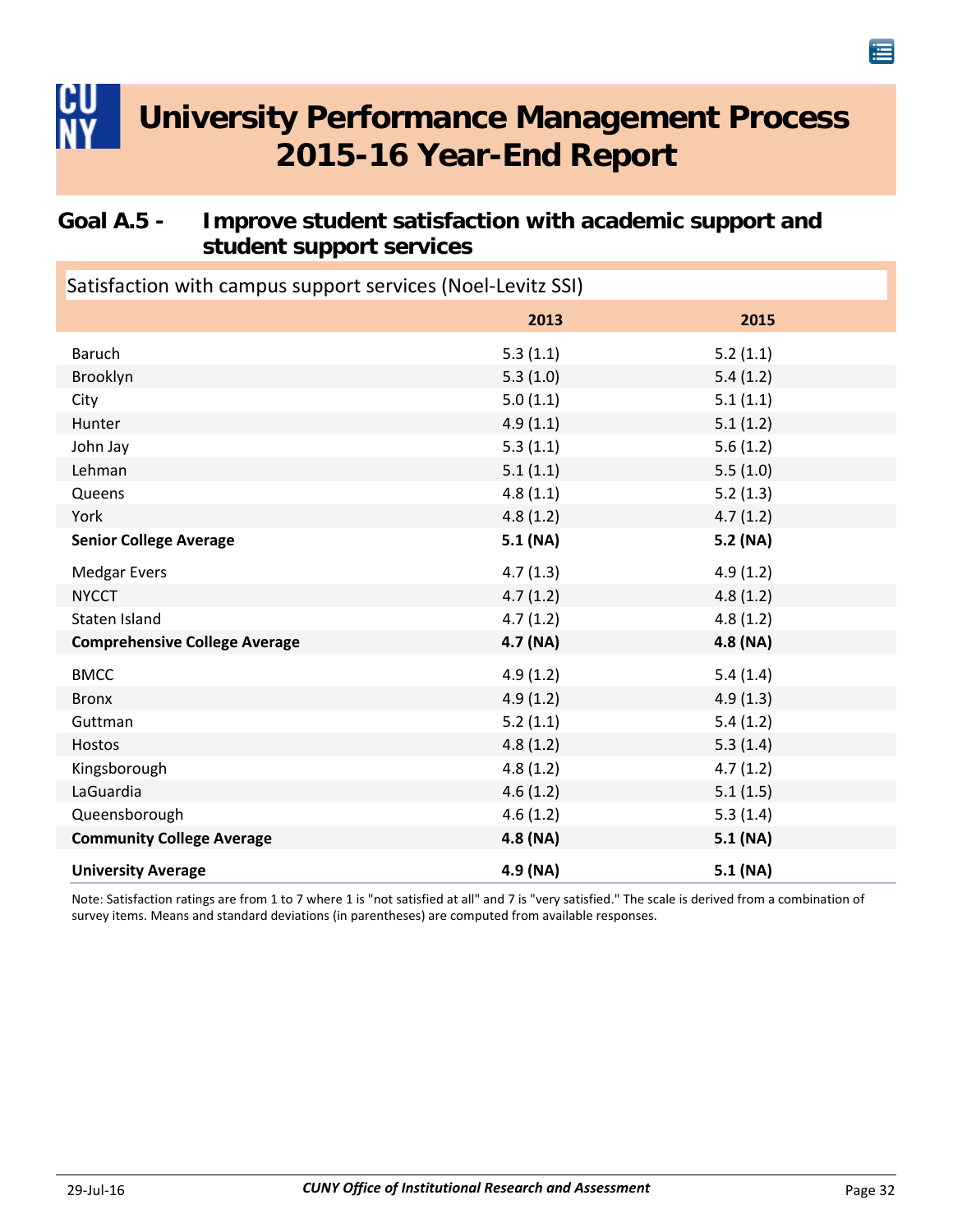### <span id="page-35-0"></span>**Goal A.6 - Improve student satisfaction with administrative services**

| Satisfaction with admissions and financial aid effectiveness (Noel-Levitz SSI) |          |          |  |  |  |
|--------------------------------------------------------------------------------|----------|----------|--|--|--|
|                                                                                | 2013     | 2015     |  |  |  |
| Baruch                                                                         | 4.8(1.3) | 4.6(1.4) |  |  |  |
| Brooklyn                                                                       | 4.7(1.2) | 4.8(1.4) |  |  |  |
| City                                                                           | 4.5(1.3) | 4.3(1.4) |  |  |  |
| Hunter                                                                         | 4.5(1.4) | 4.4(1.5) |  |  |  |
| John Jay                                                                       | 4.9(1.2) | 5.0(1.5) |  |  |  |
| Lehman                                                                         | 4.6(1.3) | 5.3(1.2) |  |  |  |
| Queens                                                                         | 4.4(1.3) | 4.8(1.5) |  |  |  |
| York                                                                           | 4.4(1.3) | 4.0(1.3) |  |  |  |
| <b>Senior College Average</b>                                                  | 4.6 (NA) | 4.6 (NA) |  |  |  |
| <b>Medgar Evers</b>                                                            | 4.5(1.4) | 4.5(1.3) |  |  |  |
| <b>NYCCT</b>                                                                   | 4.4(1.3) | 4.3(1.3) |  |  |  |
| Staten Island                                                                  | 4.4(1.3) | 4.3(1.4) |  |  |  |
| <b>Comprehensive College Average</b>                                           | 4.4 (NA) | 4.4 (NA) |  |  |  |
| <b>BMCC</b>                                                                    | 4.9(1.3) | 5.3(1.4) |  |  |  |
| <b>Bronx</b>                                                                   | 5.1(1.2) | 4.9(1.4) |  |  |  |
| Guttman                                                                        | 5.5(1.1) | 5.6(1.2) |  |  |  |
| Hostos                                                                         | 4.9(1.2) | 5.4(1.4) |  |  |  |
| Kingsborough                                                                   | 4.9(1.3) | 4.8(1.3) |  |  |  |
| LaGuardia                                                                      | 4.4(1.4) | 4.9(1.5) |  |  |  |
| Queensborough                                                                  | 4.8(1.3) | 5.3(1.4) |  |  |  |
| <b>Community College Average</b>                                               | 4.8 (NA) | 5.1 (NA) |  |  |  |
| <b>University Average</b>                                                      | 4.7 (NA) | 4.8(NA)  |  |  |  |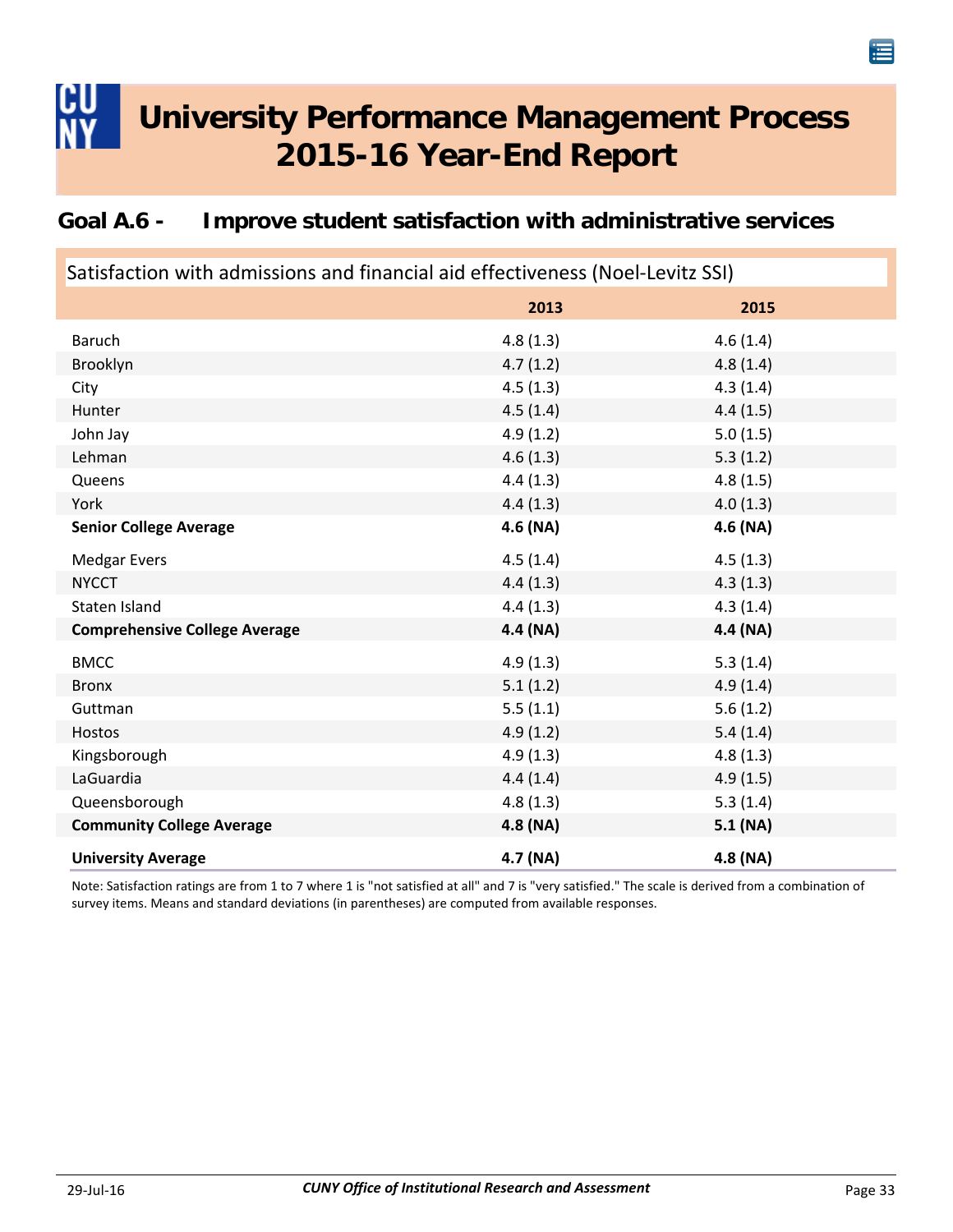| Satisfaction with registration effectiveness (Noel-Levitz SSI) |            |          |  |  |
|----------------------------------------------------------------|------------|----------|--|--|
|                                                                | 2013       | 2015     |  |  |
| Baruch                                                         | 4.9(1.2)   | 4.6(1.4) |  |  |
| Brooklyn                                                       | 4.7(1.2)   | 4.8(1.4) |  |  |
| City                                                           | 4.5(1.2)   | 4.4(1.4) |  |  |
| Hunter                                                         | 4.4(1.3)   | 4.4(1.4) |  |  |
| John Jay                                                       | 5.0(1.2)   | 5.2(1.4) |  |  |
| Lehman                                                         | 4.6(1.3)   | 5.3(1.2) |  |  |
| Queens                                                         | 4.5(1.2)   | 4.9(1.3) |  |  |
| York                                                           | 4.4(1.3)   | 4.3(1.3) |  |  |
| <b>Senior College Average</b>                                  | $4.6$ (NA) | 4.7(NA)  |  |  |
| <b>Medgar Evers</b>                                            | 4.5(1.4)   | 4.5(1.3) |  |  |
| <b>NYCCT</b>                                                   | 4.4(1.3)   | 4.5(1.3) |  |  |
| Staten Island                                                  | 4.2(1.3)   | 4.4(1.4) |  |  |
| <b>Comprehensive College Average</b>                           | 4.4 (NA)   | 4.4 (NA) |  |  |
| <b>BMCC</b>                                                    | 5.1(1.2)   | 5.5(1.2) |  |  |
| <b>Bronx</b>                                                   | 5.3(1.1)   | 5.2(1.2) |  |  |
| Guttman                                                        | 5.4(1.1)   | 5.6(1.1) |  |  |
| Hostos                                                         | 5.2(1.1)   | 5.4(1.2) |  |  |
| Kingsborough                                                   | 5.1(1.2)   | 5.0(1.1) |  |  |
| LaGuardia                                                      | 4.7(1.3)   | 5.1(1.3) |  |  |
| Queensborough                                                  | 5.1(1.1)   | 5.4(1.3) |  |  |
| <b>Community College Average</b>                               | 5.0 (NA)   | 5.3 (NA) |  |  |
| <b>University Average</b>                                      | 4.8 (NA)   | 4.9 (NA) |  |  |

### <span id="page-36-0"></span>**Goal A.6 - Improve student satisfaction with administrative services**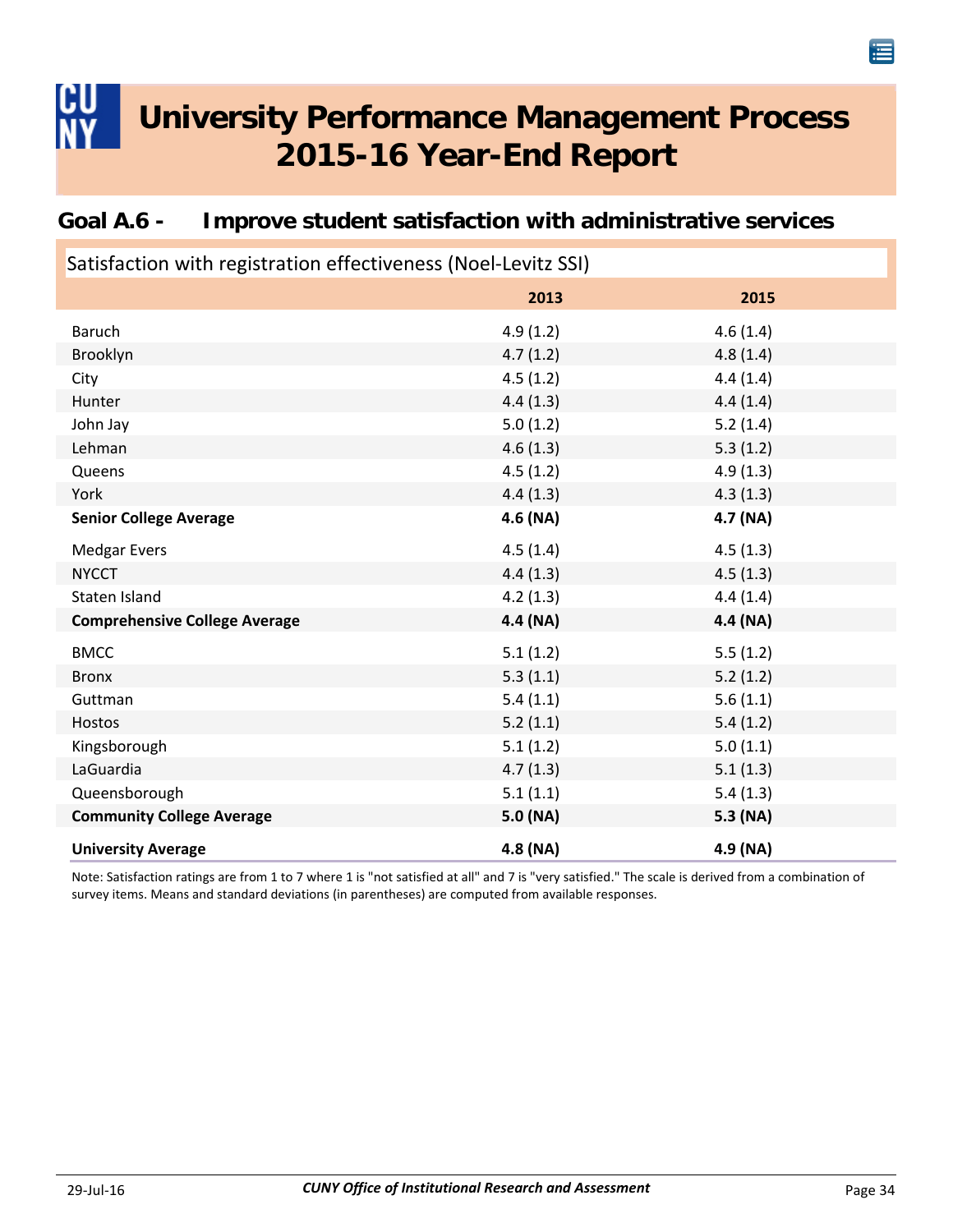### <span id="page-37-0"></span>**Goal A.6 - Improve student satisfaction with administrative services**

| Satisfaction with service excellence (Noel-Levitz SSI) |          |          |  |  |
|--------------------------------------------------------|----------|----------|--|--|
|                                                        | 2013     | 2015     |  |  |
| Baruch                                                 | 5.1(1.1) | 4.9(1.2) |  |  |
| Brooklyn                                               | 5.0(1.0) | 5.1(1.2) |  |  |
| City                                                   | 4.8(1.0) | 4.9(1.1) |  |  |
| Hunter                                                 | 4.7(1.1) | 4.8(1.2) |  |  |
| John Jay                                               | 5.1(1.1) | 5.3(1.2) |  |  |
| Lehman                                                 | 4.9(1.1) | 5.5(1.1) |  |  |
| Queens                                                 | 4.7(1.1) | 5.0(1.3) |  |  |
| York                                                   | 4.6(1.2) | 4.5(1.2) |  |  |
| <b>Senior College Average</b>                          | 4.9 (NA) | 5.0 (NA) |  |  |
| <b>Medgar Evers</b>                                    | 4.5(1.3) | 4.7(1.2) |  |  |
| <b>NYCCT</b>                                           | 4.5(1.2) | 4.6(1.2) |  |  |
| Staten Island                                          | 4.5(1.2) | 4.6(1.2) |  |  |
| <b>Comprehensive College Average</b>                   | 4.5 (NA) | 4.6 (NA) |  |  |
| <b>BMCC</b>                                            | 4.9(1.2) | 5.4(1.2) |  |  |
| <b>Bronx</b>                                           | 5.2(1.1) | 5.1(1.2) |  |  |
| Guttman                                                | 5.7(0.9) | 5.6(1.0) |  |  |
| Hostos                                                 | 5.0(1.0) | 5.4(1.2) |  |  |
| Kingsborough                                           | 5.0(1.1) | 4.9(1.1) |  |  |
| LaGuardia                                              | 4.6(1.2) | 5.1(1.3) |  |  |
| Queensborough                                          | 4.9(1.1) | 5.4(1.2) |  |  |
| <b>Community College Average</b>                       | 4.9 (NA) | 5.2 (NA) |  |  |
| <b>University Average</b>                              | 4.8 (NA) | 5.0 (NA) |  |  |

Note: For senior and comprehensive colleges, this indicator reflects the combination of three separate Noel‐Levitz scales (Academic Advising, Campus Support Services, and Concern for the Individual). For community colleges, the three N‐L scales are combined with an additional scale, Academic Services. Satisfaction ratings for the items that comprise these scales are from 1 to 7 where 1 is "not satisfied at all" and 7 is "very satisfied." Means and standard deviations (in parentheses) are computed from available responses.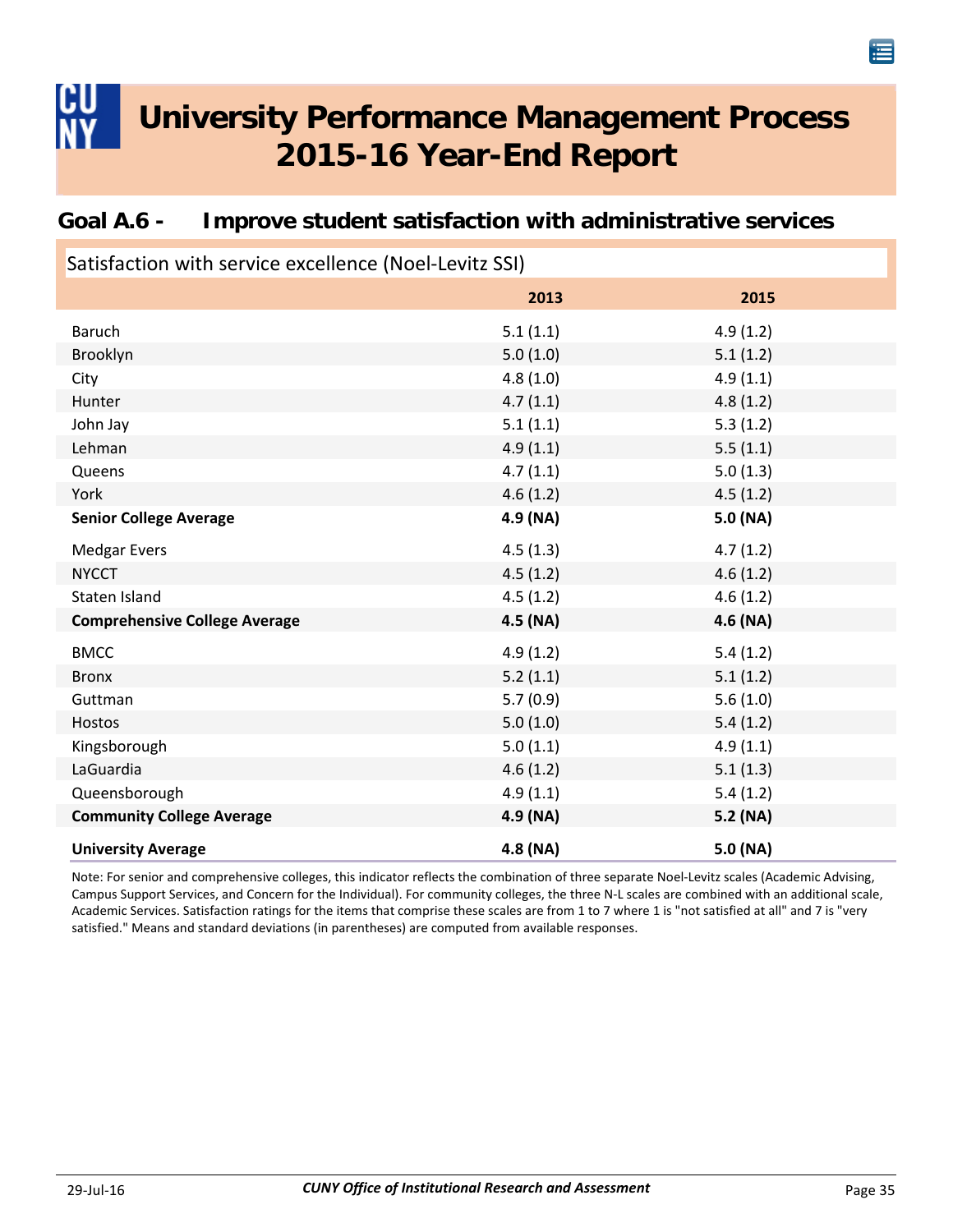#### <span id="page-38-0"></span>**Goal A.7 - Increase revenues**

| Total voluntary support (weighted 3-yr rolling average) |               |                                                                       |                                                         |              |              |  |
|---------------------------------------------------------|---------------|-----------------------------------------------------------------------|---------------------------------------------------------|--------------|--------------|--|
|                                                         |               | FY 2010-2012 FY 2011-2013 FY 2012-2014 FY 2013-2015 FY 2014-2016      |                                                         |              |              |  |
| <b>Baruch</b>                                           | \$14,137,907  | \$19,803,807                                                          | \$19,073,875                                            | \$17,568,281 | \$15,902,084 |  |
| Brooklyn                                                | \$16,409,239  | \$15,490,922                                                          | \$9,363,336                                             | \$17,779,134 | \$15,804,138 |  |
| City                                                    | \$38,893,502  | \$38,271,204                                                          | \$40,434,952                                            | \$41,264,993 | \$43,793,669 |  |
| Hunter                                                  | \$24,364,173  | \$30,810,443                                                          | \$40,134,837                                            | \$38,530,756 | \$35,061,254 |  |
| John Jay                                                | \$8,713,621   | \$8,303,307                                                           | \$8,461,017                                             | \$10,739,695 | \$12,580,822 |  |
| Lehman                                                  | \$5,000,339   | \$5,780,171                                                           | \$7,118,445                                             | \$8,384,170  | \$9,578,172  |  |
| Queens                                                  | \$20,992,744  | \$23,010,182                                                          | \$21,645,003                                            | \$21,731,231 | \$21,980,098 |  |
| York                                                    | \$1,018,262   | \$1,206,622                                                           | \$961,412                                               | \$1,085,191  | \$737,904    |  |
| <b>Senior College Total</b>                             | \$129,529,788 |                                                                       | \$142,676,657 \$147,192,877 \$157,083,451 \$155,438,140 |              |              |  |
| <b>Medgar Evers</b>                                     | \$383,509     | \$384,144                                                             | \$476,141                                               | \$625,337    | \$1,118,756  |  |
| <b>NYCCT</b>                                            | \$953,444     | \$1,232,275                                                           | \$1,207,215                                             | \$1,814,993  | \$1,570,822  |  |
| Staten Island                                           | \$3,134,282   | \$2,732,842                                                           | \$2,305,086                                             | \$2,338,075  | \$2,303,381  |  |
| <b>Comprehensive College Total</b>                      | \$4,471,234   | \$4,349,260                                                           | \$3,988,442                                             | \$4,778,405  | \$4,992,959  |  |
| <b>BMCC</b>                                             | \$2,433,748   | \$2,535,139                                                           | \$3,863,645                                             | \$4,508,310  | \$4,174,563  |  |
| <b>Bronx</b>                                            | \$1,807,120   | \$1,918,910                                                           | \$2,193,289                                             | \$2,277,640  | \$2,447,009  |  |
| Guttman                                                 | ---           | \$8,198,376                                                           | \$5,158,883                                             | \$3,692,705  | \$864,759    |  |
| Hostos                                                  | \$1,044,765   | \$1,174,610                                                           | \$1,408,535                                             | \$1,749,772  | \$1,513,650  |  |
| Kingsborough                                            | \$3,007,078   | \$2,678,192                                                           | \$2,174,888                                             | \$1,993,341  | \$2,262,911  |  |
| LaGuardia                                               | \$2,538,772   | \$2,236,787                                                           | \$2,994,979                                             | \$4,324,128  | \$4,683,836  |  |
| Queensborough                                           | \$2,992,256   | \$3,151,346                                                           | \$3,405,990                                             | \$3,596,763  | \$3,180,885  |  |
| <b>Community College Total</b>                          | \$14,745,680  | \$21,893,359                                                          | \$21,200,208                                            | \$22,142,660 | \$19,127,612 |  |
| <b>Graduate Center</b>                                  | \$4,829,547   | \$5,809,837                                                           | \$5,885,325                                             | \$6,555,663  | \$9,367,087  |  |
| School of Journalism                                    | \$3,322,076   | \$2,322,605                                                           | \$3,014,584                                             | \$5,048,354  | \$4,372,392  |  |
| <b>School of Professional Studies</b>                   |               |                                                                       |                                                         |              |              |  |
| School of Public Health                                 | ---           | ---                                                                   | ---                                                     | ---          |              |  |
| Law School                                              | \$1,548,636   | \$1,501,287                                                           | \$1,445,176                                             | \$1,395,541  | \$1,984,882  |  |
| <b>Macaulay Honors College</b>                          | \$2,027,621   | \$1,628,404                                                           | \$1,458,903                                             | \$2,211,461  | \$2,221,028  |  |
| <b>University Total</b>                                 |               | \$160,474,582 \$180,181,409 \$184,185,514 \$199,215,534 \$197,504,100 |                                                         |              |              |  |

Note: This indicator reflects the sum of cash‐in, new pledges, and testamentary gifts. The weighted 3‐year rolling average is calculated as the dollar amount for the current fiscal year (FY)\*0.5 + (FY‐1)\*0.3 + (FY‐2)\*0.2. The University totals include voluntary contributions for the Graduate Center, the professional schools and Macaulay Honors College but do not reflect fundraising for CUNY (Central) Initiatives nor the School of Professional Studies. Annual amounts for the School of Public Health are not available to calculate 3 year averages and are excluded from the University total. The FY 2015 figure for BMCC was updated since the 2014‐15 PMP report; the Community College subtotal and University Total were revised as a result. Also, the FY2011 University Total was updated since the 2014‐2015 PMP report, resulting in updates to the University 3‐year rolling average for 2010‐2012 and 2011‐2013. The updated 2010‐12 University 3‐year rolling average also reflects updates to the 2010-2012 weighted 3-year rolling average for Macaulay Honors College revised since the 2014-15 PMP report.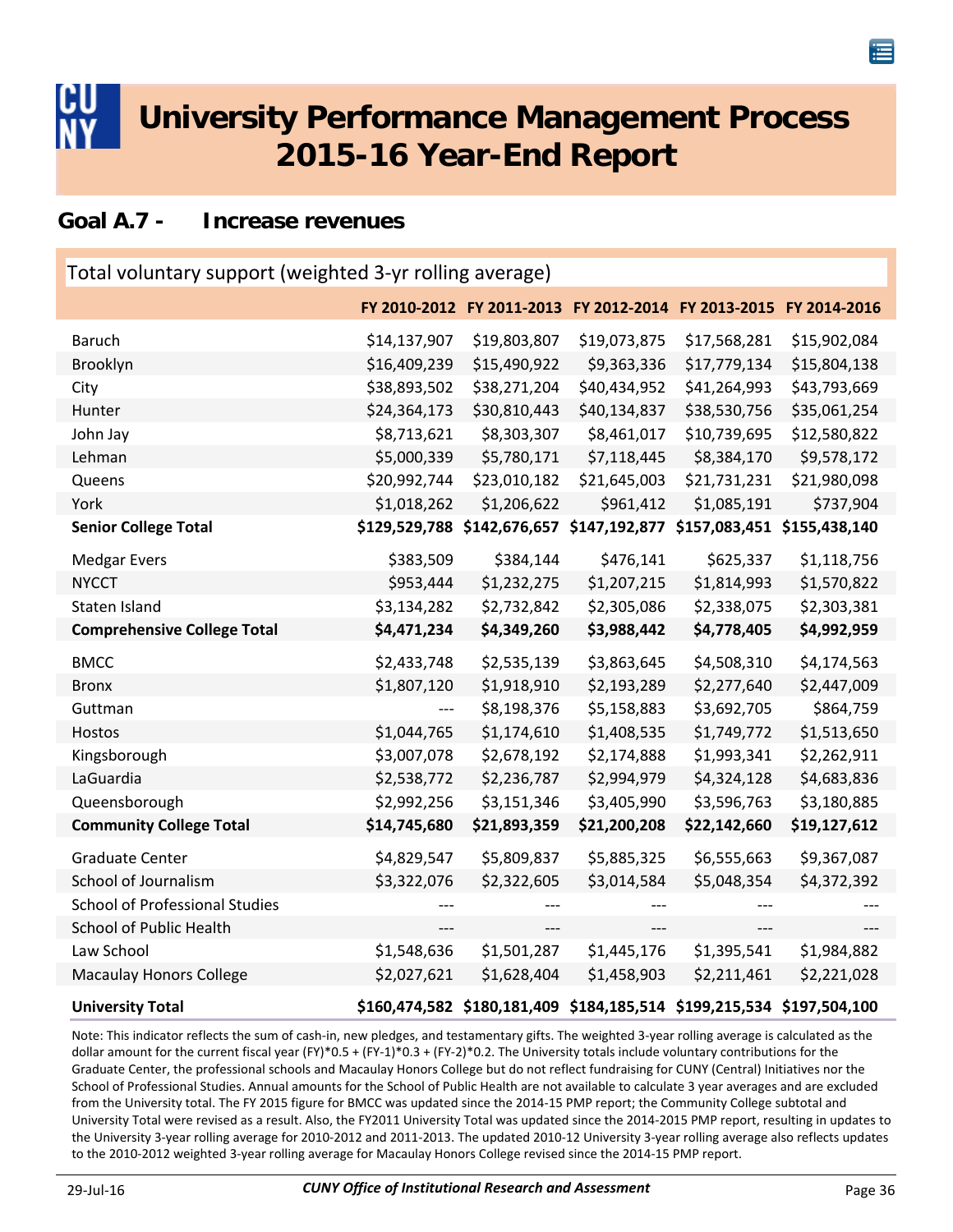<span id="page-39-0"></span>

#### **Goal A.7 - Increase revenues**

| Total voluntary support (annual)      |                |                                                                       |                |                |                |
|---------------------------------------|----------------|-----------------------------------------------------------------------|----------------|----------------|----------------|
|                                       | <b>FY 2012</b> | <b>FY 2013</b>                                                        | <b>FY 2014</b> | <b>FY 2015</b> | <b>FY 2016</b> |
| <b>Baruch</b>                         | \$15,823,632   | \$24,961,254                                                          | \$16,841,544   | \$15,047,134   | \$16,039,270   |
| Brooklyn                              | \$11,505,162   | \$13,677,344                                                          | \$5,918,201    | \$26,536,410   | \$13,319,150   |
| City                                  | \$43,641,410   | \$35,514,161                                                          | \$42,104,844   | \$43,061,416   | \$44,908,550   |
| Hunter                                | \$28,581,658   | \$35,405,338                                                          | \$47,593,807   | \$34,343,092   | \$30,479,129   |
| John Jay                              | \$11,045,551   | \$8,013,699                                                           | \$7,695,594    | \$13,656,554   | \$13,889,473   |
| Lehman                                | \$5,391,542    | \$6,449,650                                                           | \$8,210,484    | \$9,262,189    | \$10,314,836   |
| Queens                                | \$20,606,701   | \$23,858,677                                                          | \$20,732,120   | \$21,479,719   | \$22,779,517   |
| York                                  | \$1,165,440    | \$1,266,144                                                           | \$696,961      | \$1,245,748    | \$449,575      |
| <b>Senior College Total</b>           |                | \$137,761,096 \$149,146,267 \$149,793,555                             |                | \$164,632,262  | \$152,179,500  |
| <b>Medgar Evers</b>                   | \$420,869      | \$423,756                                                             | \$529,681      | \$763,362      | \$1,567,623    |
| <b>NYCCT</b>                          | \$825,351      | \$1,524,391                                                           | \$1,169,655    | \$2,318,437    | \$1,282,719    |
| Staten Island                         | \$3,145,482    | \$2,184,292                                                           | \$2,041,403    | \$2,577,592    | \$2,243,645    |
| <b>Comprehensive College Total</b>    | \$4,391,702    | \$4,132,439                                                           | \$3,740,739    | \$5,659,391    | \$5,093,987    |
| <b>BMCC</b>                           | \$2,531,971    | \$2,606,594                                                           | \$5,150,545    | \$4,883,656    | \$3,358,714    |
| <b>Bronx</b>                          | \$1,978,371    | \$1,990,231                                                           | \$2,401,090    | \$2,318,534    | \$2,542,462    |
| Guttman                               | \$1,507,567    | \$15,268,000                                                          | \$553,939      | \$945,846      | \$940,434      |
| Hostos                                | \$1,140,214    | \$1,260,431                                                           | \$1,604,725    | \$2,032,537    | \$1,165,887    |
| Kingsborough                          | \$3,018,211    | \$2,013,595                                                           | \$1,934,335    | \$2,020,642    | \$2,539,703    |
| LaGuardia                             | \$3,263,116    | \$1,917,085                                                           | \$3,534,461    | \$5,760,746    | \$4,497,440    |
| Queensborough                         | \$2,805,247    | \$3,291,934                                                           | \$3,714,720    | \$3,647,921    | \$2,687,129    |
| <b>Community College Total</b>        | \$16,244,697   | \$28,347,870                                                          | \$18,893,815   | \$21,609,882   | \$17,731,770   |
| <b>Graduate Center</b>                | \$2,973,808    | \$8,036,326                                                           | \$5,759,332    | \$6,441,197    | \$12,565,722   |
| School of Journalism                  | \$1,500,352    | \$763,581                                                             | \$4,970,878    | \$6,808,748    | \$2,671,184    |
| <b>School of Professional Studies</b> |                |                                                                       |                |                |                |
| School of Public Health               |                | ---                                                                   | ---            | \$1,618,953    | \$37,091       |
| Law School                            | \$1,790,950    | \$1,385,596                                                           | \$1,342,614    | \$1,431,275    | \$2,573,953    |
| <b>Macaulay Honors College</b>        | \$1,176,450    | \$1,450,147                                                           | \$1,577,137    | \$2,896,580    | \$2,073,254    |
| <b>University Total</b>               |                | \$165,839,055 \$193,262,226 \$186,078,070 \$211,098,288 \$194,926,461 |                |                |                |

Note: This indicator reflects the sum of cash‐in, new pledges and testamentary gifts. The University totals include voluntary contributions for the graduate schools and for Macaulay Honors College but do not reflect fundraising for CUNY (Central) Initiatives nor the School of Professional Studies. The FY 2015 figure for BMCC was updated since the 2014‐15 PMP report, and SPS is not displayed. The Community College subtotal and University Total were revised as a result. The FY2016 SPH figurue is preliminary.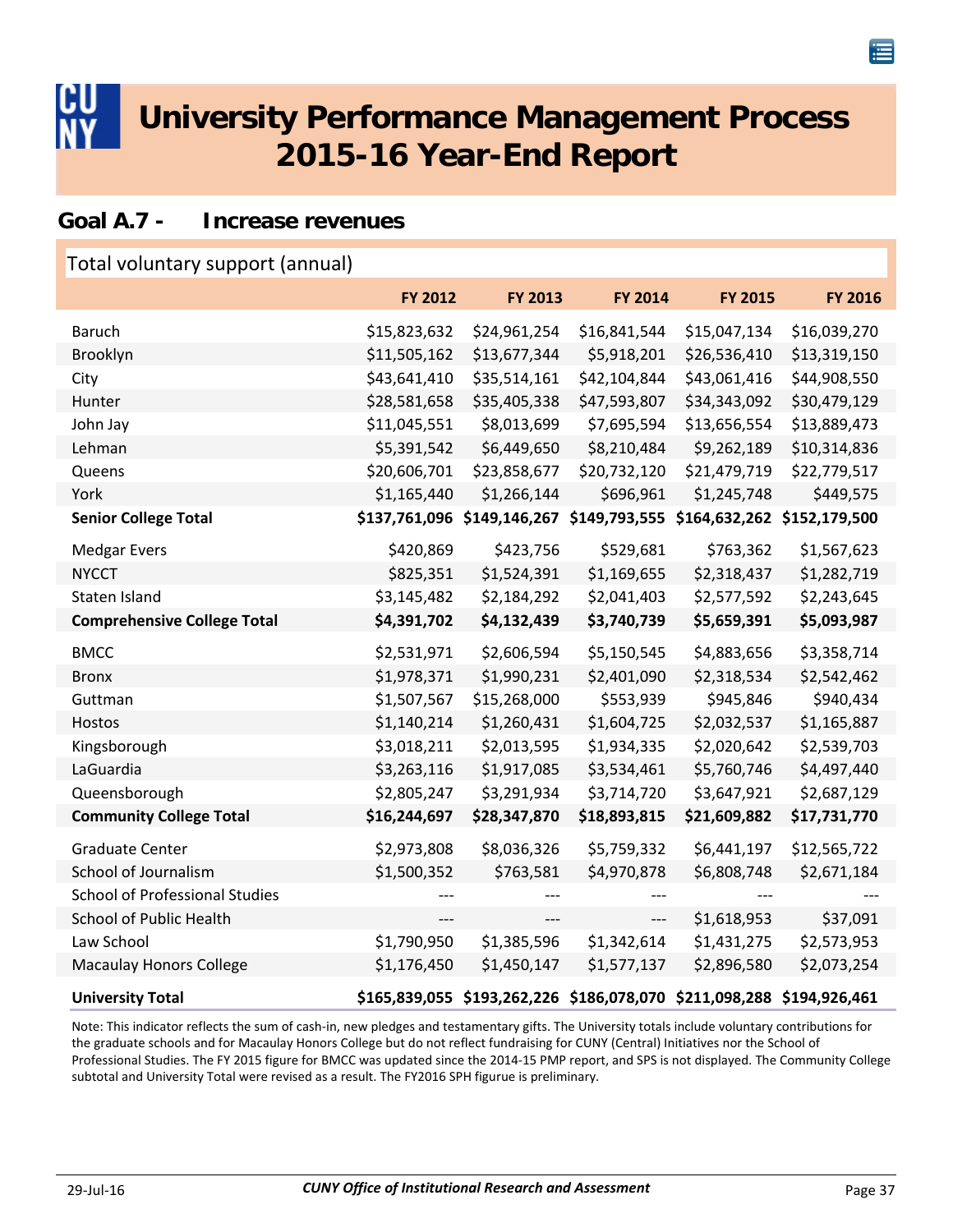<span id="page-40-0"></span>

#### **Goal A.7 - Increase revenues**

| Grant and contract awards (weighted 3-yr rolling average) |              |                                                                       |              |                             |              |  |  |
|-----------------------------------------------------------|--------------|-----------------------------------------------------------------------|--------------|-----------------------------|--------------|--|--|
|                                                           |              | FY 2010-2012 FY 2011-2013 FY 2012-2014 FY 2013-2015 FY 2014-2016      |              |                             |              |  |  |
| <b>Baruch</b>                                             | \$6,773,844  | \$6,859,165                                                           | \$6,452,265  | \$6,988,352                 | \$6,444,543  |  |  |
| Brooklyn                                                  | \$13,148,033 | \$11,709,981                                                          | \$10,941,294 | \$11,126,738                | \$11,434,276 |  |  |
| City                                                      | \$63,033,793 | \$57,443,791                                                          | \$52,858,081 | \$52,683,636                | \$52,116,393 |  |  |
| Hunter                                                    | \$49,360,285 | \$50,222,226                                                          | \$47,625,179 | \$46,383,867                | \$45,567,869 |  |  |
| John Jay                                                  | \$15,909,732 | \$16,484,870                                                          | \$16,871,732 | \$20,386,627                | \$23,085,549 |  |  |
| Lehman                                                    | \$18,003,894 | \$15,293,251                                                          | \$14,512,665 | \$14,004,880                | \$17,961,416 |  |  |
| Queens                                                    | \$28,991,460 | \$28,356,888                                                          | \$30,352,562 | \$30,351,219                | \$28,073,168 |  |  |
| York                                                      | \$6,254,765  | \$5,421,856                                                           | \$5,530,062  | \$5,588,453                 | \$5,768,589  |  |  |
| <b>Senior College Total</b>                               |              | \$201,475,807 \$191,792,028 \$185,143,839                             |              | \$187,513,772 \$190,451,804 |              |  |  |
| <b>Medgar Evers</b>                                       | \$8,646,507  | \$8,475,744                                                           | \$8,696,078  | \$9,401,746                 | \$11,222,131 |  |  |
| <b>NYCCT</b>                                              | \$8,358,759  | \$6,944,247                                                           | \$7,021,064  | \$6,441,969                 | \$7,391,623  |  |  |
| Staten Island                                             | \$8,351,762  | \$6,690,632                                                           | \$5,870,770  | \$5,200,250                 | \$6,723,622  |  |  |
| <b>Comprehensive College Total</b>                        | \$25,357,028 | \$22,110,623                                                          | \$21,587,912 | \$21,043,965                | \$25,337,376 |  |  |
| <b>BMCC</b>                                               | \$7,446,371  | \$8,098,075                                                           | \$6,843,569  | \$7,050,267                 | \$6,725,787  |  |  |
| <b>Bronx</b>                                              | \$6,389,954  | \$5,793,343                                                           | \$5,339,859  | \$5,253,680                 | \$5,318,225  |  |  |
| Guttman                                                   |              | ---                                                                   | \$1,058,746  | \$852,125                   | \$859,677    |  |  |
| Hostos                                                    | \$5,348,630  | \$6,035,376                                                           | \$6,785,732  | \$7,369,377                 | \$7,889,386  |  |  |
| Kingsborough                                              | \$14,784,198 | \$10,657,634                                                          | \$10,799,164 | \$6,214,669                 | \$5,163,204  |  |  |
| LaGuardia                                                 | \$16,986,775 | \$14,819,643                                                          | \$15,649,870 | \$15,994,976                | \$15,061,920 |  |  |
| Queensborough                                             | \$4,344,707  | \$4,136,675                                                           | \$4,157,416  | \$4,380,500                 | \$4,843,645  |  |  |
| <b>Community College Total</b>                            | \$55,821,251 | \$50,210,502                                                          | \$50,634,356 | \$47,115,594                | \$45,861,843 |  |  |
| <b>Graduate Center</b>                                    | \$11,646,380 | \$12,422,420                                                          | \$12,828,835 | \$14,492,786                | \$14,641,762 |  |  |
| School of Journalism                                      | \$1,132,609  | \$1,445,013                                                           | \$1,467,785  | \$1,920,792                 | \$1,801,486  |  |  |
| <b>School of Professional Studies</b>                     |              |                                                                       |              | $---$                       | \$13,116,812 |  |  |
| School of Public Health                                   | ---          | ---                                                                   | ---          | ---                         | \$1,496,389  |  |  |
| Law School                                                | \$223,356    | \$97,916                                                              | \$155,040    | \$86,963                    | \$46,994     |  |  |
| <b>University Total</b>                                   |              | \$295,656,430 \$278,078,501 \$271,817,766 \$272,173,873 \$292,754,466 |              |                             |              |  |  |

Note: Grants and contracts administered by the Research Foundation. Student Financial Aid, PSC‐CUNY grants, and grants and contracts generated by the Central Office are not included. The weighted 3‐year rolling average is calculated as the dollar amount for the current fiscal year as (FY)\*0.5 + (FY‐1)\*0.3 + (FY‐2)\*0.2. The University totals include awards to the graduate and professional schools, except for the School of Professional Studies and the School of Public Health prior to the 2014‐2016 cycle, and do not include awards to CUNY Central.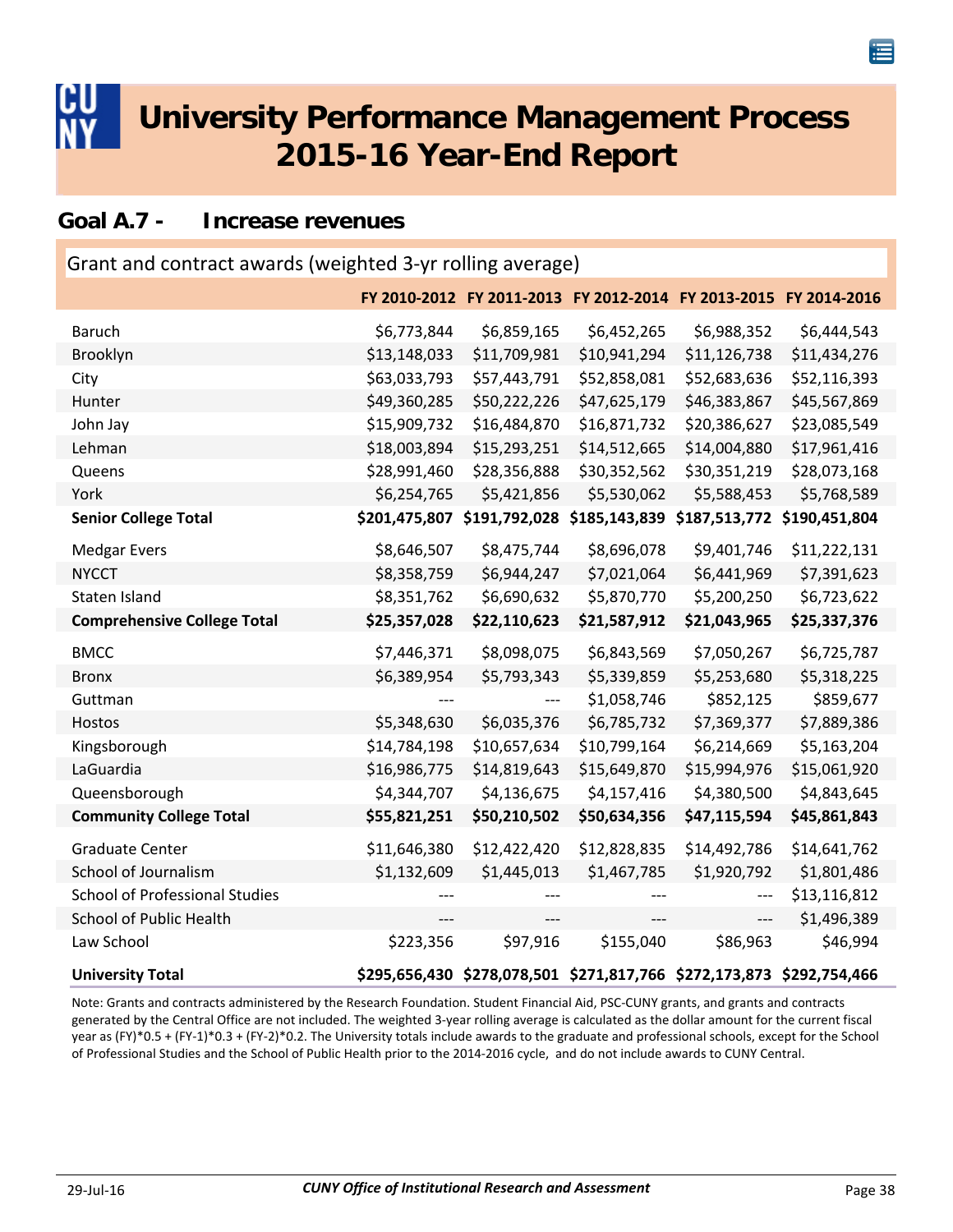<span id="page-41-0"></span>

#### **Goal A.7 - Increase revenues**

| Grant and contract awards (annual)    |                |                                                                       |                             |               |                |  |  |
|---------------------------------------|----------------|-----------------------------------------------------------------------|-----------------------------|---------------|----------------|--|--|
|                                       | <b>FY 2012</b> | <b>FY 2013</b>                                                        | <b>FY 2014</b>              | FY 2015       | <b>FY 2016</b> |  |  |
| <b>Baruch</b>                         | \$6,495,809    | \$6,884,783                                                           | \$6,175,336                 | \$7,517,590   | \$5,908,399    |  |  |
| Brooklyn                              | \$12,484,151   | \$10,785,822                                                          | \$10,417,435                | \$11,688,687  | \$11,688,366   |  |  |
| City                                  | \$59,403,872   | \$52,998,721                                                          | \$50,155,380                | \$54,074,556  | \$51,725,900   |  |  |
| Hunter                                | \$50,646,868   | \$51,375,023                                                          | \$44,166,597                | \$45,717,766  | \$46,038,440   |  |  |
| John Jay                              | \$14,599,487   | \$18,177,231                                                          | \$16,997,330                | \$23,303,963  | \$25,389,789   |  |  |
| Lehman                                | \$14,480,199   | \$14,478,098                                                          | \$14,546,391                | \$13,490,687  | \$22,009,862   |  |  |
| Queens                                | \$30,966,250   | \$29,530,060                                                          | \$30,600,588                | \$30,530,061  | \$25,588,066   |  |  |
| York                                  | \$5,622,114    | \$5,049,026                                                           | \$5,781,862                 | \$5,688,179   | \$5,811,526    |  |  |
| <b>Senior College Total</b>           | \$194,698,750  |                                                                       | \$189,278,764 \$178,840,919 | \$192,011,488 | \$194,160,348  |  |  |
| <b>Medgar Evers</b>                   | \$8,091,531    | \$8,515,223                                                           | \$9,046,409                 | \$9,969,558   | \$12,843,964   |  |  |
| <b>NYCCT</b>                          | \$8,904,408    | \$5,538,734                                                           | \$7,157,125                 | \$6,374,168   | \$8,095,894    |  |  |
| Staten Island                         | \$8,320,064    | \$5,371,700                                                           | \$5,190,494                 | \$5,137,525   | \$8,288,532    |  |  |
| <b>Comprehensive College Total</b>    | \$25,316,003   | \$19,425,657                                                          | \$21,394,028                | \$21,481,251  | \$29,228,390   |  |  |
| <b>BMCC</b>                           | \$5,947,163    | \$8,899,210                                                           | \$5,968,747                 | \$6,959,602   | \$6,888,313    |  |  |
| <b>Bronx</b>                          | \$5,687,645    | \$5,324,648                                                           | \$5,209,872                 | \$5,251,578   | \$5,401,554    |  |  |
| Guttman                               | \$1,041,233    | \$714,770                                                             | \$1,272,137                 | \$655,059     | \$817,464      |  |  |
| Hostos                                | \$6,180,868    | \$6,204,218                                                           | \$7,376,587                 | \$7,831,115   | \$8,129,467    |  |  |
| Kingsborough                          | \$24,502,571   | \$4,574,612                                                           | \$9,052,532                 | \$5,167,973   | \$3,604,611    |  |  |
| LaGuardia                             | \$16,845,410   | \$13,026,533                                                          | \$16,745,655                | \$16,731,946  | \$13,386,409   |  |  |
| Queensborough                         | \$4,302,930    | \$3,633,857                                                           | \$4,413,347                 | \$4,659,450   | \$5,126,282    |  |  |
| <b>Community College Total</b>        | \$64,507,820   | \$42,377,848                                                          | \$50,038,876                | \$47,256,723  | \$43,354,101   |  |  |
| <b>Graduate Center</b>                | \$11,562,718   | \$13,745,083                                                          | \$12,785,532                | \$15,816,220  | \$14,679,579   |  |  |
| School of Journalism                  | \$1,350,000    | \$1,607,225                                                           | \$1,431,235                 | \$2,339,952   | \$1,626,507    |  |  |
| <b>School of Professional Studies</b> |                |                                                                       | \$9,131,906                 | \$9,020,399   | \$17,168,623   |  |  |
| School of Public Health               | ---            | ---                                                                   | \$50,000                    | \$909,348     | \$2,427,169    |  |  |
| Law School                            | \$64,235       | \$82,360                                                              | \$234,970                   | \$0           | \$0            |  |  |
| <b>University Total</b>               |                | \$297,499,526 \$266,516,937 \$273,907,466 \$288,835,382 \$302,644,718 |                             |               |                |  |  |

Note: Reflects total awards for grants and contract administered by the Research Foundation. The University totals include awards to the graduate and professional schools but do not reflect awards to CUNY Central. Awards for the School of Professional Studies and the School of Public Health were not included in the preliminary report but are included here. FY 2016 data are preliminary.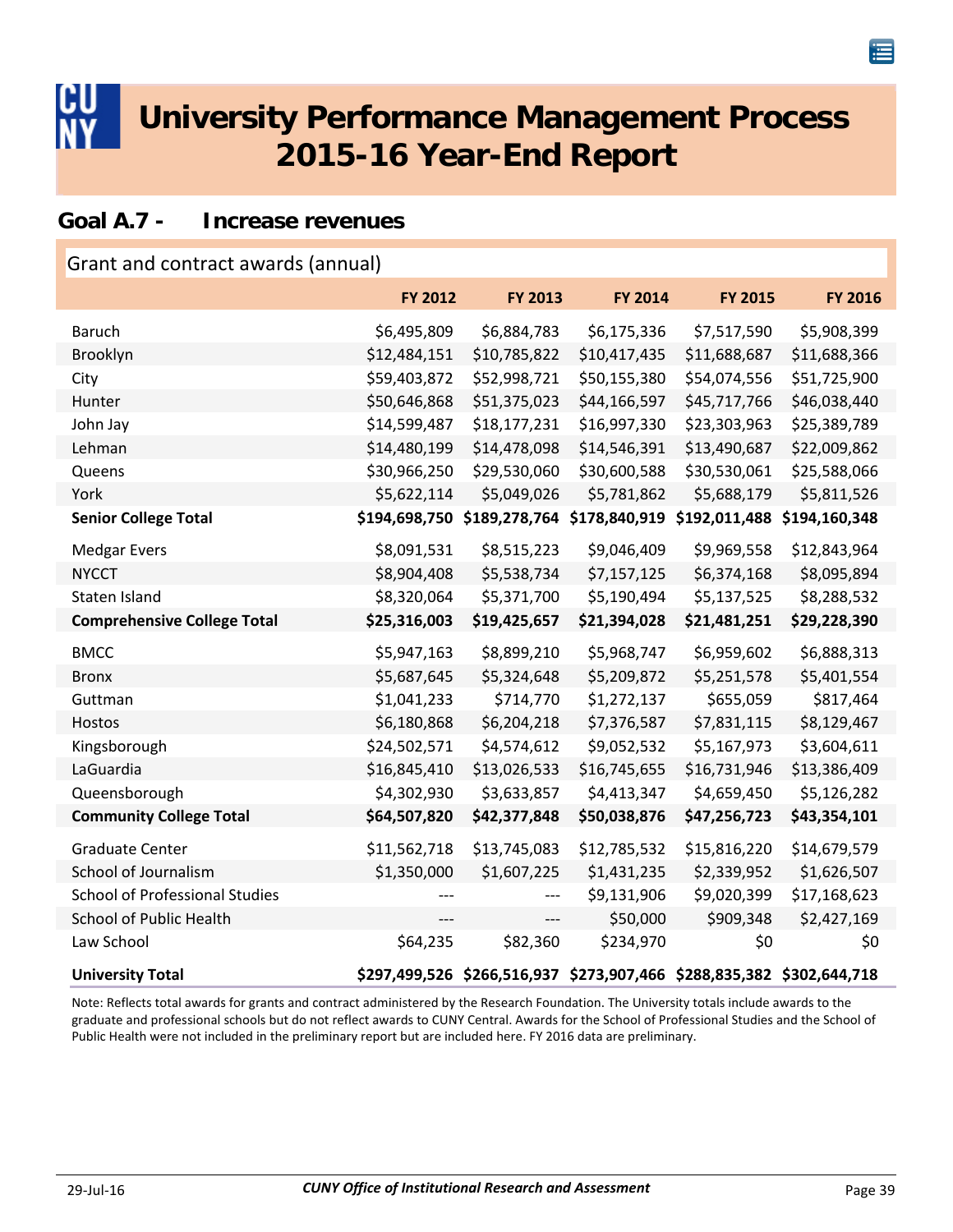#### <span id="page-42-0"></span>**Goal A.7 - Increase revenues**

| Alternative revenues (weighted 3-yr rolling average) |              |                           |
|------------------------------------------------------|--------------|---------------------------|
|                                                      |              | FY 2012-2014 FY 2013-2015 |
| <b>Baruch</b>                                        | \$2,856,292  | \$3,335,293               |
| Brooklyn                                             | \$715,141    | \$899,099                 |
| City                                                 | \$590,847    | \$463,539                 |
| Hunter                                               | \$2,743,838  | \$2,997,662               |
| John Jay                                             | \$4,278,505  | \$5,266,539               |
| Lehman                                               | \$1,578,278  | \$1,755,935               |
| Queens                                               | \$2,357,699  | \$3,057,871               |
| York                                                 | \$1,674,513  | \$1,627,630               |
| <b>Senior College Total</b>                          | \$16,795,113 | \$19,403,568              |
| <b>Medgar Evers</b>                                  | \$341,902    | \$432,799                 |
| <b>NYCCT</b>                                         | \$1,438,746  | \$1,406,096               |
| Staten Island                                        | \$7,277,776  | \$9,729,500               |
| <b>Comprehensive College Total</b>                   | \$9,058,424  | \$11,568,395              |
| <b>BMCC</b>                                          | \$2,184,705  | \$2,342,988               |
| <b>Bronx</b>                                         | \$601,363    | \$613,195                 |
| Guttman                                              |              |                           |
| Hostos                                               | \$1,686,578  | \$1,886,203               |
| Kingsborough                                         | \$1,450,883  | \$1,499,706               |
| LaGuardia                                            | \$2,182,852  | \$2,311,519               |
| Queensborough                                        | \$1,919,158  | \$2,075,282               |
| <b>Community College Total</b>                       | \$10,025,539 | \$10,751,528              |
| <b>Graduate Center</b>                               | \$2,323,850  | \$2,527,477               |
| Law School                                           |              |                           |
| <b>University Total</b>                              | \$38,202,926 | \$44,370,355              |

Note: As reflected in revenues reported through auxiliary enterprises on the college financial statement. The weighted 3‐year rolling average is calculated as the dollar amount for the current fiscal year (FY)\*0.5 + (FY‐1)\*0.3 + (FY‐2)\*0.2. The University averages reflect alternative revenues generated by the graduate and professional schools.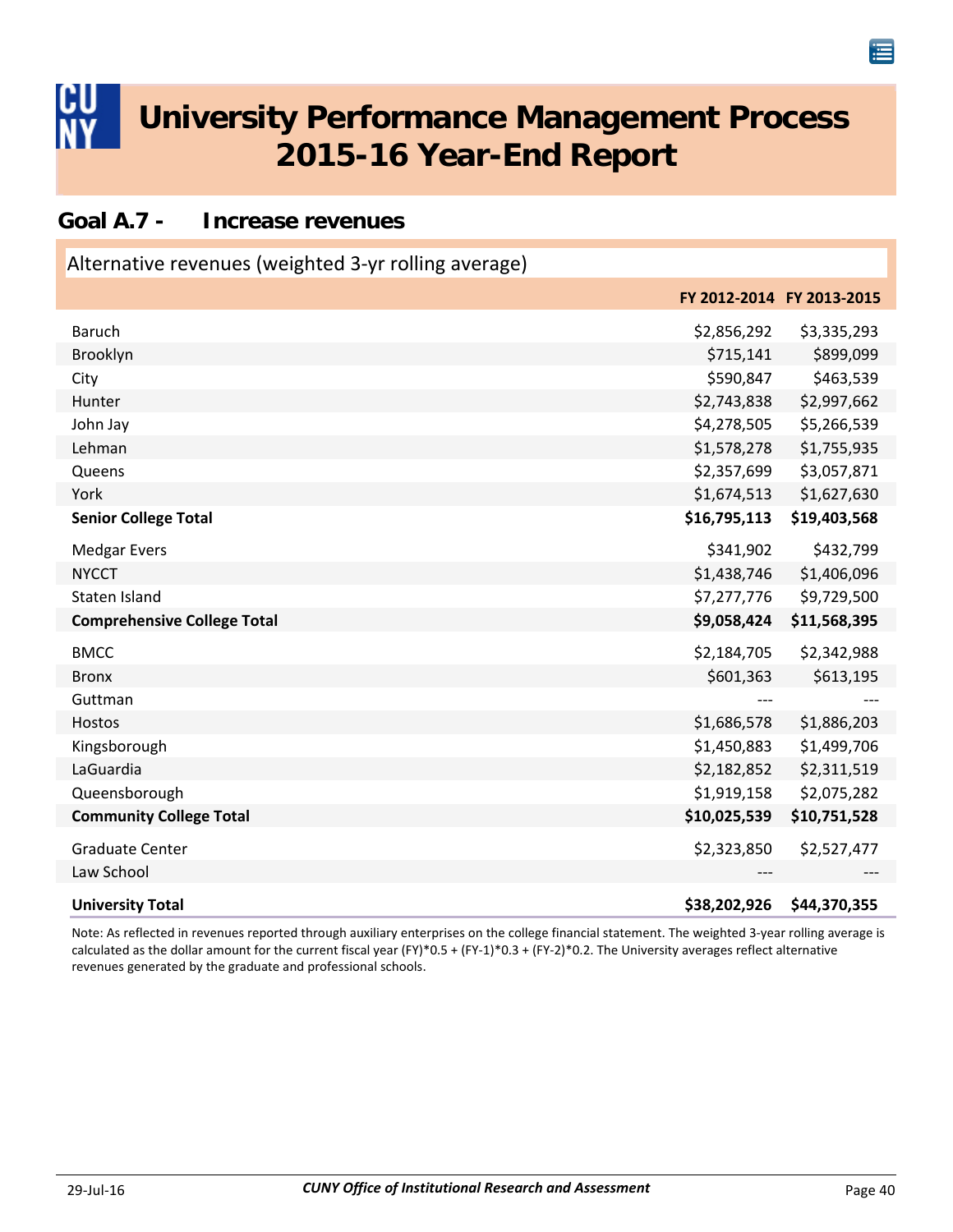#### <span id="page-43-0"></span>**Goal A.7 - Increase revenues**

| Alternative revenues (annual)      |              |              |              |              |
|------------------------------------|--------------|--------------|--------------|--------------|
|                                    | FY 2012      | FY 2013      | FY 2014      | FY 2015      |
| <b>Baruch</b>                      | \$2,147,446  | \$2,301,806  | \$3,472,523  | \$3,666,349  |
| Brooklyn                           | \$644,973    | \$551,578    | \$841,345    | \$1,072,760  |
| City                               | \$883,369    | \$503,364    | \$526,328    | \$409,936    |
| Hunter                             | \$2,067,631  | \$2,325,601  | \$3,265,264  | \$3,105,925  |
| John Jay                           | \$2,381,567  | \$3,377,930  | \$5,577,625  | \$5,835,331  |
| Lehman                             | \$1,389,042  | \$1,565,956  | \$1,661,366  | \$1,888,668  |
| Queens                             | \$2,357,907  | \$2,174,508  | \$2,467,530  | \$3,765,421  |
| York                               | \$1,603,966  | \$1,709,017  | \$1,682,029  | \$1,562,436  |
| <b>Senior College Total</b>        | \$13,475,900 | \$14,509,759 | \$19,494,010 | \$21,306,827 |
| <b>Medgar Evers</b>                | \$319,465    | \$331,557    | \$357,085    | \$518,724    |
| <b>NYCCT</b>                       | \$1,558,319  | \$1,419,343  | \$1,402,559  | \$1,402,919  |
| Staten Island                      | \$4,399,316  | \$4,549,221  | \$10,066,292 | \$11,599,536 |
| <b>Comprehensive College Total</b> | \$6,277,099  | \$6,300,122  | \$11,825,935 | \$13,521,179 |
| <b>BMCC</b>                        | \$1,518,493  | \$2,011,214  | \$2,555,284  | \$2,348,320  |
| <b>Bronx</b>                       | \$657,494    | \$512,919    | \$631,977    | \$642,037    |
| Guttman                            |              |              |              | \$45,267     |
| Hostos                             | \$1,598,605  | \$1,588,544  | \$1,780,588  | \$2,068,636  |
| Kingsborough                       | \$1,280,054  | \$1,375,108  | \$1,564,679  | \$1,510,562  |
| LaGuardia                          | \$1,828,108  | \$2,100,580  | \$2,374,113  | \$2,358,340  |
| Queensborough                      | \$1,700,442  | \$1,940,013  | \$1,994,132  | \$2,178,079  |
| <b>Community College Total</b>     | \$8,583,195  | \$9,528,377  | \$10,900,773 | \$11,151,241 |
| <b>Graduate Center</b>             | \$1,803,062  | \$2,368,095  | \$2,505,619  | \$2,604,344  |
| Law School                         |              |              |              | \$238,775    |
| <b>University Total</b>            | \$30,139,257 | \$32,706,353 | \$44,726,337 | \$48,822,367 |

Note: As reflected in revenues reported through auxiliary enterprises on the college financial statement. The University totals reflect alternative revenues generated by the graduate and professional schools.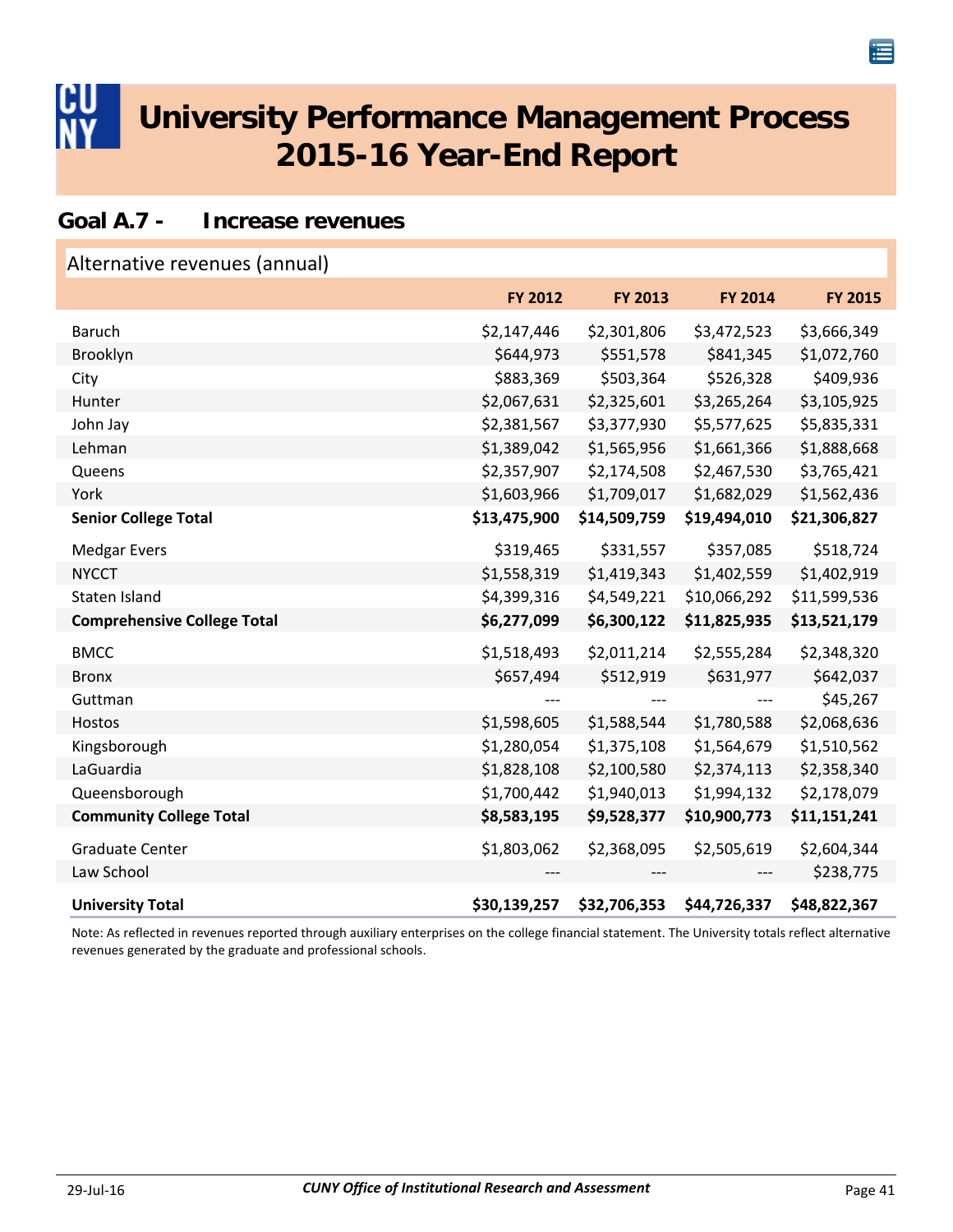### <span id="page-44-0"></span>**Goal A.8 - Use financial resources efficiently and prioritize spending on direct student services**

Spending on student services and instruction and departmental research as a percentage of tax‐levy budget

|                                       | <b>FY 2011</b> | FY 2012 | <b>FY 2013</b> | FY 2014 | <b>FY 2015</b> |
|---------------------------------------|----------------|---------|----------------|---------|----------------|
| <b>Baruch</b>                         | 68.9           | 72.2    | 73.8           | 72.5    | 71.6           |
| Brooklyn                              | 69.4           | 69.7    | 70.0           | 68.9    | 68.9           |
| City                                  | 70.5           | 71.9    | 72.8           | 72.1    | 70.8           |
| Hunter                                | 70.5           | 69.6    | 67.8           | 67.8    | 67.9           |
| John Jay                              | 72.3           | 69.5    | 76.8           | 70.0    | 69.9           |
| Lehman                                | 71.8           | 68.2    | 68.9           | 65.4    | 66.2           |
| Queens                                | 69.5           | 70.9    | 69.7           | 69.1    | 68.3           |
| York                                  | 65.3           | 62.7    | 62.8           | 64.5    | 63.1           |
| <b>Senior College Average</b>         | 70.0           | 69.9    | 70.7           | 69.2    | 68.8           |
| <b>Medgar Evers</b>                   | 61.2           | 59.0    | 63.6           | 59.6    | 60.2           |
| <b>NYCCT</b>                          | 70.4           | 74.8    | 74.5           | 73.4    | 73.2           |
| Staten Island                         | 70.5           | 67.7    | 69.3           | 71.5    | 70.6           |
| <b>Comprehensive College Average</b>  | 68.3           | 68.3    | 70.0           | 69.5    | 69.3           |
| <b>BMCC</b>                           | 60.3           | 61.0    | 59.7           | 59.6    | 59.6           |
| <b>Bronx</b>                          | 64.3           | 63.5    | 63.6           | 64.8    | 61.0           |
| Guttman                               | ---            | $---$   | 23.8           | 32.0    | 34.9           |
| Hostos                                | 59.4           | 61.3    | 58.5           | 58.2    | 57.8           |
| Kingsborough                          | 69.9           | 69.0    | 69.7           | 68.2    | 69.2           |
| LaGuardia                             | 60.6           | 59.8    | 60.1           | 59.4    | 59.8           |
| Queensborough                         | 74.7           | 75.0    | 73.8           | 73.7    | 74.4           |
| <b>Community College Average</b>      | 64.8           | 64.8    | 63.2           | 63.0    | 62.7           |
| <b>Graduate Center</b>                | 79.9           | 74.9    | 75.1           | 74.3    | 73.9           |
| School of Journalism                  | 65.2           | 67.5    | 70.4           | 66.2    | 64.0           |
| <b>School of Professional Studies</b> | 78.2           | 84.6    | 80.3           | 69.4    | 80.9           |
| Law School                            | 64.5           | 59.9    | 59.2           | 59.5    | 57.4           |
| <b>University Average</b>             | 68.9           | 68.5    | 68.5           | 67.5    | 67.2           |

Note: The University averages reflect spending by the graduate and professional schools. FY 2014 has been updated since the 2014‐15 report; FY 2014 and FY 2015 are final.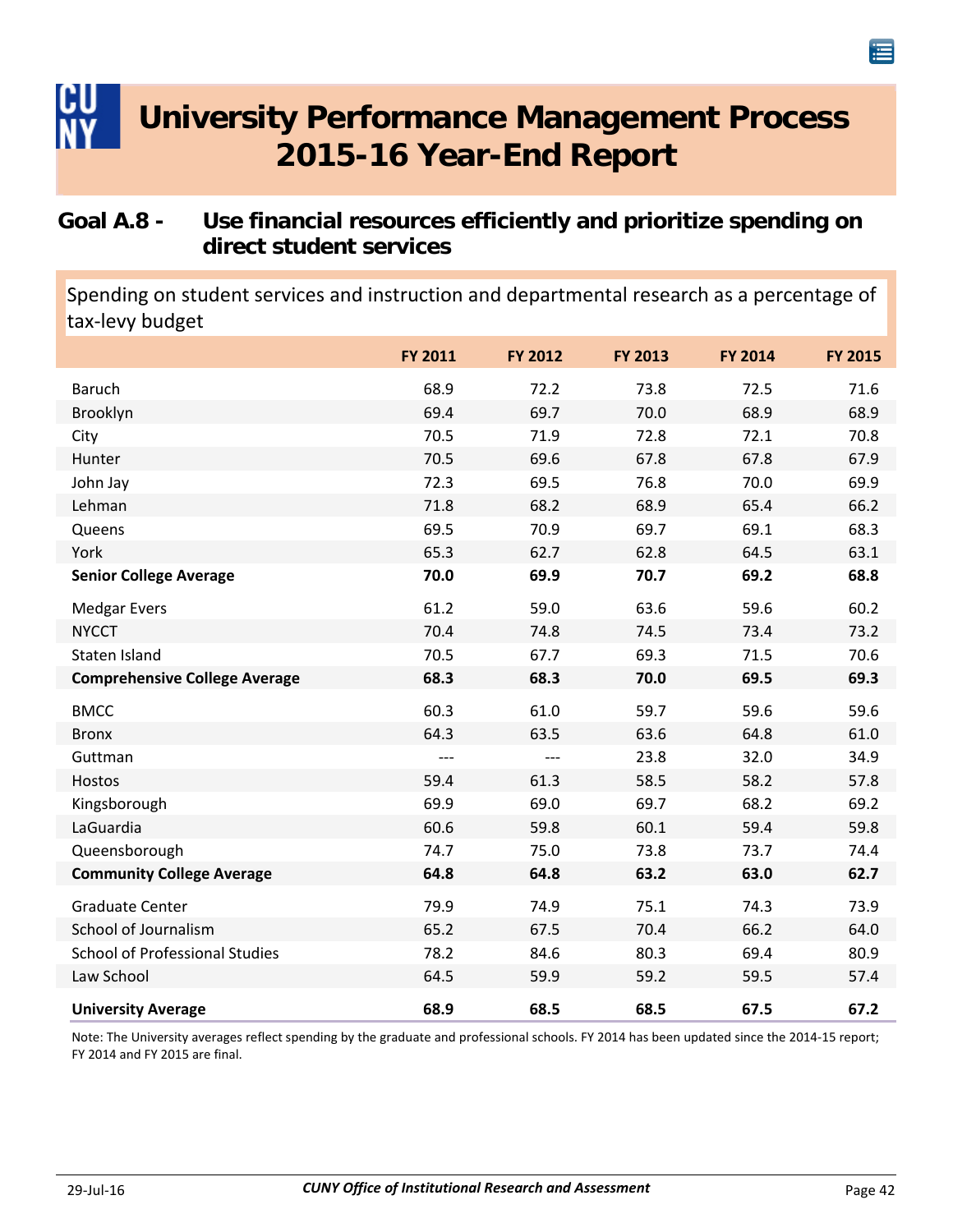### <span id="page-45-0"></span>**Goal A.8 - Use financial resources efficiently and prioritize spending on direct student services**

| Spending on student services as a percentage of tax-levy budget |         |         |         |                |         |  |  |
|-----------------------------------------------------------------|---------|---------|---------|----------------|---------|--|--|
|                                                                 | FY 2011 | FY 2012 | FY 2013 | <b>FY 2014</b> | FY 2015 |  |  |
| <b>Baruch</b>                                                   | 9.3     | 10.5    | 11.4    | 10.5           | 10.3    |  |  |
| Brooklyn                                                        | 10.1    | 9.8     | 10.2    | 10.0           | 10.0    |  |  |
| City                                                            | 5.6     | 5.8     | 5.5     | 4.6            | 4.6     |  |  |
| Hunter                                                          | 7.0     | 6.8     | 6.4     | 6.8            | 6.9     |  |  |
| John Jay                                                        | 8.2     | 8.1     | 9.2     | 9.6            | 9.6     |  |  |
| Lehman                                                          | 7.6     | 7.6     | 7.7     | 7.6            | 7.3     |  |  |
| Queens                                                          | 8.1     | 8.1     | 8.0     | 8.2            | 7.5     |  |  |
| York                                                            | 8.7     | 7.9     | 7.7     | 7.9            | 8.0     |  |  |
| <b>Senior College Average</b>                                   | 7.9     | 8.0     | 8.1     | 8.0            | 7.9     |  |  |
| <b>Medgar Evers</b>                                             | 8.5     | 7.8     | 8.0     | 8.1            | 8.7     |  |  |
| <b>NYCCT</b>                                                    | 7.4     | 7.8     | 8.2     | 7.4            | 7.7     |  |  |
| Staten Island                                                   | 8.9     | 8.4     | 8.8     | 9.6            | 9.2     |  |  |
| <b>Comprehensive College Average</b>                            | 8.3     | 8.0     | 8.4     | 8.4            | 8.5     |  |  |
| <b>BMCC</b>                                                     | 8.0     | 7.8     | 7.5     | 9.1            | 10.0    |  |  |
| <b>Bronx</b>                                                    | 10.1    | 10.2    | 9.5     | 10.0           | 9.3     |  |  |
| Guttman                                                         | ---     | $---$   | 7.2     | 10.8           | 11.6    |  |  |
| Hostos                                                          | 12.0    | 12.1    | 12.2    | 12.1           | 11.9    |  |  |
| Kingsborough                                                    | 12.8    | 12.8    | 13.1    | 12.7           | 12.8    |  |  |
| LaGuardia                                                       | 8.9     | 8.9     | 9.7     | 10.0           | 10.5    |  |  |
| Queensborough                                                   | 10.1    | 9.3     | 9.1     | 9.2            | 8.9     |  |  |
| <b>Community College Average</b>                                | 10.0    | 9.9     | 9.8     | 10.3           | 10.5    |  |  |
| <b>Graduate Center</b>                                          | 14.8    | 10.3    | 11.9    | 12.6           | 17.9    |  |  |
| School of Journalism                                            | 11.9    | 14.0    | 13.3    | 11.7           | 14.0    |  |  |
| <b>School of Professional Studies</b>                           | 4.2     | 6.6     | 4.1     | 0.1            | 3.9     |  |  |
| Law School                                                      | 10.4    | 11.2    | 11.1    | 11.6           | 13.3    |  |  |
| <b>University Average</b>                                       | 9.0     | 8.7     | 8.9     | 9.0            | 9.4     |  |  |

Note: The University averages reflect spending by the graduate and professional schools. FY 2014 has been updated since the 2014‐15 report; FY 2014 and FY 2015 are final.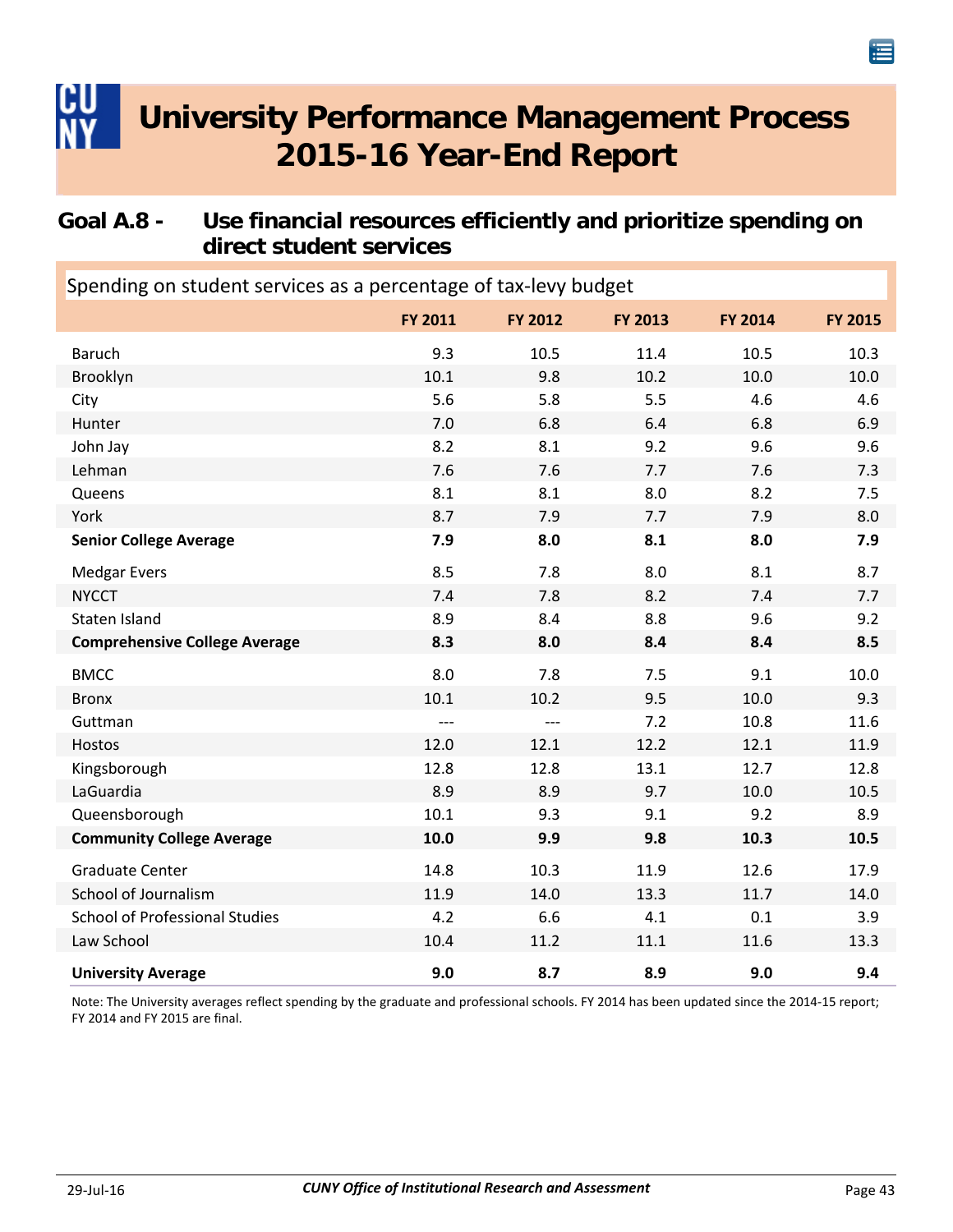### <span id="page-46-0"></span>**Goal A.8 - Use financial resources efficiently and prioritize spending on direct student services**

**FY 2011 FY FY 2012 FY 2013 FY 2014 2015** Spending on instruction and departmental research as a percentage of tax‐levy budget Baruch 59.6 61.7 62.3 62.1 61.3 Brooklyn 59.3 59.9 59.8 58.8 58.9 City 64.9 66.2 67.3 67.5 66.2 Hunter 63.5 62.8 61.4 61.0 61.0 John Jay 60.3 60.3 64.1 61.4 67.6 60.3 60.3 Lehman 64.3 60.6 61.2 57.8 58.9 Queens 61.4 62.8 61.7 60.9 60.8 York 56.5 54.9 55.1 56.6 55.0 **Senior College Average 62.1 61.9 62.5 61.2 60.9** Medgar Evers 51.6 52.7 51.2 55.5 51.5 51.6 NYCCT 63.0 67.0 66.3 66.0 65.6 Staten Island 61.6 61.6 59.3 60.5 61.9 61.5 **Comprehensive College Average 60.1 60.2 61.6 61.1 60.8** BMCC 52.3 53.3 52.2 50.5 49.6 Bronx 54.2 53.4 54.2 54.2 54.2 54.8 51.7 Guttman ‐‐‐ ‐‐‐ 16.6 21.2 23.2 Hostos 47.4 49.2 46.3 46.1 45.9 Kingsborough 57.1 56.2 56.5 55.4 56.4 LaGuardia 51.7 50.9 50.4 49.4 49.4 Queensborough 64.6 65.8 64.7 64.5 65.4 **Community College Average 54.8 55.0 53.4 52.6 52.2** Graduate Center **65.1** 64.6 63.3 61.8 56.0 School of Journalism 53.2 53.6 57.1 54.5 50.0 School of Professional Studies 74.0 78.0 76.1 69.3 77.0 Law School 54.1 48.7 48.1 47.8 44.1 **University Average 59.9 59.8 59.6 58.5 57.8**

Note: The University averages reflect spending by the graduate and professional schools. FY 2014 has been updated since the 2014‐15 report; FY 2014 and FY 2015 are final.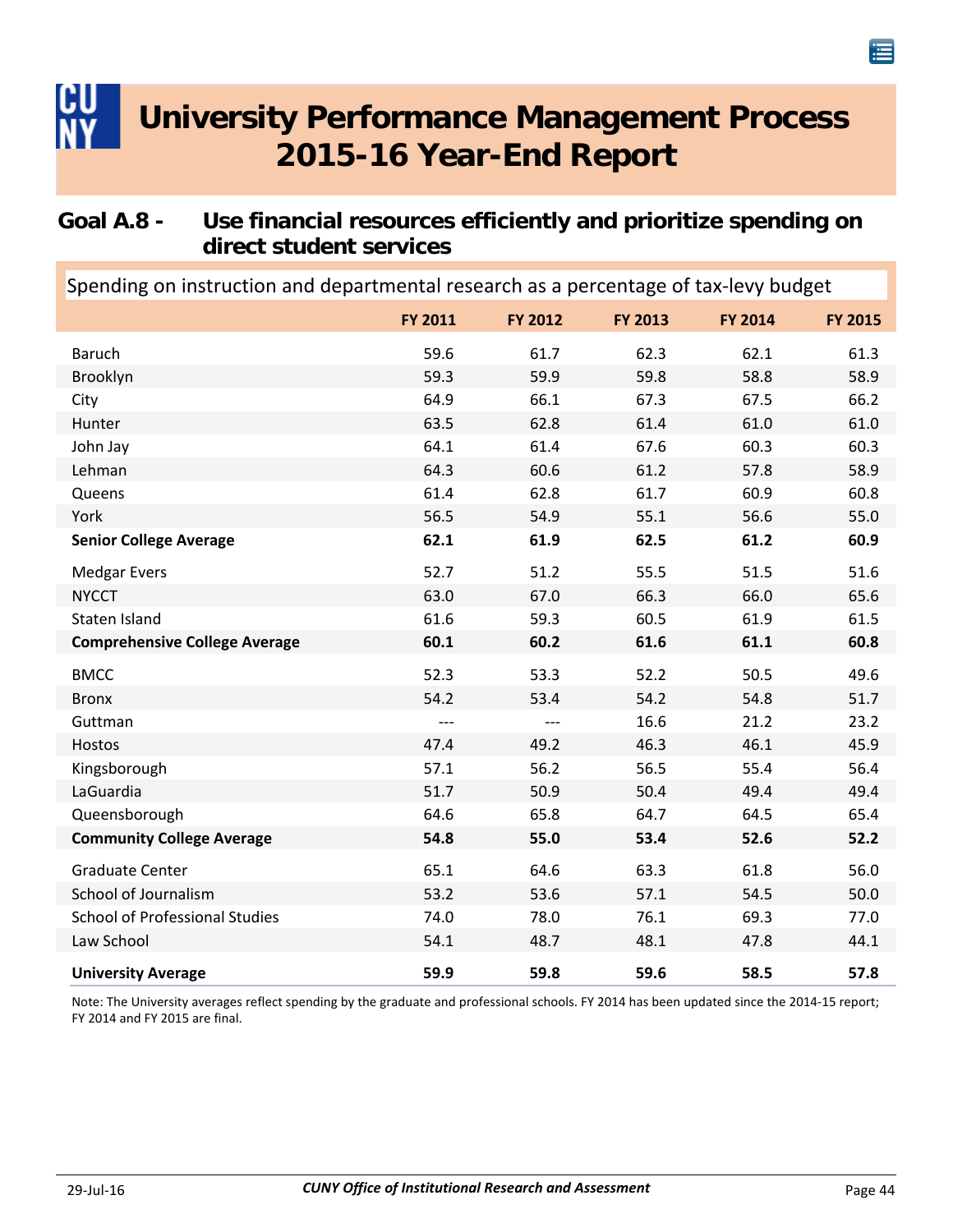### <span id="page-47-0"></span>**Goal A.8 - Use financial resources efficiently and prioritize spending on direct student services**

| Percentage of budget in reserve       |         |         |         |                |         |
|---------------------------------------|---------|---------|---------|----------------|---------|
|                                       | FY 2011 | FY 2012 | FY 2013 | <b>FY 2014</b> | FY 2015 |
| <b>Baruch</b>                         | 3.8     | 3.0     | 1.8     | 1.1            | 3.1     |
| Brooklyn                              | 2.7     | 2.8     | 2.8     | 1.9            | 2.1     |
| City                                  | 2.0     | 0.9     | 0.8     | 0.7            | 2.8     |
| Hunter                                | 3.8     | 2.2     | 3.0     | 3.9            | 3.8     |
| John Jay                              | 4.5     | 3.0     | 2.6     | 1.5            | 1.9     |
| Lehman                                | 0.7     | 0.9     | 1.4     | 3.2            | 5.6     |
| Queens                                | 2.2     | 1.3     | 2.5     | 1.1            | 1.7     |
| York                                  | 0.1     | 0.0     | 3.0     | 3.7            | 7.6     |
| <b>Senior College Average</b>         | 2.7     | 1.9     | 2.2     | 2.1            | 3.2     |
| <b>Medgar Evers</b>                   | 3.8     | 3.0     | 0.1     | 0.0            | 1.1     |
| <b>NYCCT</b>                          | 6.0     | 2.6     | 3.1     | 3.0            | 3.9     |
| Staten Island                         | 1.9     | 1.7     | 2.6     | 0.5            | 1.9     |
| <b>Comprehensive College Average</b>  | 3.9     | 2.3     | 2.2     | 1.4            | 2.5     |
| <b>BMCC</b>                           | 2.9     | 3.0     | 3.1     | 3.1            | 2.7     |
| <b>Bronx</b>                          | 1.1     | 3.1     | 3.1     | $-0.3$         | 2.4     |
| Guttman                               | $---$   | $---$   | 4.0     | 4.8            | 2.7     |
| Hostos                                | 6.3     | 3.2     | 1.9     | 3.1            | 2.5     |
| Kingsborough                          | 1.3     | 0.9     | 1.6     | 2.5            | 2.0     |
| LaGuardia                             | 2.5     | 2.7     | 2.4     | 3.0            | 2.9     |
| Queensborough                         | 2.3     | 3.1     | 3.0     | 3.0            | 3.0     |
| <b>Community College Average</b>      | 2.5     | 2.6     | 2.6     | 2.6            | 2.6     |
| <b>Graduate Center</b>                | 2.8     | 3.0     | 2.8     | 3.2            | 3.0     |
| School of Journalism                  | 9.4     | 9.1     | 4.6     | 4.9            | 0.1     |
| <b>School of Professional Studies</b> | 6.1     | 3.3     | 4.0     | 3.5            | 9.3     |
| Law School                            | 4.0     | 0.0     | 5.5     | 5.7            | 7.6     |
| <b>University Average</b>             | 2.9     | 2.2     | 2.4     | 2.3            | 3.0     |

Note: This indicator (year-end balance divided by the total of the tax-levy allocation plus tuition revenue above target) is provided by the Office of Budget and Finance. Source is the year‐end financial report for each fiscal year. The University averages reflect reserves of the graduate and professional schools.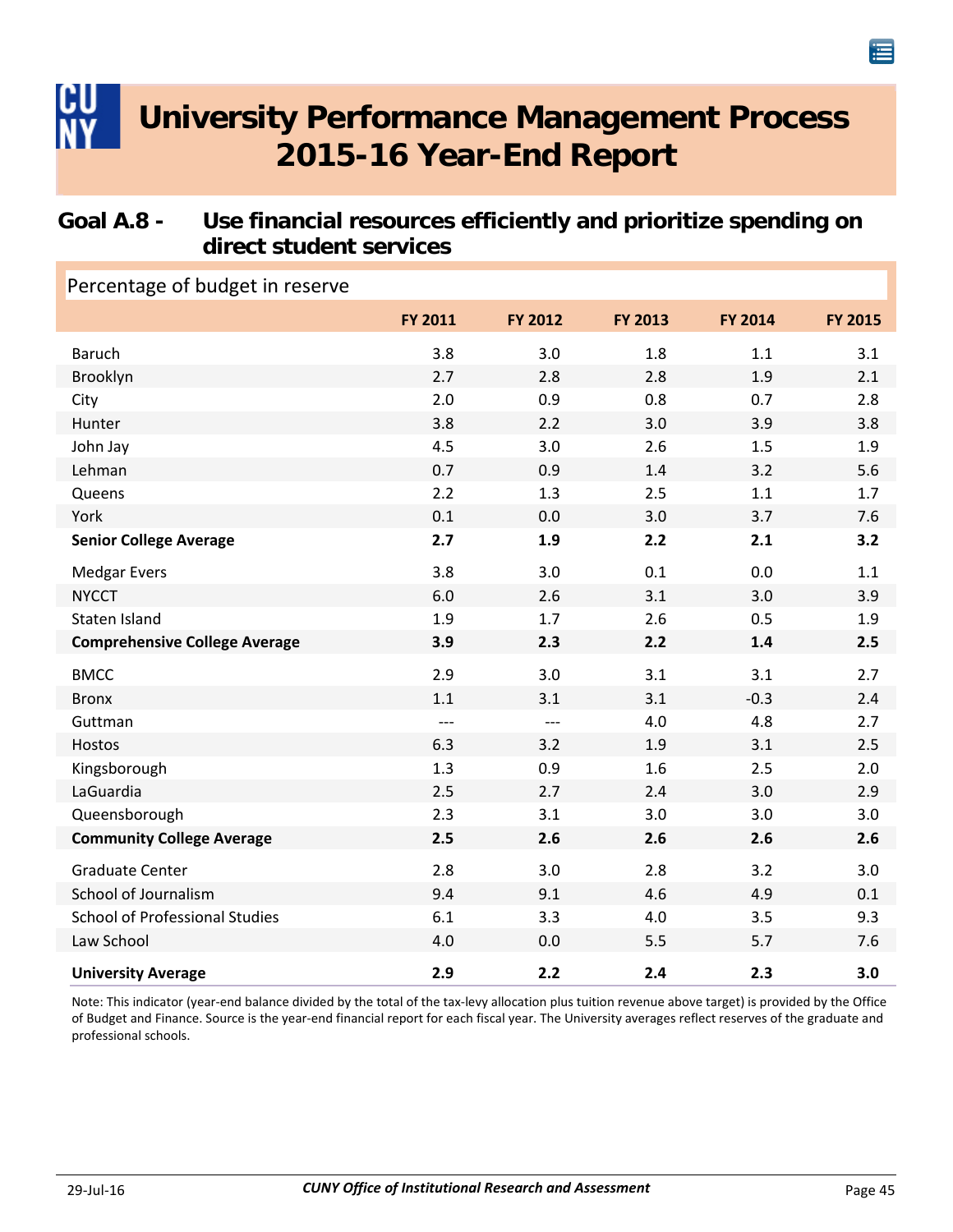### <span id="page-48-0"></span>**Goal A.9 - Increase the proportion of full-time faculty from underrepresented groups**

| Percentage of minority full-time faculty |                  |                  |                  |                  |                  |  |
|------------------------------------------|------------------|------------------|------------------|------------------|------------------|--|
|                                          | <b>Fall 2011</b> | <b>Fall 2012</b> | <b>Fall 2013</b> | <b>Fall 2014</b> | <b>Fall 2015</b> |  |
| <b>Baruch</b>                            | 27.8             | 27.9             | 28.7             | 28.2             | 29.0             |  |
| Brooklyn                                 | 24.1             | 24.4             | 24.2             | 25.2             | 26.3             |  |
| City                                     | 31.0             | 31.4             | 32.1             | 31.8             | 32.9             |  |
| Hunter                                   | 28.7             | 28.4             | 28.4             | 28.2             | 28.1             |  |
| John Jay                                 | 31.2             | 30.2             | 30.4             | 30.6             | 30.5             |  |
| Lehman                                   | 29.5             | 30.1             | 31.0             | 31.1             | 32.0             |  |
| Queens                                   | 23.7             | 24.9             | 24.6             | 24.6             | 24.8             |  |
| York                                     | 42.4             | 42.7             | 43.5             | 44.6             | 44.9             |  |
| <b>Senior College Average</b>            | 28.6             | 28.8             | 29.1             | 29.2             | 29.8             |  |
| <b>Medgar Evers</b>                      | 82.7             | 81.0             | 79.8             | 79.7             | 79.6             |  |
| <b>NYCCT</b>                             | 37.5             | 36.4             | 36.1             | 34.7             | 36.8             |  |
| Staten Island                            | 21.8             | 23.1             | 24.6             | 26.2             | 26.6             |  |
| <b>Comprehensive College Average</b>     | 40.0             | 39.3             | 39.8             | 39.5             | 40.5             |  |
| <b>BMCC</b>                              | 46.2             | 46.3             | 44.7             | 45.0             | 44.5             |  |
| <b>Bronx</b>                             | 45.4             | 44.7             | 45.7             | 45.2             | 43.9             |  |
| Guttman                                  | $---$            | 36.8             | 40.0             | 36.8             | 41.3             |  |
| Hostos                                   | 51.5             | 49.7             | 51.6             | 49.7             | 52.1             |  |
| Kingsborough                             | 25.5             | 26.9             | 26.3             | 26.0             | 28.0             |  |
| LaGuardia                                | 39.7             | 38.1             | 38.0             | 40.7             | 42.3             |  |
| Queensborough                            | 25.9             | 27.2             | 29.7             | 30.8             | 30.4             |  |
| <b>Community College Average</b>         | 38.1             | 38.0             | 38.6             | 39.0             | 39.6             |  |
| <b>Graduate Center</b>                   | 12.0             | 12.3             | 13.1             | 14.7             | 16.3             |  |
| School of Journalism                     | $26.9*$          | $30.3*$          | $27.3*$          | $29.2*$          | $33.3*$          |  |
| <b>School of Professional Studies</b>    | $0.0*$           | $0.0*$           | $10.0*$          | $15.4*$          | $18.8*$          |  |
| Law School                               | 46.7             | 42.3             | 42.3             | 44.0             | 44.2             |  |
| <b>University Average</b>                | 32.5             | 32.6             | 32.9             | 33.2             | 33.9             |  |

Note: The University averages reflect figures for the graduate and professional schools.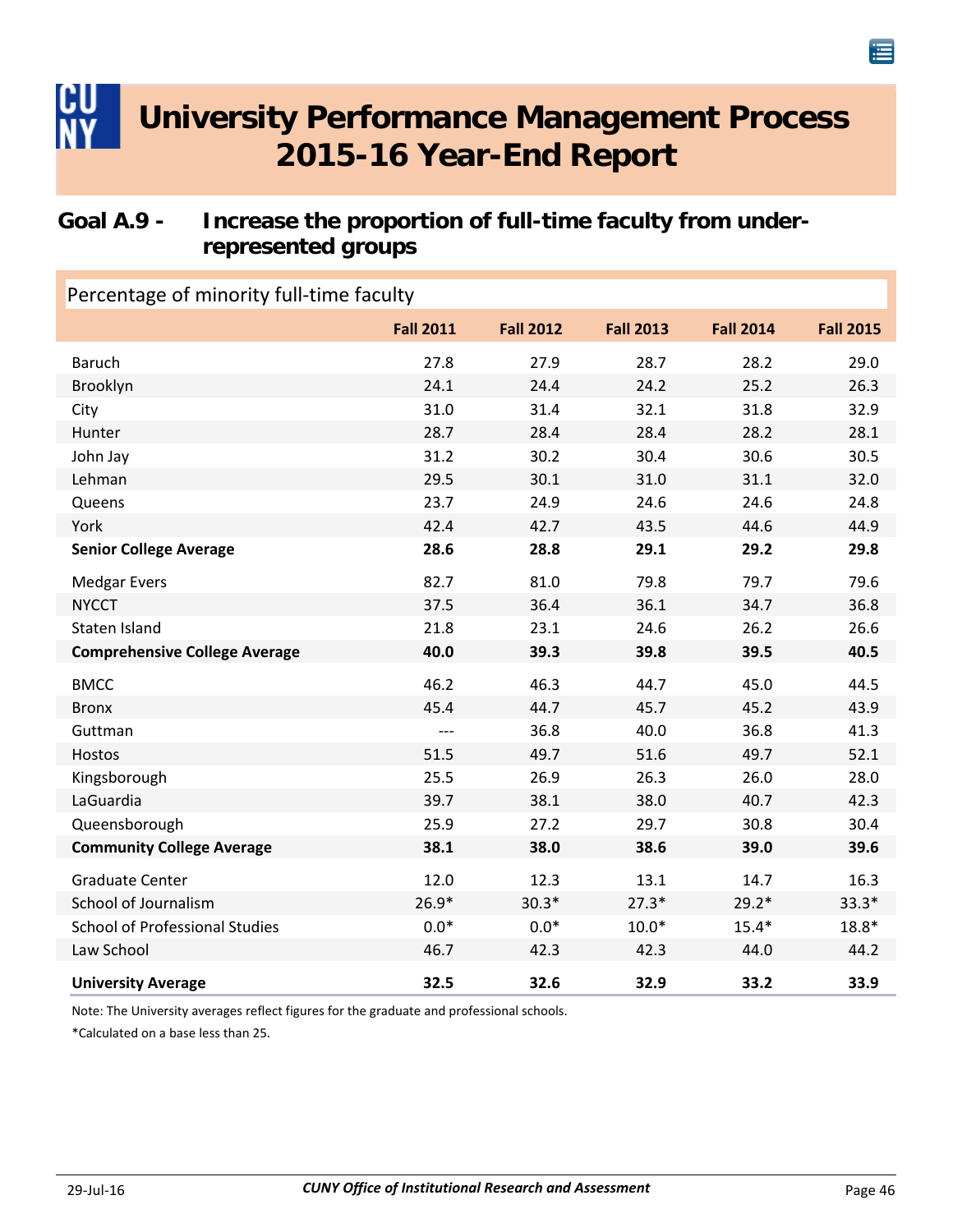### <span id="page-49-0"></span>**Goal A.9 - Increase the proportion of full-time faculty from underrepresented groups**

| Percentage of Italian American full-time faculty |                  |                  |                  |                  |                  |  |  |
|--------------------------------------------------|------------------|------------------|------------------|------------------|------------------|--|--|
|                                                  | <b>Fall 2011</b> | <b>Fall 2012</b> | <b>Fall 2013</b> | <b>Fall 2014</b> | <b>Fall 2015</b> |  |  |
| <b>Baruch</b>                                    | 4.6              | 4.3              | 4.2              | 3.9              | 4.3              |  |  |
| Brooklyn                                         | 5.8              | 4.7              | 4.3              | 4.2              | 4.5              |  |  |
| City                                             | 4.0              | 4.1              | 3.8              | 3.9              | 4.0              |  |  |
| Hunter                                           | 5.7              | 5.5              | 5.6              | 5.3              | 5.5              |  |  |
| John Jay                                         | 5.0              | 4.6              | 4.8              | 4.5              | 4.6              |  |  |
| Lehman                                           | 8.4              | 7.9              | 7.3              | 7.0              | 6.4              |  |  |
| Queens                                           | 3.6              | 3.6              | 3.7              | 3.7              | 3.8              |  |  |
| York                                             | 6.0              | 5.7              | 6.1              | 6.1              | 5.6              |  |  |
| <b>Senior College Average</b>                    | 5.2              | 4.9              | 4.8              | 4.6              | 4.7              |  |  |
| <b>Medgar Evers</b>                              | 0.6              | 1.1              | 1.1              | 1.1              | 1.1              |  |  |
| <b>NYCCT</b>                                     | 8.1              | 8.0              | 7.9              | 7.9              | 7.4              |  |  |
| Staten Island                                    | 8.0              | 7.3              | 7.1              | 7.0              | 6.4              |  |  |
| <b>Comprehensive College Average</b>             | 6.7              | 6.5              | 6.3              | 6.4              | 5.9              |  |  |
| <b>BMCC</b>                                      | 6.9              | 6.1              | 5.8              | 5.5              | 5.1              |  |  |
| <b>Bronx</b>                                     | 7.3              | 7.2              | 6.7              | 6.8              | 5.5              |  |  |
| Guttman                                          | $---$            | 5.3              | 3.3              | 0.0              | 0.0              |  |  |
| Hostos                                           | 4.1              | 4.7              | 3.8              | 3.7              | 3.2              |  |  |
| Kingsborough                                     | 12.9             | 11.9             | 11.0             | 10.8             | 10.7             |  |  |
| LaGuardia                                        | 4.8              | 5.2              | 5.5              | 4.8              | 4.8              |  |  |
| Queensborough                                    | 7.3              | 6.7              | 6.3              | 5.6              | 5.1              |  |  |
| <b>Community College Average</b>                 | 7.5              | 7.1              | 6.6              | 6.2              | 5.7              |  |  |
| <b>Graduate Center</b>                           | 0.6              | 0.6              | 1.1              | 1.6              | 1.1              |  |  |
| School of Journalism                             | $3.8*$           | $0.0*$           | $3.0*$           | $4.2*$           | $0.0*$           |  |  |
| <b>School of Professional Studies</b>            | $0.0*$           | $0.0*$           | $0.0*$           | $0.0*$           | $0.0^\ast$       |  |  |
| Law School                                       | 6.7              | 5.8              | 7.7              | 8.0              | 9.3              |  |  |
| <b>University Average</b>                        | 5.9              | 5.6              | 5.4              | 5.3              | 5.1              |  |  |

Note: The University averages reflect figures for the graduate and professional schools.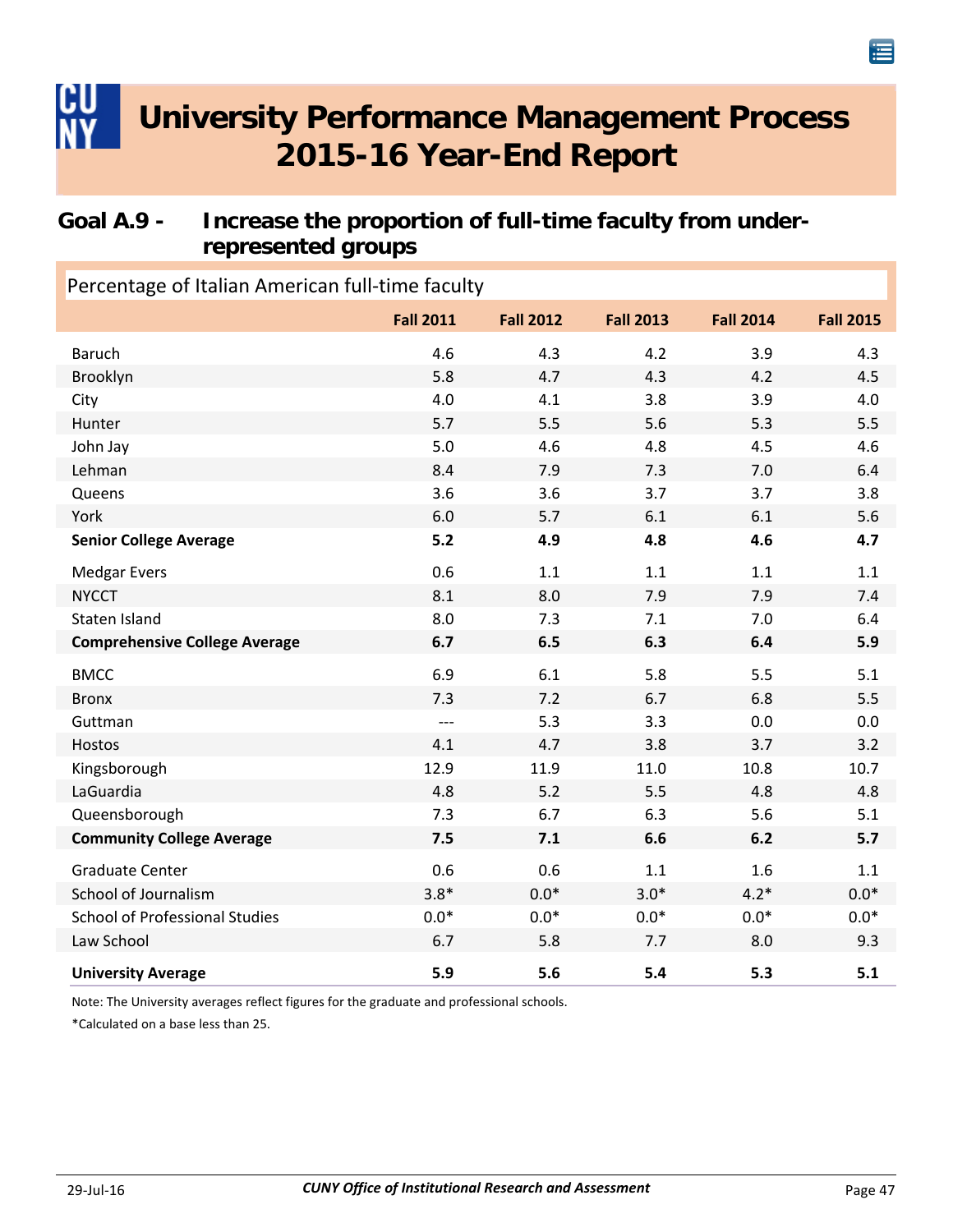### <span id="page-50-0"></span>**Goal A.9 - Increase the proportion of full-time faculty from underrepresented groups**

### **Fall 2011 Fall Fall 2012 Fall 2013 Fall 2014 2015** Percentage of women full‐time faculty Baruch 38.0 38.6 39.5 39.3 38.9 Brooklyn 44.2 45.2 44.7 45.8 46.0 City 10.0 40.2 40.5 39.9 Hunter 51.6 51.4 John Jay 45.8 46.3 47.7 48.0 47.8 Lehman 51.4 51.8 54.1 53.5 53.6 Queens 2008 2012 2020 44.5 44.8 44.8 45.8 46.4 46.2 York 47.5 48.3 49.5 49.3 49.5 49.5 **Senior College Average 44.9 45.3 46.0 46.4 46.2** Medgar Evers **47.5** 45.4 45.4 46.2 47.0 NYCCT 1988.2 47.3 48.1 47.9 47.7 48.2 Staten Island 15.3 47.3 46.8 46.0 46.8 **Comprehensive College Average 46.6 47.3 47.0 46.8 47.5** BMCC 57.8 56.3 55.6 57.5 56.0 Bronx 19.0 49.0 49.3 48.6 49.5 46.3 Guttman ‐‐‐ 84.2 63.3 63.2 60.9 Hostos 53.3 52.1 52.2 51.9 52.1 Kingsborough 54.9 55.4 55.9 55.8 54.5 LaGuardia 56.4 56.9 56.8 57.6 57.0 Queensborough 54.2 52.8 51.2 50.5 50.9 **Community College Average 54.7 54.5 53.9 54.5 53.4** Graduate Center 1992 10:00 10:00 10:00 40.4 40.4 41.4 39.2 37.0 34.2 School of Journalism  $46.2^*$   $45.5^*$   $48.5^*$   $41.7^*$   $38.1^*$ School of Professional Studies  $66.7^*$   $75.0^*$   $70.0^*$   $69.2^*$   $68.8^*$ Law School 65.1 64.4 63.5 65.4 66.0 65.1 **University Average 47.8 48.3 48.5 48.8 48.4**

Note: The University averages reflect figures for the graduate and professional schools.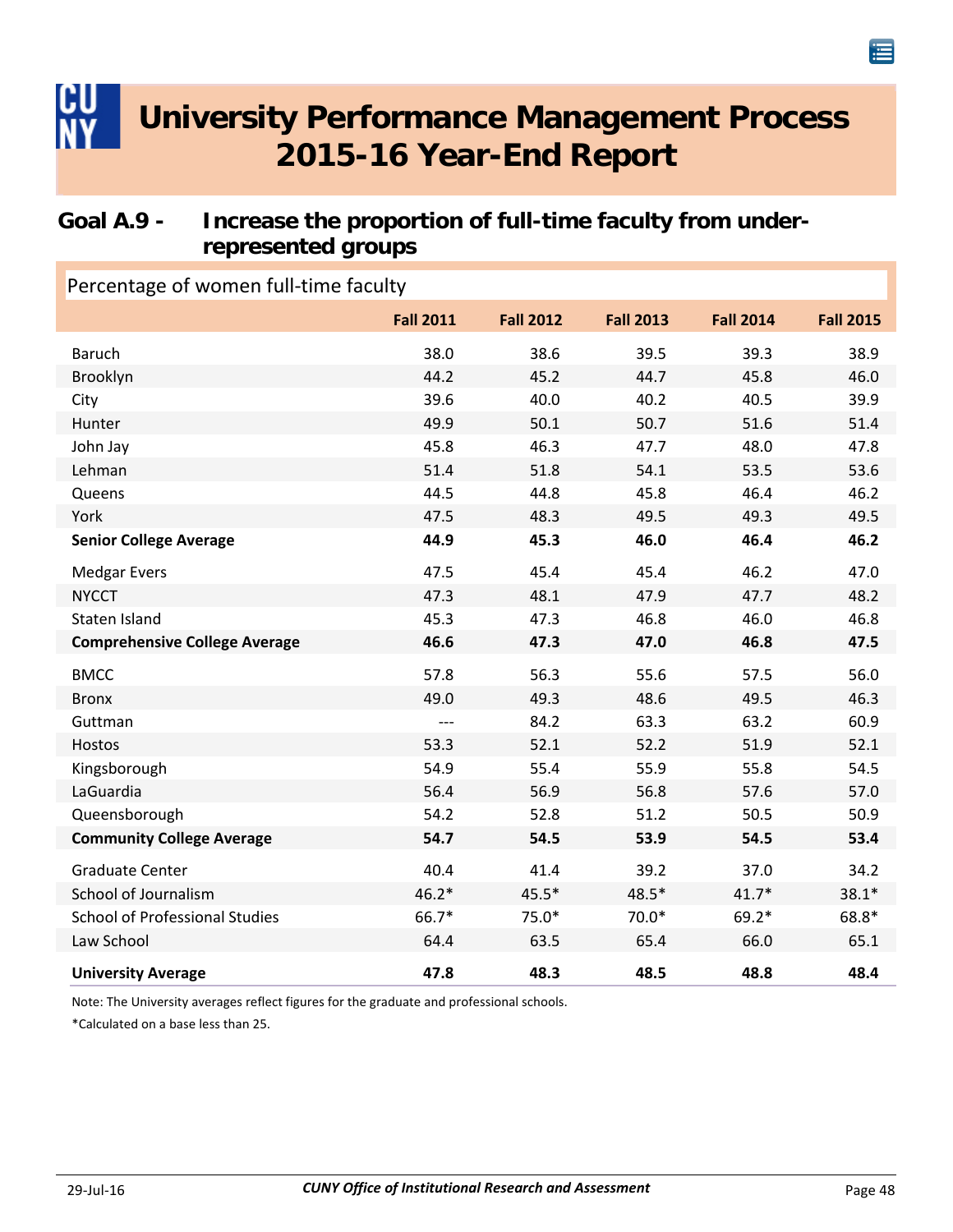### **Goal B.1a - Increase enrollment in master's programs**

| Headcount enrollment in master's programs |                  |                  |                  |                  |                  |  |
|-------------------------------------------|------------------|------------------|------------------|------------------|------------------|--|
|                                           | <b>Fall 2011</b> | <b>Fall 2012</b> | <b>Fall 2013</b> | <b>Fall 2014</b> | <b>Fall 2015</b> |  |
| Baruch                                    | 3,663            | 3,485            | 3,266            | 3,057            | 2,994            |  |
| Brooklyn                                  | 3,133            | 3,073            | 3,065            | 2,977            | 3,001            |  |
| City                                      | 2,544            | 2,499            | 2,409            | 2,253            | 2,155            |  |
| <b>Hunter</b>                             | 5,585            | 5,420            | 5,375            | 5,389            | 5,493            |  |
| John Jay                                  | 1,767            | 1,696            | 1,677            | 1,567            | 1,557            |  |
| Lehman                                    | 2,105            | 2,054            | 2,021            | 1,882            | 1,859            |  |
| Queens                                    | 3,267            | 3,045            | 2,969            | 2,851            | 2,634            |  |
| York                                      | 32               | 39               | 46               | 55               | 65               |  |
| Staten Island                             | 913              | 879              | 838              | 824              | 782              |  |
| <b>Graduate Center</b>                    | 243              | 296              | 324              | 393              | 460              |  |
| School of Journalism                      | 183              | 187              | 191              | 183              | 213              |  |
| <b>School of Professional Studies</b>     | 393              | 426              | 443              | 520              | 543              |  |
| <b>University Total</b>                   | 23,828           | 23,099           | 22,624           | 21,951           | 21,756           |  |

<span id="page-51-0"></span>CU

僵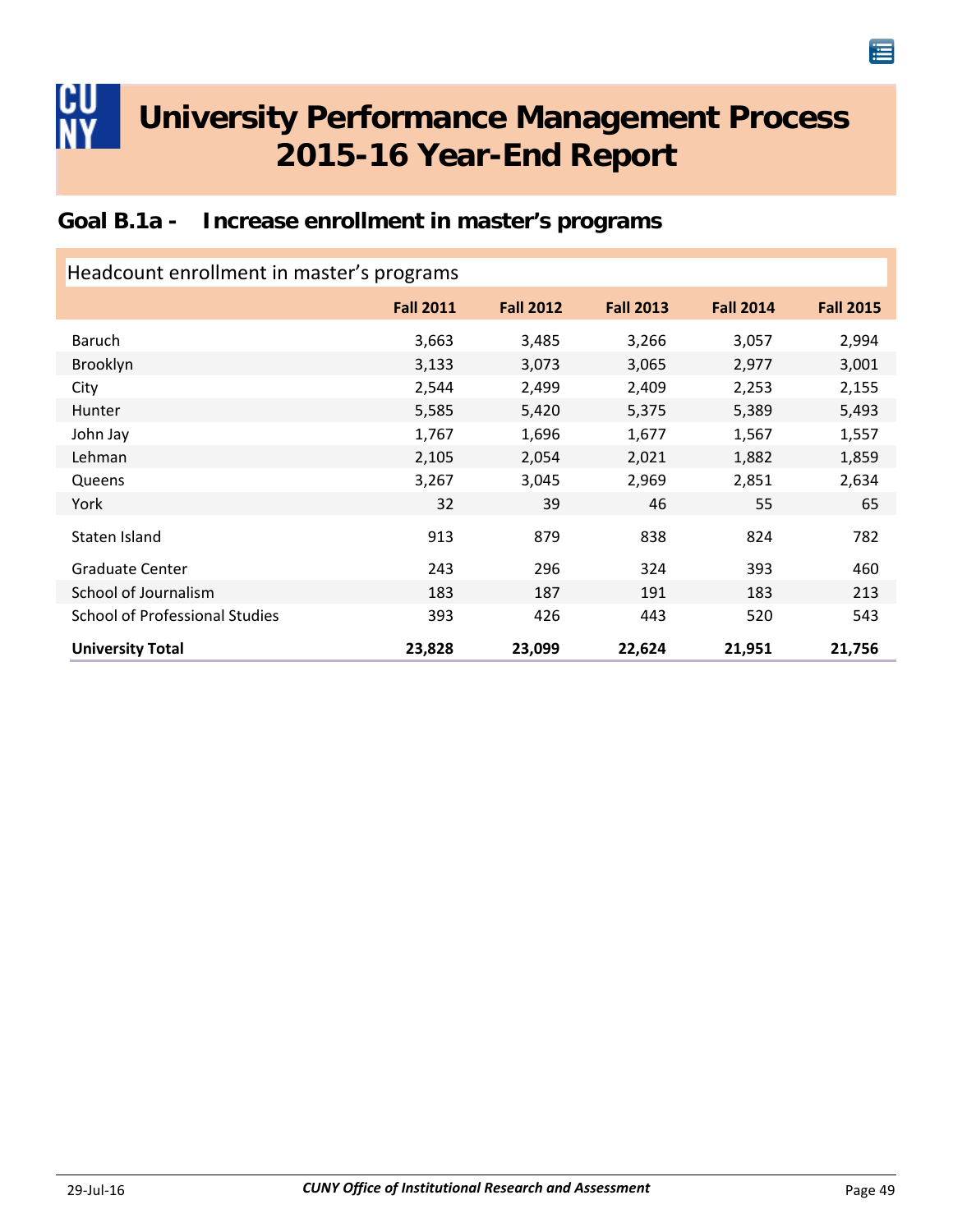### **Goal B.1a - Increase enrollment in master's programs**

| FTE enrollment in master's programs   |                  |                  |                  |                  |                  |  |
|---------------------------------------|------------------|------------------|------------------|------------------|------------------|--|
|                                       | <b>Fall 2011</b> | <b>Fall 2012</b> | <b>Fall 2013</b> | <b>Fall 2014</b> | <b>Fall 2015</b> |  |
| <b>Baruch</b>                         | 2,432            | 2,261            | 2,173            | 1,996            | 2,016            |  |
| Brooklyn                              | 1,907            | 1,796            | 1,803            | 1,788            | 1,846            |  |
| City                                  | 1,513            | 1,513            | 1,489            | 1,359            | 1,292            |  |
| Hunter                                | 3,687            | 3,589            | 3,522            | 3,552            | 3,654            |  |
| John Jay                              | 1,111            | 1,052            | 1,051            | 953              | 1,006            |  |
| Lehman                                | 1,253            | 1,202            | 1,240            | 1,178            | 1,142            |  |
| Queens                                | 1,705            | 1,682            | 1,702            | 1,635            | 1,510            |  |
| York                                  | 31               | 44               | 53               | 63               | 71               |  |
| Staten Island                         | 527              | 523              | 490              | 526              | 493              |  |
| <b>Graduate Center</b>                | 128              | 159              | 164              | 199              | 230              |  |
| School of Journalism                  | 217              | 224              | 235              | 221              | 244              |  |
| <b>School of Professional Studies</b> | 172              | 176              | 184              | 228              | 234              |  |
| <b>University Total</b>               | 14,683           | 14,221           | 14,106           | 13,698           | 13,738           |  |

<span id="page-52-0"></span>CU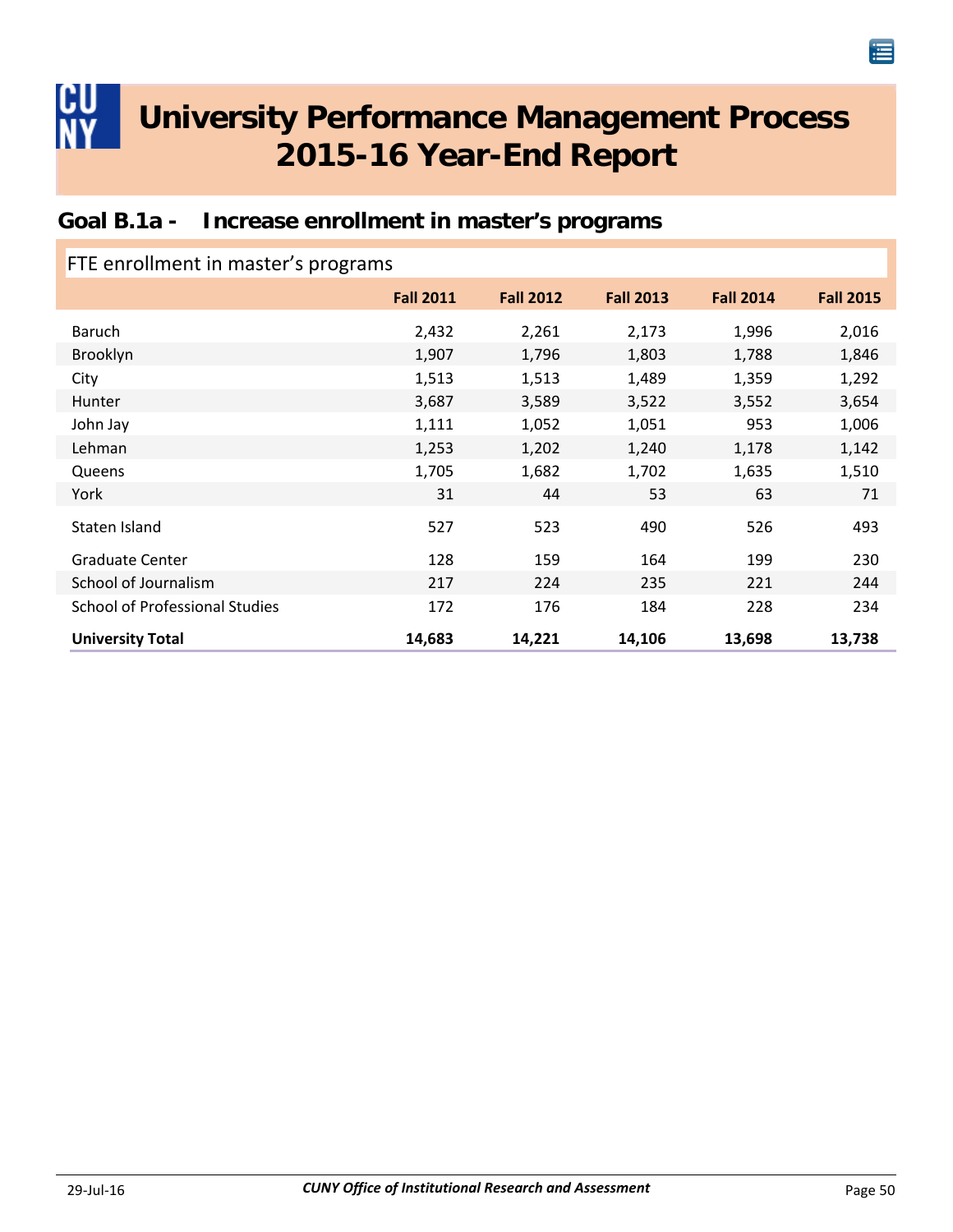### **Goal B.1a - Increase enrollment in master's programs**

| New master's student enrollment       |                  |                  |                  |                  |                  |
|---------------------------------------|------------------|------------------|------------------|------------------|------------------|
|                                       | <b>Fall 2011</b> | <b>Fall 2012</b> | <b>Fall 2013</b> | <b>Fall 2014</b> | <b>Fall 2015</b> |
| Baruch                                | 1,151            | 999              | 940              | 985              | 1,043            |
| Brooklyn                              | 926              | 986              | 1,106            | 1,076            | 1,187            |
| City                                  | 714              | 711              | 692              | 786              | 716              |
| Hunter                                | 1,472            | 1,510            | 1,517            | 1,779            | 1,912            |
| John Jay                              | 550              | 490              | 476              | 447              | 434              |
| Lehman                                | 608              | 583              | 621              | 570              | 539              |
| Queens                                | 944              | 910              | 980              | 999              | 902              |
| Staten Island                         | 257              | 255              | 231              | 283              | 226              |
| <b>Graduate Center</b>                | 103              | 127              | 128              | 180              | 164              |
| School of Journalism                  | 90               | 96               | 97               | 85               | 111              |
| <b>School of Professional Studies</b> | 118              | 139              | 121              | 179              | 160              |
| <b>University Total</b>               | 6,933            | 6,806            | 6,909            | 7,369            | 7,394            |

Note: Reflects enrollment of new students in all master's level programs.

<span id="page-53-0"></span>IHU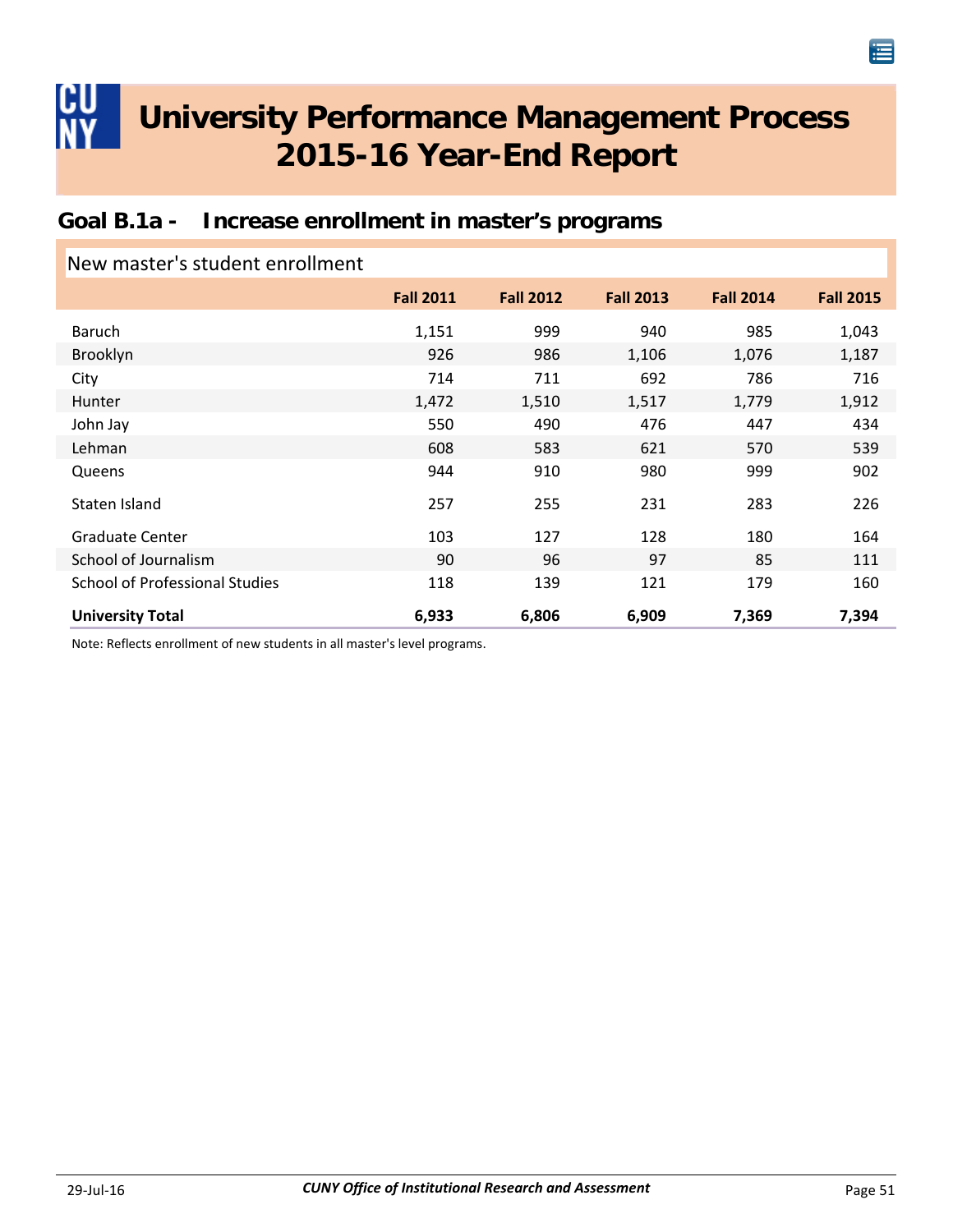<span id="page-54-0"></span>

| Goal B.1a - Increase enrollment in master's programs |  |  |  |
|------------------------------------------------------|--|--|--|
|------------------------------------------------------|--|--|--|

| One-year retention rate in master's programs |                                     |                                     |                                     |                                     |                                     |  |  |
|----------------------------------------------|-------------------------------------|-------------------------------------|-------------------------------------|-------------------------------------|-------------------------------------|--|--|
|                                              | <b>Fall 2010</b><br><b>Entrants</b> | <b>Fall 2011</b><br><b>Entrants</b> | <b>Fall 2012</b><br><b>Entrants</b> | <b>Fall 2013</b><br><b>Entrants</b> | <b>Fall 2014</b><br><b>Entrants</b> |  |  |
| Baruch                                       | 82.7                                | 85.2                                | 87.2                                | 86.4                                | 88.1                                |  |  |
| Brooklyn                                     | 83.7                                | 85.8                                | 83.7                                | 84.8                                | 85.8                                |  |  |
| City                                         | 80.5                                | 79.1                                | 80.4                                | 81.3                                | 79.8                                |  |  |
| Hunter                                       | 86.4                                | 85.3                                | 87.2                                | 88.6                                | 88.0                                |  |  |
| John Jay                                     | 78.0                                | 80.9                                | 80.7                                | 79.2                                | 79.9                                |  |  |
| Lehman                                       | 85.6                                | 82.2                                | 83.9                                | 84.1                                | 88.4                                |  |  |
| Queens                                       | 85.6                                | 83.9                                | 85.6                                | 84.9                                | 84.1                                |  |  |
| Staten Island                                | 78.7                                | 83.6                                | 80.0                                | 83.1                                | 84.4                                |  |  |
| <b>Graduate Center</b>                       | 80.0                                | 75.7                                | 77.9                                | 75.8                                | 76.7                                |  |  |
| School of Journalism                         | 91.1                                | 90.0                                | 93.8                                | 91.7                                | 81.2                                |  |  |
| <b>School of Professional Studies</b>        | 85.0                                | 69.4                                | 69.8                                | 81.0                                | 75.4                                |  |  |
| <b>University Average</b>                    | 83.7                                | 83.5                                | 84.3                                | 84.9                                | 85.0                                |  |  |

Note: Computed as the percentage of entering students who are still enrolled the following fall or have graduated within one year. Note that Fall 2013 has been updated with final data since the 2014‐15 Year‐End PMP Report; Fall 2014 data are preliminary.

僵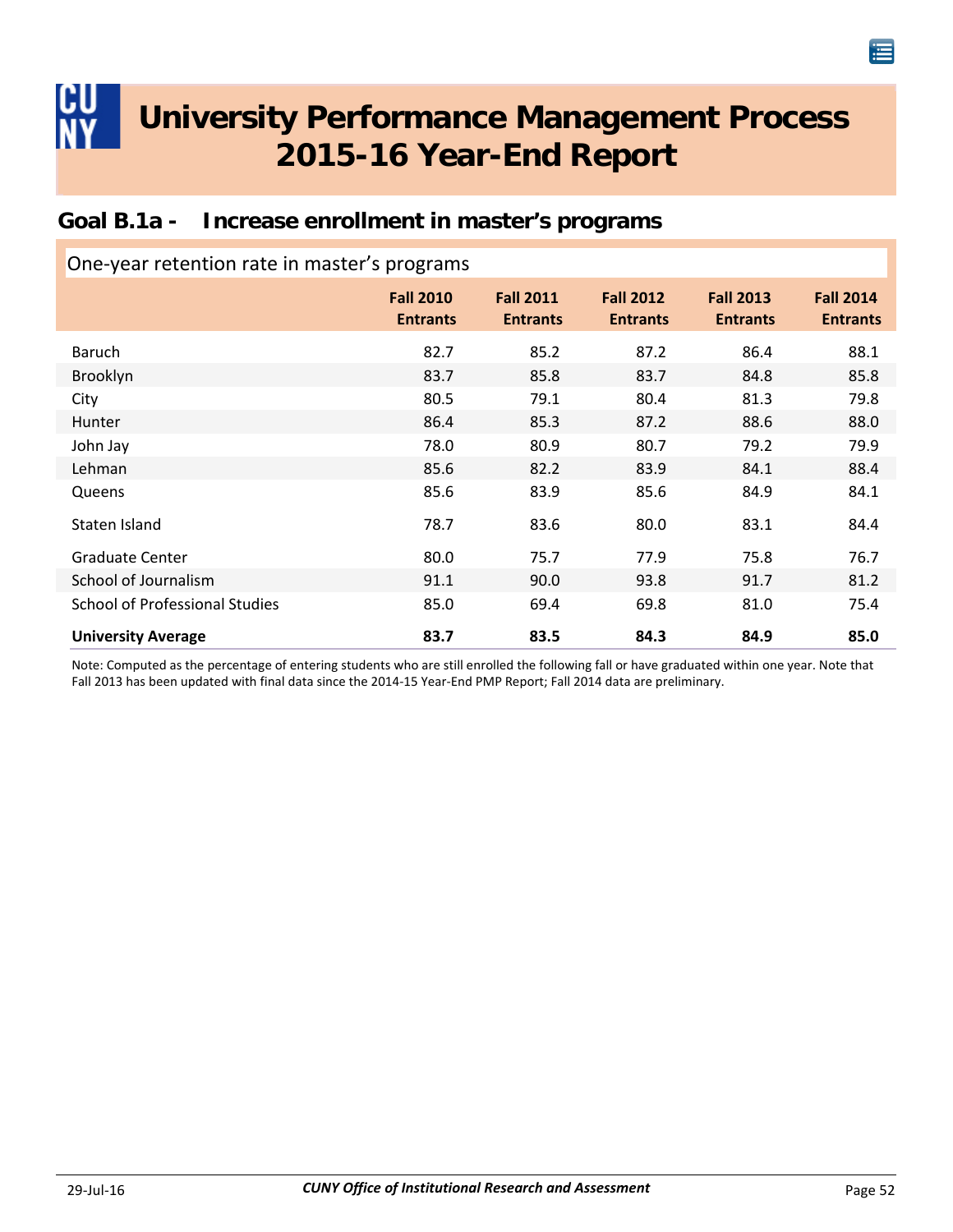### <span id="page-55-0"></span>**Goal B.1b - Create more efficient remediation pathways**

Percentage of students fully proficient by the end of the first year (of those initially needing any remediation)

|                                      | <b>Fall 2010</b> | <b>Fall 2011</b> | <b>Fall 2012</b> | <b>Fall 2013</b> | <b>Fall 2014</b> |
|--------------------------------------|------------------|------------------|------------------|------------------|------------------|
| <b>Medgar Evers</b>                  | 36.1             | 36.5             | 41.7             | 48.1             | 59.1             |
| <b>NYCCT</b>                         | 62.9             | 69.4             | 66.9             | 58.1             | 52.9             |
| Staten Island                        | 72.5             | 70.9             | 67.9             | 71.7             | 68.2             |
| <b>Comprehensive College Average</b> | 59.7             | 62.9             | 62.3             | 61.3             | 59.4             |
| <b>BMCC</b>                          | 30.2             | 40.0             | 41.4             | 46.5             | 41.7             |
| <b>Bronx</b>                         | 27.5             | 28.5             | 33.3             | 36.4             | 35.1             |
| Guttman                              | ---              | $---$            | 50.0             | 53.2             | 56.1             |
| <b>Hostos</b>                        | 35.0             | 35.4             | 44.8             | 47.0             | 38.7             |
| Kingsborough                         | 23.1             | 26.5             | 30.9             | 33.8             | 30.5             |
| LaGuardia                            | 42.4             | 44.4             | 44.0             | 45.8             | 43.8             |
| Queensborough                        | 42.2             | 34.2             | 45.3             | 56.8             | 56.7             |
| <b>Community College Average</b>     | 33.3             | 36.2             | 40.5             | 45.4             | 42.7             |
| <b>University Average</b>            | 39.0             | 42.0             | 45.2             | 49.2             | 46.2             |

Note: The denominator for computing this rate consists of first-time associate degree-seeking freshmen who were not fully proficient upon initial testing and were still enrolled at the college of entry in the subsequent spring term. Students whose initial proficiency status is unknown are excluded. The numerator consists of those students counted in the denominator who became fully proficient by the start of the next fall term, regardless of whether they enrolled in the same college that fall. Proficiency in reading and writing is determined by test results. Proficiency in math is determined by either (1) test results, or (2) enrolling in a basic college-level math course during the fall term of entry or subsequent spring term at the college of entry or in the following fall term regardless of whether the students were still enrolled at their college of entry, or (3) course completion (passing a last-in-sequence remedial math course with a grade of C or better). Fall 2013 has been updated for Medgar Evers since the 2014‐15 PMP Final Year‐End Report.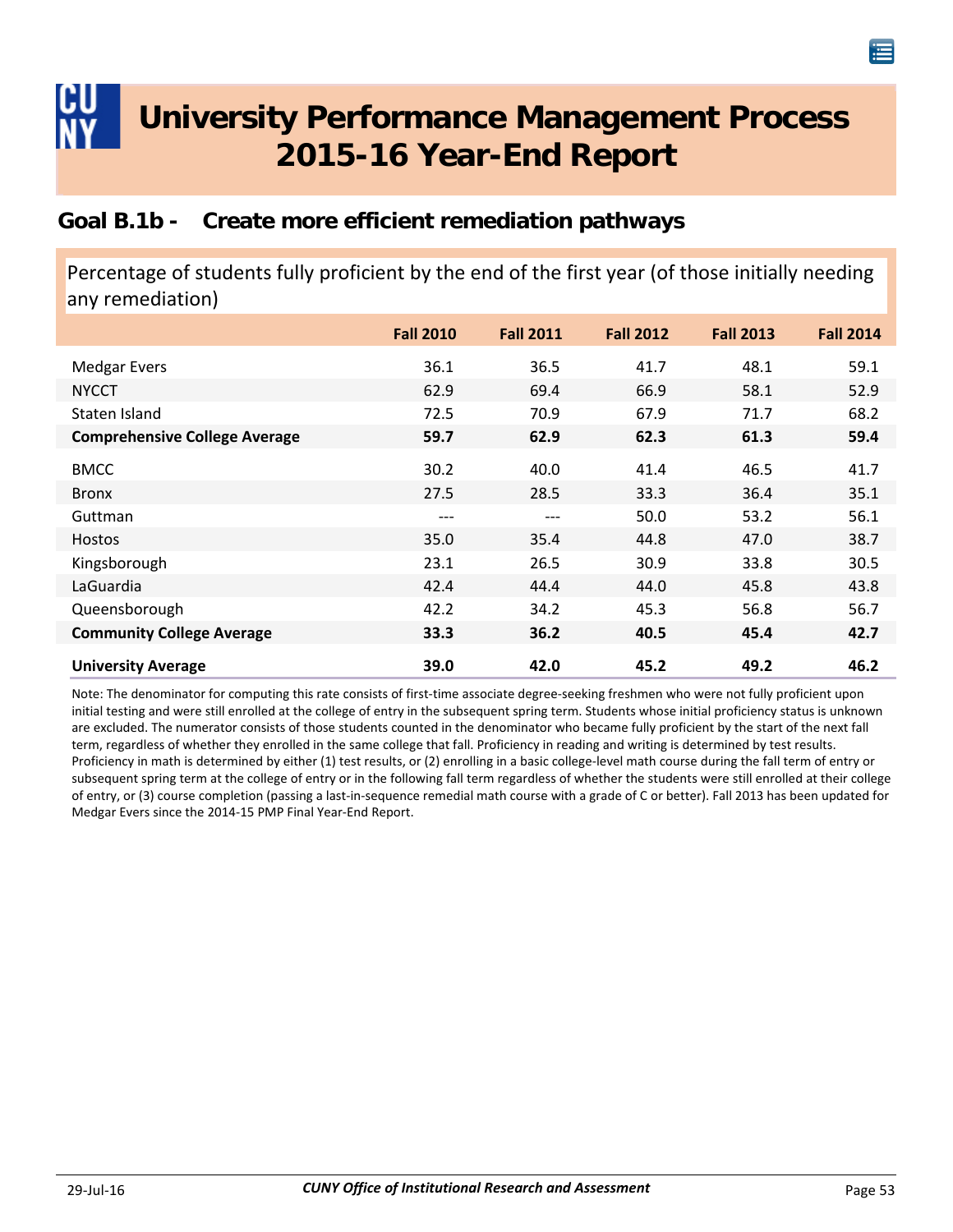### <span id="page-56-0"></span>**Goal B.2b - Prepare students for transfer to baccalaureate programs**

| Percentage of first-time freshmen transferring to any baccalaureate program within 6 years |                                     |                                     |                                     |                                     |                                     |  |
|--------------------------------------------------------------------------------------------|-------------------------------------|-------------------------------------|-------------------------------------|-------------------------------------|-------------------------------------|--|
|                                                                                            | <b>Fall 2005</b><br><b>Entrants</b> | <b>Fall 2006</b><br><b>Entrants</b> | <b>Fall 2007</b><br><b>Entrants</b> | <b>Fall 2008</b><br><b>Entrants</b> | <b>Fall 2009</b><br><b>Entrants</b> |  |
| <b>Medgar Evers</b>                                                                        | 48.9                                | 48.4                                | 42.8                                | 37.8                                | 35.3                                |  |
| <b>NYCCT</b>                                                                               | 38.1                                | 39.6                                | 40.8                                | 37.2                                | 42.4                                |  |
| Staten Island                                                                              | 56.3                                | 58.6                                | 64.3                                | 64.6                                | 62.3                                |  |
| <b>Comprehensive College Average</b>                                                       | 46.9                                | 47.4                                | 49.8                                | 46.6                                | 47.5                                |  |
| <b>BMCC</b>                                                                                | 34.1                                | 33.6                                | 33.5                                | 26.7                                | 33.3                                |  |
| <b>Bronx</b>                                                                               | 25.4                                | 27.4                                | 27.5                                | 26.4                                | 23.7                                |  |
| Guttman                                                                                    | ---                                 | $---$                               | $---$                               | ---                                 | $---$                               |  |
| Hostos                                                                                     | 25.1                                | 28.9                                | 29.0                                | 27.0                                | 26.3                                |  |
| Kingsborough                                                                               | 36.1                                | 35.8                                | 37.6                                | 34.1                                | 34.9                                |  |
| LaGuardia                                                                                  | 30.5                                | 28.8                                | 31.9                                | 30.2                                | 28.9                                |  |
| Queensborough                                                                              | 37.3                                | 35.3                                | 37.9                                | 36.3                                | 34.0                                |  |
| <b>Community College Average</b>                                                           | 32.9                                | 32.3                                | 33.8                                | 30.2                                | 31.4                                |  |
| <b>University Average</b>                                                                  | 37.1                                | 36.8                                | 38.3                                | 34.8                                | 35.8                                |  |

Note: Calculated as the percentage of an associate-seeking first-time freshman cohort that transferred to any CUNY or non-CUNY college, or that transferred from an associate to a baccalaureate program in the same college, within 6 years, with or without an associate degree.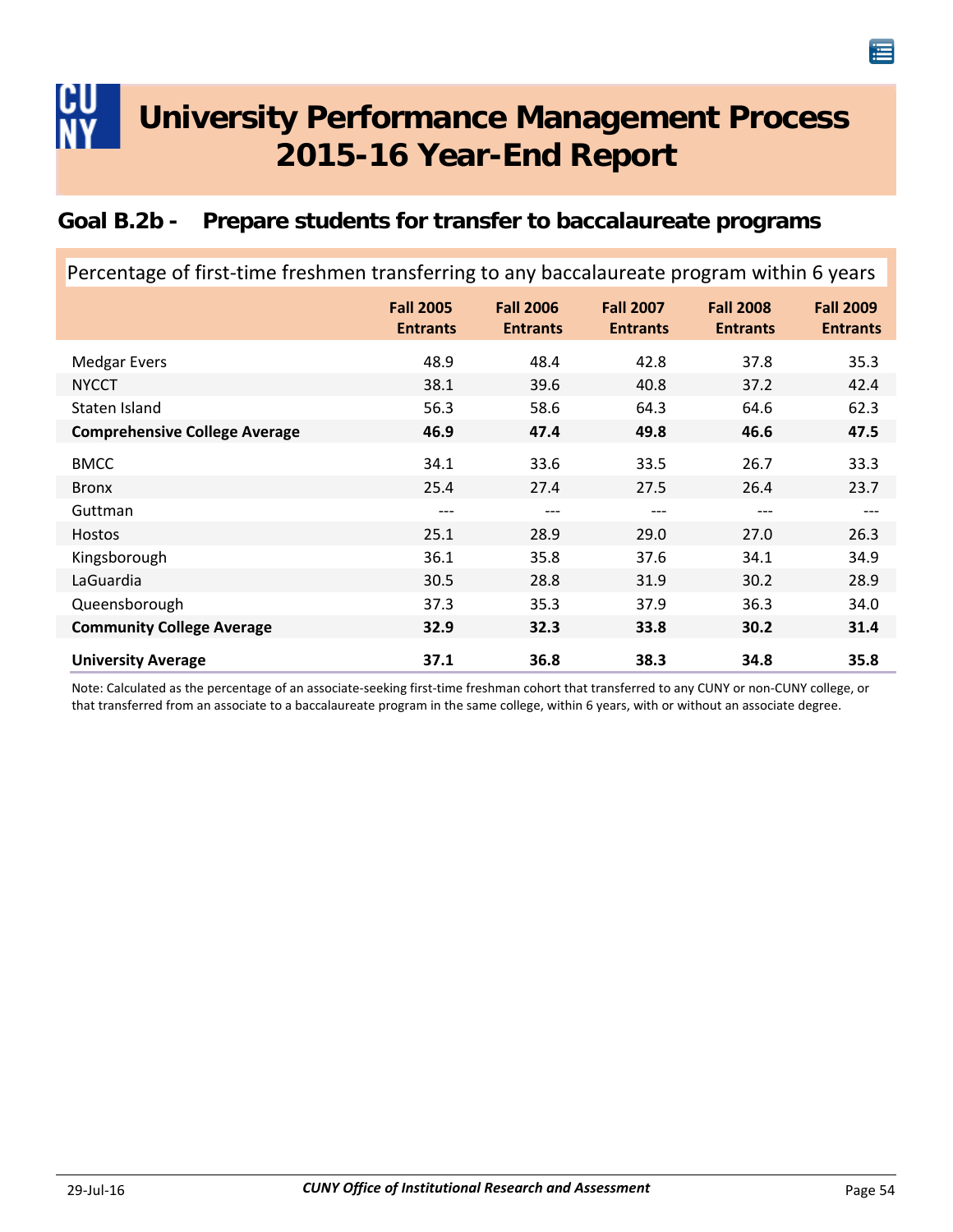### <span id="page-57-0"></span>**Goal B.2b - Prepare students for transfer to baccalaureate programs**

| Transfer rate of AA/AS graduates to any baccalaureate program |                             |                             |                             |                             |                             |  |  |
|---------------------------------------------------------------|-----------------------------|-----------------------------|-----------------------------|-----------------------------|-----------------------------|--|--|
|                                                               | 2009-10<br><b>Graduates</b> | 2010-11<br><b>Graduates</b> | 2011-12<br><b>Graduates</b> | 2012-13<br><b>Graduates</b> | 2013-14<br><b>Graduates</b> |  |  |
| <b>Medgar Evers</b>                                           | 83.5                        | 81.9                        | 85.4                        | 84.0                        | 83.9                        |  |  |
| <b>NYCCT</b>                                                  | 72.1                        | 78.3                        | 68.7                        | 77.9                        | 74.8                        |  |  |
| Staten Island                                                 | 87.4                        | 83.4                        | 85.6                        | 76.4                        | 69.6                        |  |  |
| <b>Comprehensive College Average</b>                          | 83.5                        | 81.8                        | 82.2                        | 80.4                        | 78.1                        |  |  |
| <b>BMCC</b>                                                   | 73.9                        | 69.5                        | 73.0                        | 73.2                        | 73.6                        |  |  |
| <b>Bronx</b>                                                  | 70.6                        | 70.7                        | 73.8                        | 69.9                        | 73.5                        |  |  |
| Guttman                                                       | ---                         | $---$                       | $---$                       | ---                         | ---                         |  |  |
| <b>Hostos</b>                                                 | 66.7                        | 72.9                        | 69.9                        | 75.9                        | 72.8                        |  |  |
| Kingsborough                                                  | 71.4                        | 70.8                        | 73.7                        | 74.1                        | 72.5                        |  |  |
| LaGuardia                                                     | 70.7                        | 68.5                        | 69.3                        | 72.7                        | 74.0                        |  |  |
| Queensborough                                                 | 78.8                        | 74.7                        | 75.7                        | 76.7                        | 78.2                        |  |  |
| <b>Community College Average</b>                              | 72.9                        | 70.7                        | 72.7                        | 73.6                        | 74.1                        |  |  |
| <b>University Average</b>                                     | 74.2                        | 72.0                        | 73.7                        | 74.3                        | 74.4                        |  |  |

Note: Transfers are those who enrolled in a CUNY or non‐CUNY baccalaureate program within two years after graduation. Transfers outside CUNY are limited to enrollment in four‐year institutions, but may include a small number of students pursuing a second associate degree at a comprehensive institution. Due to a methodology change data will not match last year's PMP.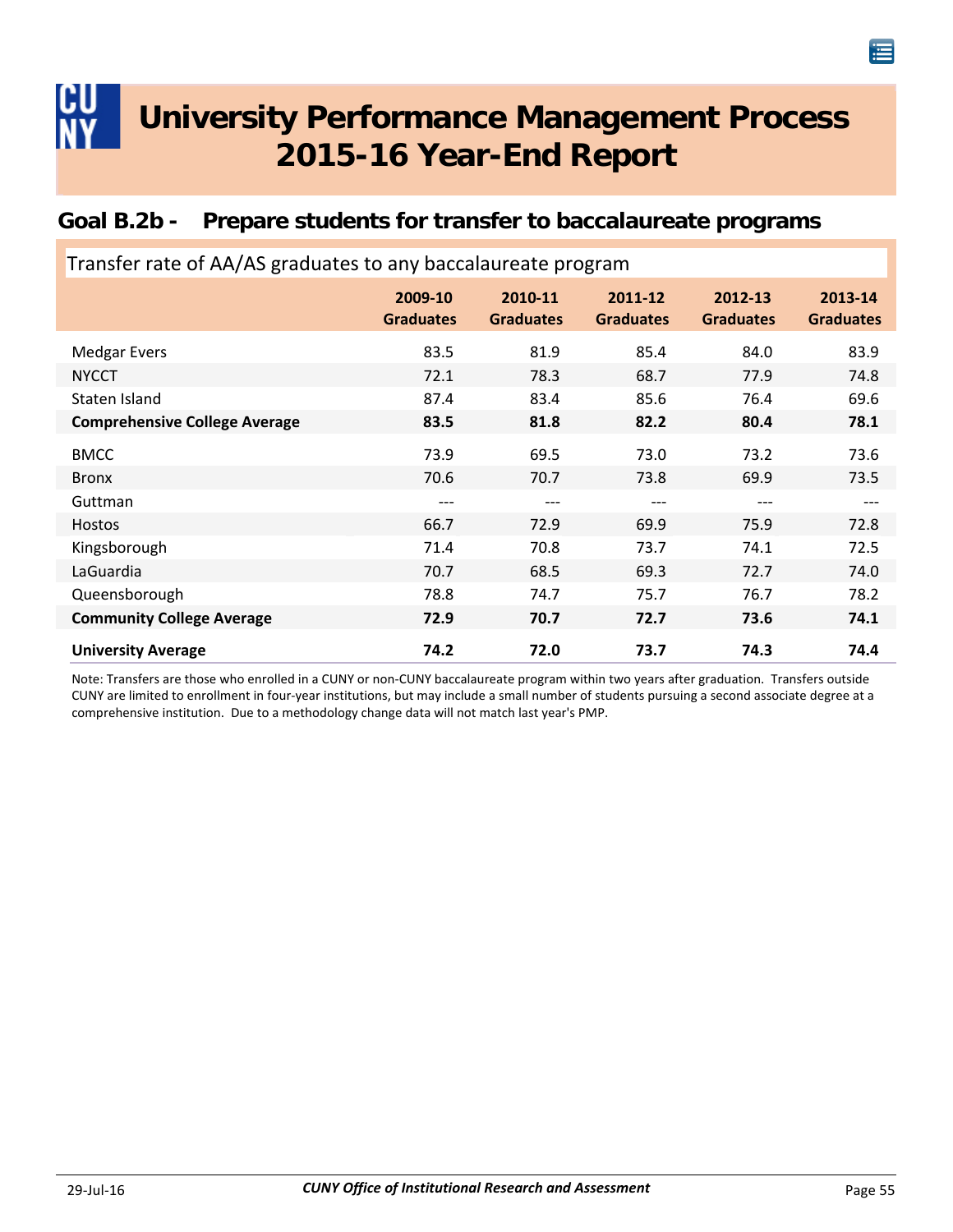### <span id="page-58-0"></span>**Goal B.2b - Prepare students for transfer to baccalaureate programs**

| Mean first-semester GPA of baccalaureate transfers from CUNY associate programs |                  |                  |                  |                  |                  |  |  |
|---------------------------------------------------------------------------------|------------------|------------------|------------------|------------------|------------------|--|--|
|                                                                                 | <b>Fall 2011</b> | <b>Fall 2012</b> | <b>Fall 2013</b> | <b>Fall 2014</b> | <b>Fall 2015</b> |  |  |
| <b>Medgar Evers</b>                                                             | 2.62             | 2.24             | 2.68             | 2.52             | 2.52             |  |  |
| <b>NYCCT</b>                                                                    | 2.66             | 2.61             | 2.55             | 2.62             | 2.68             |  |  |
| Staten Island                                                                   | 2.61             | 2.65             | 2.78             | 2.73             | 2.78             |  |  |
| <b>Comprehensive College Average</b>                                            | 2.62             | 2.61             | 2.61             | 2.63             | 2.69             |  |  |
| <b>BMCC</b>                                                                     | 2.62             | 2.69             | 2.76             | 2.72             | 2.80             |  |  |
| <b>Bronx</b>                                                                    | 2.77             | 2.82             | 2.75             | 2.68             | 2.77             |  |  |
| Guttman                                                                         | ---              | ---              | ---              | ---              | 2.60             |  |  |
| <b>Hostos</b>                                                                   | 2.63             | 2.64             | 2.59             | 2.65             | 2.67             |  |  |
| Kingsborough                                                                    | 2.63             | 2.57             | 2.62             | 2.61             | 2.69             |  |  |
| LaGuardia                                                                       | 2.70             | 2.77             | 2.77             | 2.76             | 2.76             |  |  |
| Queensborough                                                                   | 2.64             | 2.69             | 2.61             | 2.63             | 2.69             |  |  |
| <b>Community College Average</b>                                                | 2.65             | 2.69             | 2.70             | 2.68             | 2.74             |  |  |
| <b>University Average</b>                                                       | 2.65             | 2.68             | 2.69             | 2.68             | 2.73             |  |  |

Note: Transfers are those who enrolled in a baccalaureate program within two years of their last enrollment in a CUNY associate program (whether or not they earned an associate degree prior to transfer). Figures for students who transferred from Guttman Community College into baccalaureate programs in fall 2013 and fall 2014 are not shown due to low N's.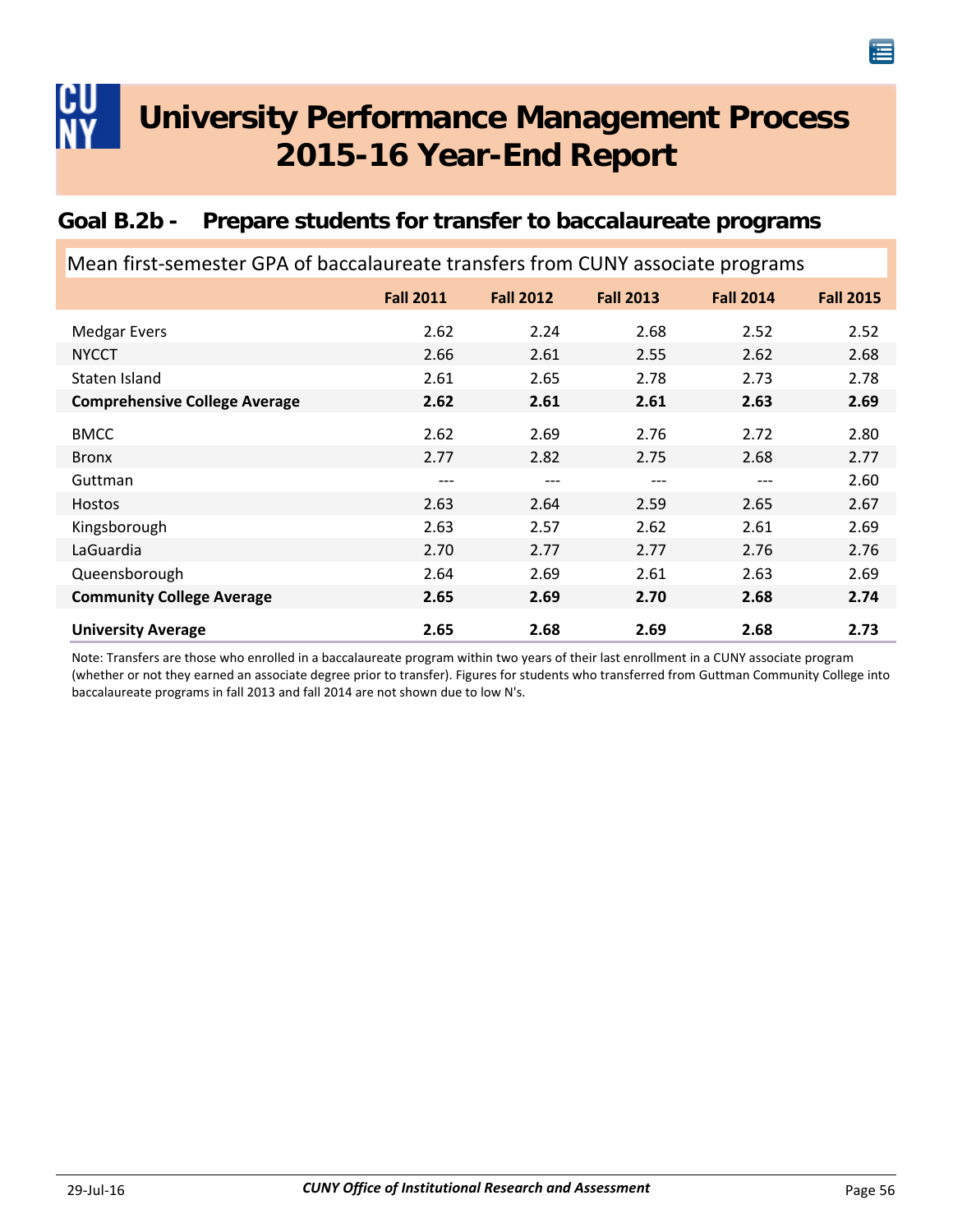### <span id="page-59-0"></span>**Goal B.2b - Prepare students for transfer to baccalaureate programs**

Percentage of graduates from career and technical education programs employed within 6 months of graduation

|                                      | 2010-11<br><b>Graduates</b> | 2011-12<br><b>Graduates</b> | 2012-13<br><b>Graduates</b> | 2013-14<br><b>Graduates</b> | 2014-15<br><b>Graduates</b> |
|--------------------------------------|-----------------------------|-----------------------------|-----------------------------|-----------------------------|-----------------------------|
| <b>Medgar Evers</b>                  | 72.7                        | 84.4                        | 76.0*                       | $80.0*$                     | $80.0*$                     |
| <b>NYCCT</b>                         | 65.0                        | 62.8                        | 71.1                        | 75.0                        | 76.2                        |
| Staten Island                        | 79.2                        | $54.8*$                     | 82.4                        | 88.9*                       | $85.7*$                     |
| <b>Comprehensive College Average</b> | 69.2                        | 66.1                        | 73.5                        | 77.4                        | 77.9                        |
| <b>BMCC</b>                          | 70.7                        | 72.8                        | 73.1                        | 78.8                        | 72.5                        |
| <b>Bronx</b>                         | 71.0                        | 71.0                        | 70.8                        | 77.0                        | 73.9                        |
| Guttman                              | ---                         | ---                         | ---                         | ---                         | $66.7*$                     |
| <b>Hostos</b>                        | 70.0                        | 74.7                        | 64.6                        | 70.8                        | 82.1                        |
| Kingsborough                         | 69.0                        | 65.2                        | 71.7                        | 79.8                        | 70.3                        |
| LaGuardia                            | 71.7                        | 73.4                        | 73.1                        | 80.3                        | 76.1                        |
| Queensborough                        | 70.0                        | 69.1                        | 74.4                        | 70.0                        | 76.7                        |
| <b>Community College Average</b>     | 70.5                        | 71.2                        | 72.0                        | 77.2                        | 74.4                        |
| <b>University Average</b>            | 70.3                        | 70.3                        | 72.2                        | 77.2                        | 74.8                        |

Note: Based on responses to a survey of certificate and associate graduates. Graduates were asked to report on their employment status six months after graduation. Figures reflect the percentage of respondents who reported being employed, working in an apprenticeship, or serving in the military six months after graduation. Responses are reported by academic year, reflecting summer-fall-spring semesters.